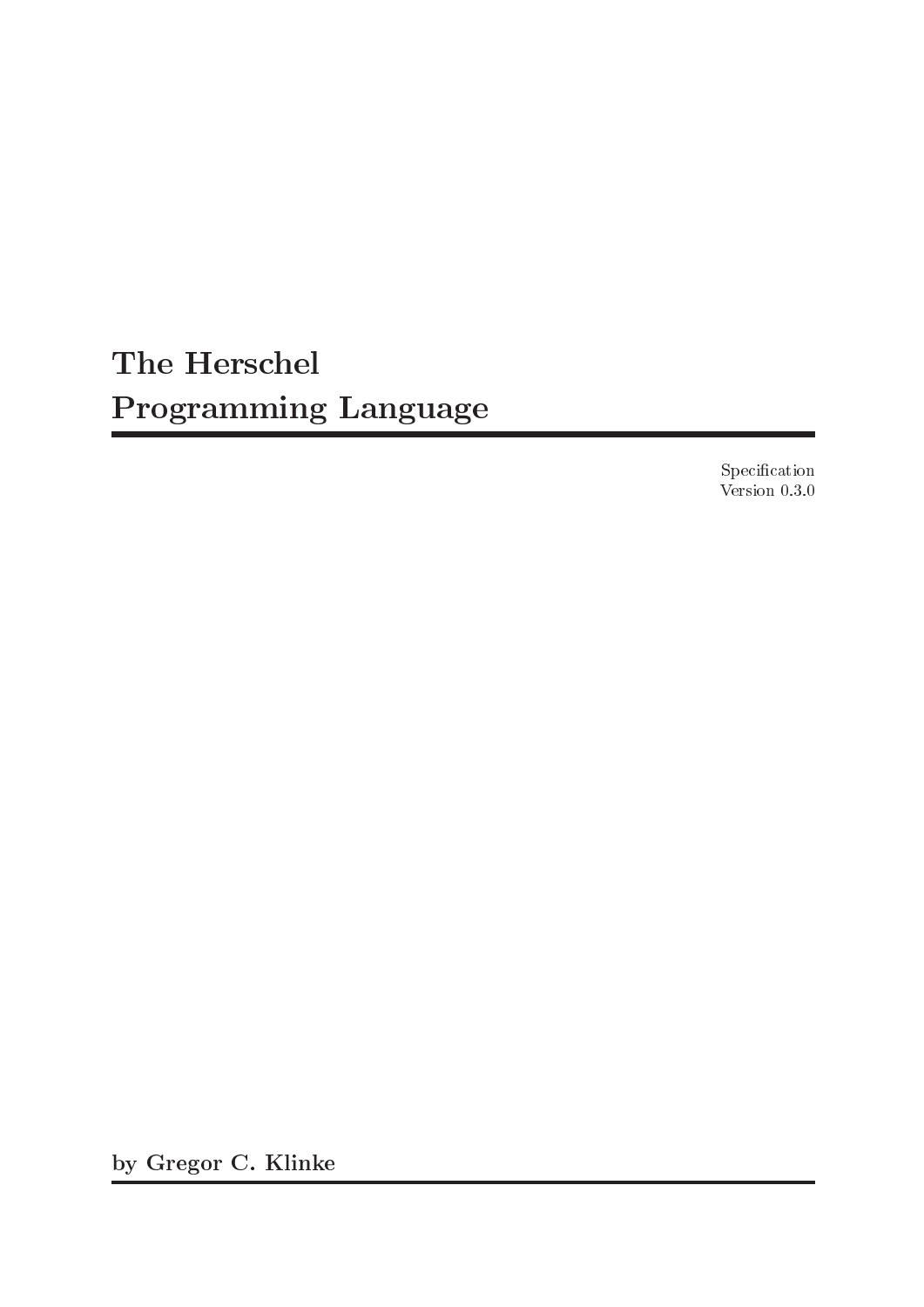Compiled from base revision 'cdc683792a76f61c8d1944ee200aacdb0fd885d5'.

Copyright (C) 2002, 2003, 2009-2012, Gregor C. Klinke. All rights reserved.

Redistribution and use in source (GNU texinfo) and 'compiled' forms (SGML, HTML, PDF, PostScript, RTF and so forth) with or without modification, are permitted provided that the following conditions are met:

- 1. Redistributions of source code (GNU texinfo) must retain the above copyright notice, this list of conditions and the following disclaimer as the first lines of this file unmodified.
- 2. Redistributions in compiled form (transformed to other markup, converted to PDF, Post-Script, RTF and other formats) must reproduce the above copyright notice, this list of conditions and the following disclaimer in the documentation and/or other materials provided with the distribution.

THIS DOCUMENTATION IS PROVIDED BY THE AUTHORS "AS IS" AND ANY EXPRESS OR IMPLIED WARRANTIES, INCLUDING, BUT NOT LIMITED TO, THE IMPLIED WAR-RANTIES OF MERCHANTABILITY AND FITNESS FOR A PARTICULAR PURPOSE ARE DISCLAIMED. IN NO EVENT SHALL THE AUTHORS BE LIABLE FOR ANY DIRECT, INDIRECT, INCIDENTAL, SPECIAL, EXEMPLARY, OR CONSEQUENTIAL DAMAGES (INCLUDING, BUT NOT LIMITED TO, PROCUREMENT OF SUBSTITUTE GOODS OR SERVICES; LOSS OF USE, DATA, OR PROFITS; OR BUSINESS INTERRUPTION) HOW-EVER CAUSED AND ON ANY THEORY OF LIABILITY, WHETHER IN CONTRACT, STRICT LIABILITY, OR TORT (INCLUDING NEGLIGENCE OR OTHERWISE) ARISING IN ANY WAY OUT OF THE USE OF THIS DOCUMENTATION, EVEN IF ADVISED OF THE POSSIBILITY OF SUCH DAMAGE.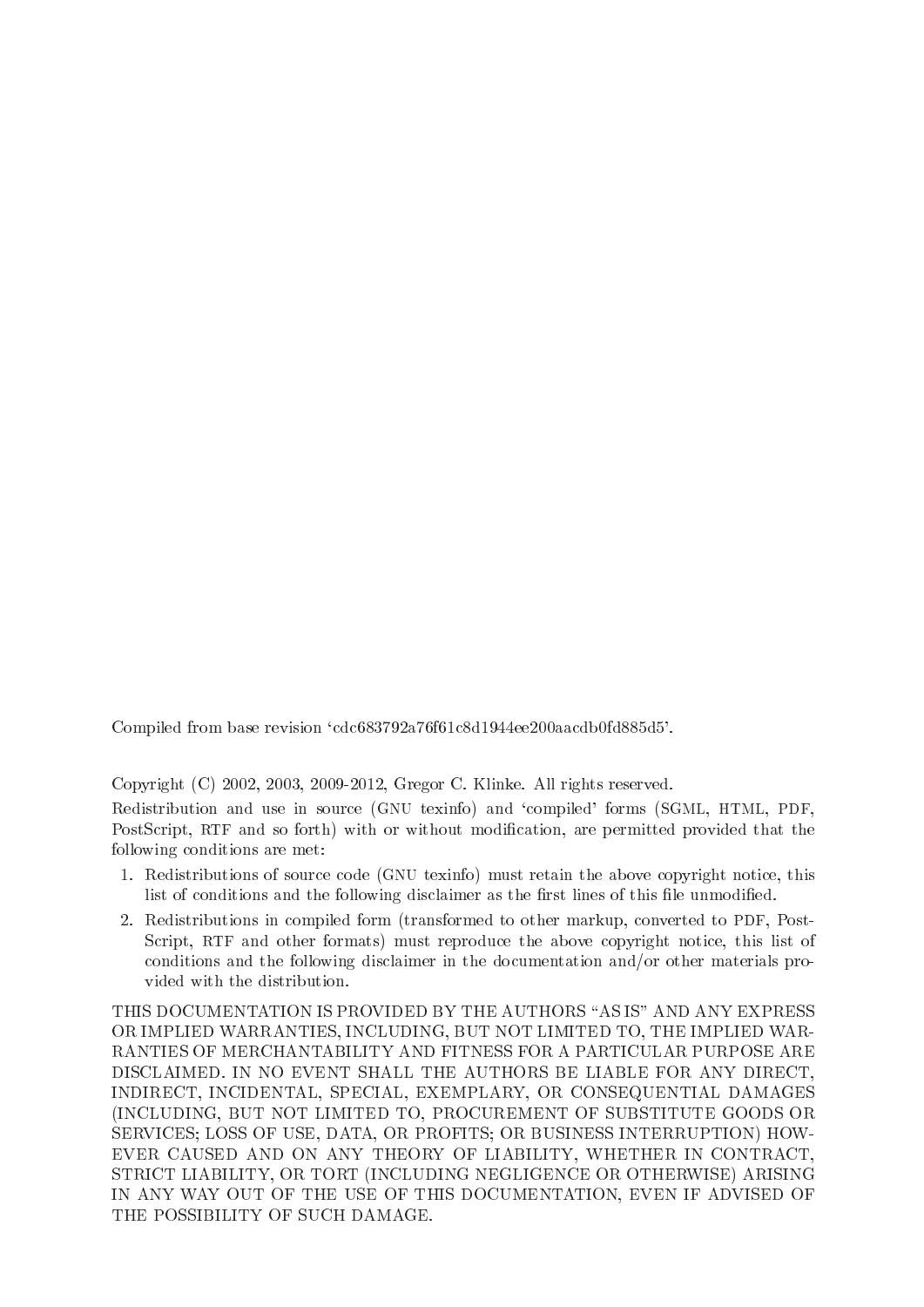# Table of Contents

| 1              |            |  |
|----------------|------------|--|
| $\overline{2}$ |            |  |
|                |            |  |
|                | 2.1<br>2.2 |  |
|                | 2.3        |  |
|                |            |  |
| 3              |            |  |
|                | 3.1        |  |
|                | 3.2        |  |
|                | 3.3        |  |
|                | 3.4        |  |
|                | 3.5        |  |
|                | 3.6        |  |
|                | 3.7        |  |
|                | 3.8        |  |
|                | 3.9        |  |
|                | 3.10       |  |
|                | 3.11       |  |
|                | 3.12       |  |
|                | 3.13       |  |
|                | 3.14       |  |
|                | 3.15       |  |
| 4              |            |  |
|                | 4.1        |  |
|                | 4.2        |  |
|                | 4.2.1      |  |
|                | 4.2.2      |  |
|                | 4.2.3      |  |
|                | 4.2.4      |  |
|                |            |  |
|                | 4.4        |  |
|                | 4.5        |  |
|                |            |  |
| $\overline{5}$ |            |  |
|                | 5.1        |  |
|                | 5.2        |  |
|                | 5.3        |  |
|                | 5.4        |  |
|                | 5.5        |  |
|                | 5.6        |  |
|                | 5.7        |  |
|                | 5.8        |  |
|                | 5.8.1      |  |
|                | 5.8.2      |  |
|                | 5.8.3      |  |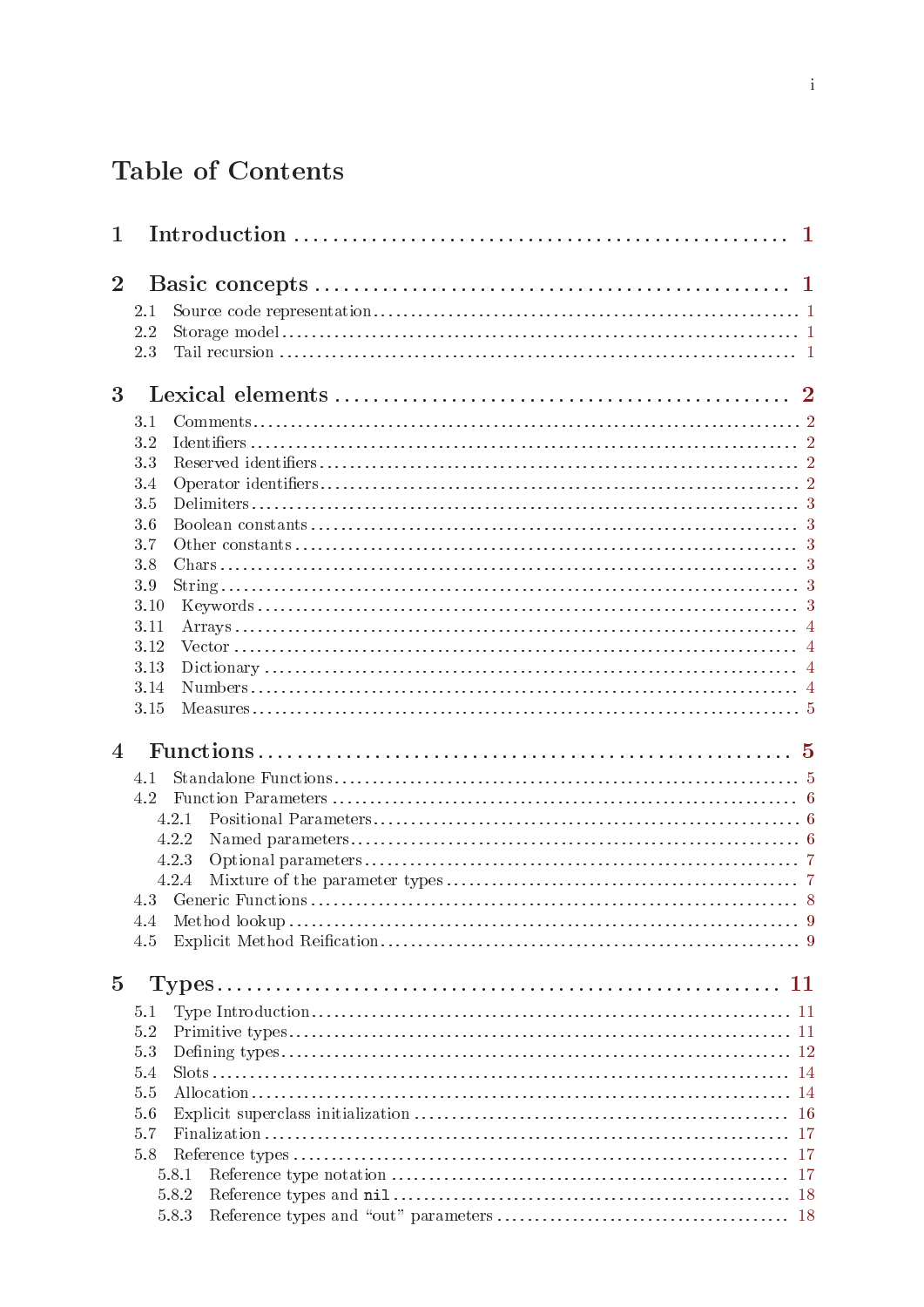|                | 5.9<br>5.10<br>5.11<br>5.12<br>5.13<br>5.14<br>5.15<br>5.16<br>5.17 |       |    |
|----------------|---------------------------------------------------------------------|-------|----|
| 6              |                                                                     |       |    |
|                | 6.1                                                                 |       |    |
|                | 6.2                                                                 |       |    |
|                | 6.3                                                                 |       |    |
|                | 6.4                                                                 |       |    |
| $\overline{7}$ |                                                                     |       |    |
|                | 7.1                                                                 |       |    |
|                | 7.2                                                                 |       |    |
|                | 7.3                                                                 |       |    |
|                | 7.4                                                                 |       |    |
|                | 7.5                                                                 |       |    |
|                | 7.6                                                                 |       |    |
|                | 7.7                                                                 |       |    |
|                | 7.8<br>7.9                                                          |       |    |
|                | 7.10                                                                |       |    |
|                | 7.11                                                                |       |    |
|                | 7.12                                                                |       |    |
|                | 7.13                                                                |       |    |
|                | 7.14                                                                |       |    |
| 8              |                                                                     |       |    |
|                | 8.1                                                                 |       |    |
|                | 8.2                                                                 |       |    |
|                | 8.3                                                                 |       |    |
|                | 8.4                                                                 |       |    |
|                | 8.5                                                                 |       |    |
|                | 8.6                                                                 |       |    |
|                | 8.7                                                                 |       |    |
|                | 8.8                                                                 |       | 39 |
|                | 8.9                                                                 |       |    |
|                | 8.10                                                                | 8.9.1 |    |
|                | 8.11                                                                |       |    |
|                |                                                                     |       |    |
| 9              |                                                                     | 42    |    |
|                | 9.1                                                                 |       |    |
|                | 9.2                                                                 |       |    |
|                | 9.3                                                                 |       |    |
|                | 9.4                                                                 |       |    |
|                | 9.5<br>9.6                                                          |       |    |
|                |                                                                     |       |    |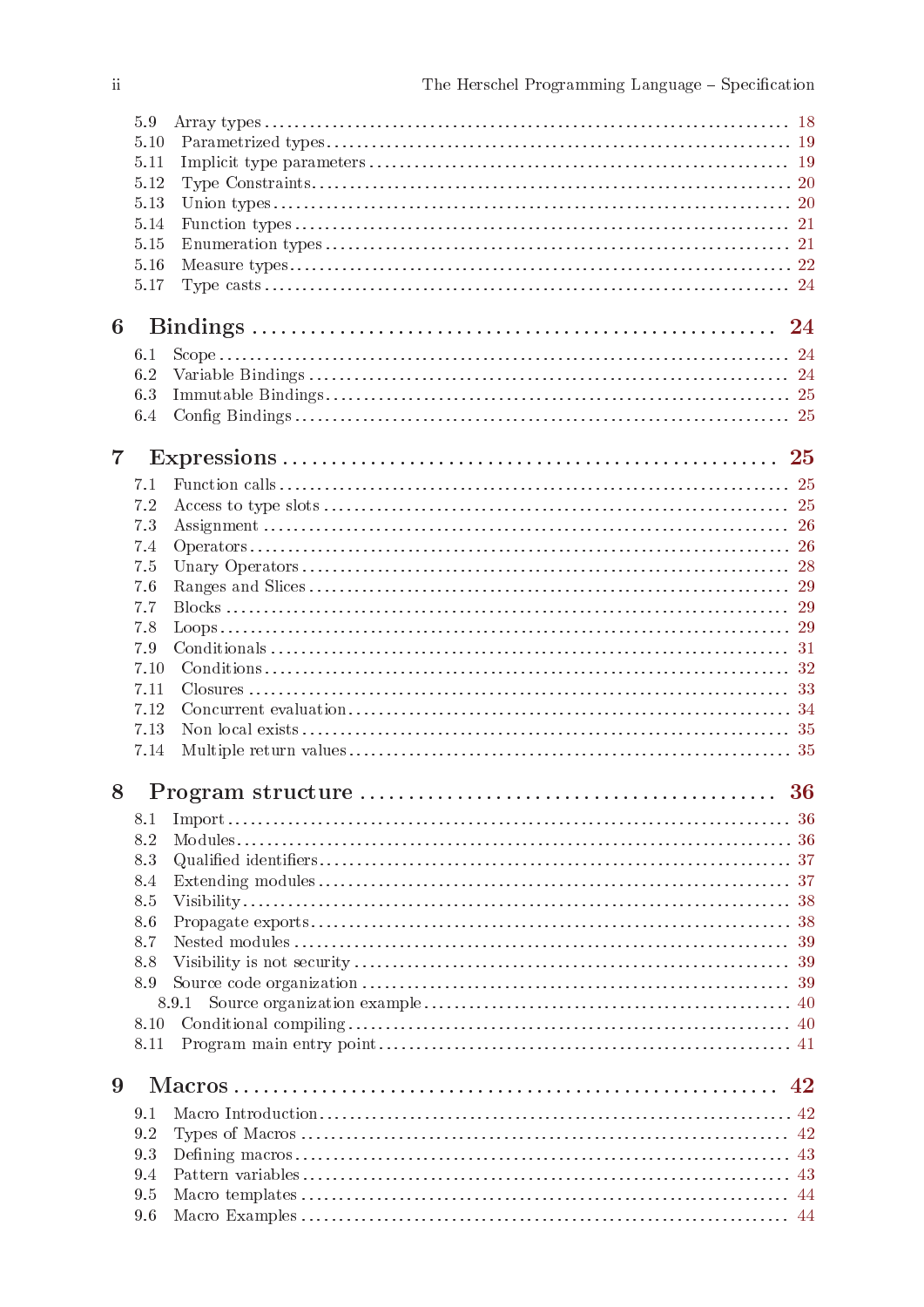$\overline{\text{iii}}$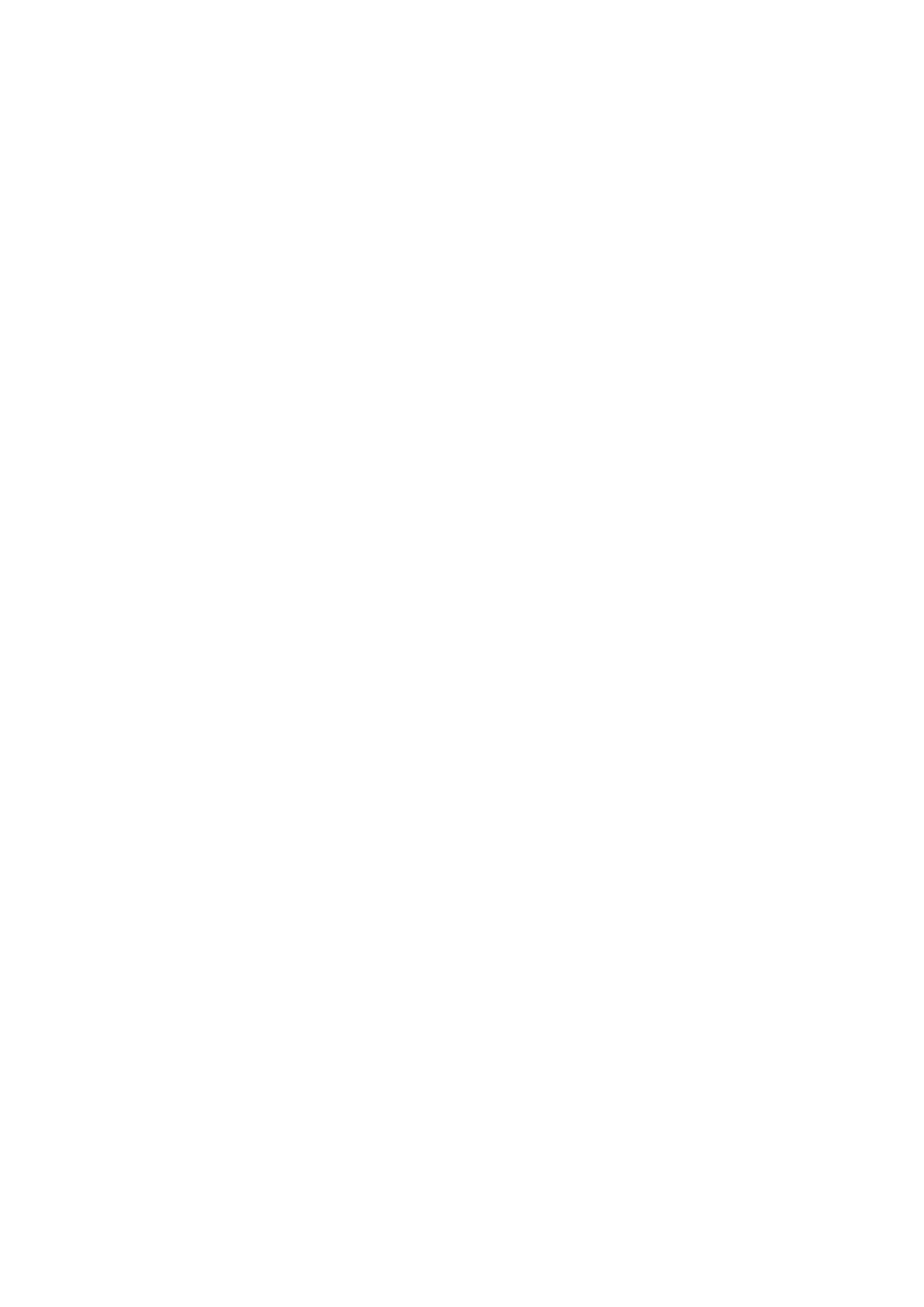# <span id="page-6-0"></span>1 Introduction

Herschel is an general-purpose multiparadigm programming language. It is strongly typed, offering type inference and parametric polymorphism ("generics"). It is consequently object oriented (everything is a object, even functions), while its consequent multiple dispatch approach keeps a strong functional touch. The object model is class-oriented, supporting multiple inheritance as well as the separation of types ("protocols", "interfaces") and classes.

The grammar is regular, small, and context free. In particular it can be parsed without symbol tables, and does not require a special preprocessor since it offers powerful hygienic macros as part of the language and special support for conditional compilation.

It is designed for a conventional compile-link development model, though this is not required by the specification.

Herschel has been strongly influenced by languages like Scheme, Dylan, Cecil/Diesel, and Modula-3. It drew of course influences of much more sources, which are sometimes not obvious (like D and Go).

# 2 Basic concepts

# 2.1 Source code representation

Herschel code is written in source files, normally taking the extension '.hr' or '.h7'. No formal distinction between implementation and declaration files ("source" and "header") is imposed by the language (see [Section 8.9 \[Source code organization\], page 39](#page-44-1) for details). A file can contain any number of modules, classes, types, and function definitions. Technically the language does not impose any constraint on the way a source file is to be named or where it is to be located; there's especially no coupling of module and folder structure or class and file name.

Source files are expected to be encoded in UTF-8 encoding. Note that the text is taken as is, i.e. no normalization is expected or applied. Note furthermore that identifiers are restricted to a less narrower set of characters.

When referring to a file from herschel source code (e.g. in an import statement) the file extension is typically not specified (see [Section 8.1 \[Import\], page 36](#page-41-1)).

# 2.2 Storage model

To write

- precise memory layout?
- garbage collection
- non-gc memory objects?

# 2.3 Tail recursion

To write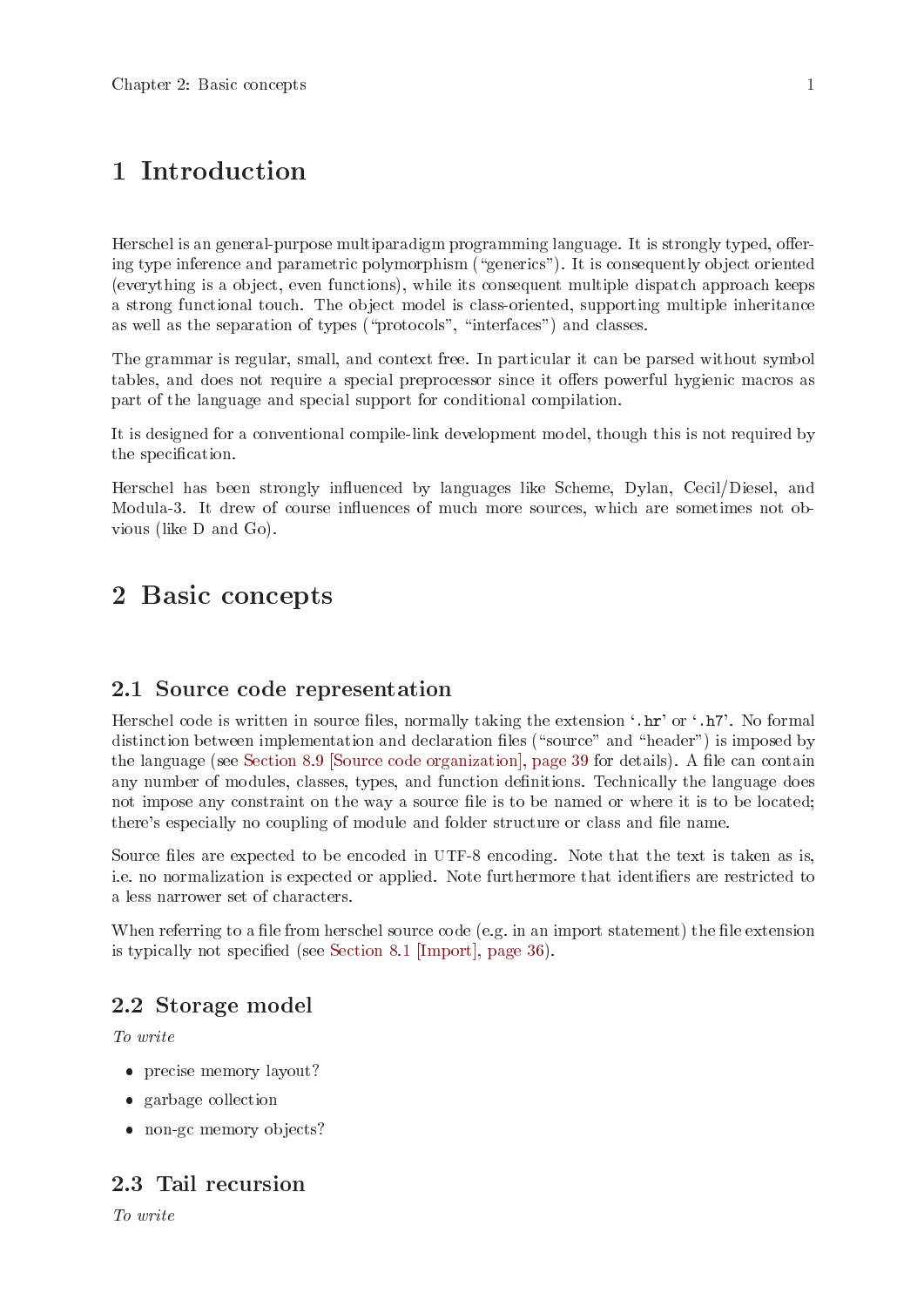# <span id="page-7-0"></span>3 Lexical elements

# 3.1 Comments

Comments start with the character sequence -- and continue through the next newline. There are no block comments.

# 3.2 Identifiers

Identifiers and symbols can contain much more special characters than in 'normal' programming languages, notably the characters '+', '\*', '-', and '/'. Adding white space between token is therefore indispensable.

Identifiers in Herschel are case sensitive.

```
to-string
list-of-values!
*stdout*
%some-constant%
_a_string_
_a/string_
->xyz
```
Note that a minus  $(2)$  at the beginning of an identifier is only accepted if it directly is followed by a greater  $('')$  or minus  $('')$  char.

Even though the source code itself is encoded in UTF-8 identifiers are not allowed to contain arbitrary Unicode characters.

# 3.3 Reserved identifiers

The following identifiers are reserved and have a special meaning:

| AND    | and    | as    | by   | def      | else     | eof    |
|--------|--------|-------|------|----------|----------|--------|
| export | extend | false | for  | Function | function | if     |
| import | ın     | isa   | let  | match    | mod      | module |
| nil    | not    | on.   | 0R.  | or       | reify    | rem    |
| select | then   | true  | when | where    | while    | XOR.   |

The following identifiers are predefined and used by the language specification. They can be used as function and/or variable names under certain situation, but this is seldomly recommended<sup>1</sup>:

| alias          | char                  |              | class config const |       | enum  | exit    |
|----------------|-----------------------|--------------|--------------------|-------|-------|---------|
| generic ignore |                       | include init |                    | inner | macro | measure |
| outer          | public private signal |              |                    | slot  | sync  | type    |
| unit           |                       |              |                    |       |       |         |

# 3.4 Operator identifiers

The following identifiers are reserved and handled as operators:

|              |  |  |  |  | % * ** + - ->  / ++ < > << >>                                   |  |
|--------------|--|--|--|--|-----------------------------------------------------------------|--|
|              |  |  |  |  | $\Leftarrow$ $\lt$ > == >= $\lt$ => and by in mod or AND OR XOR |  |
| $isa$ as $=$ |  |  |  |  |                                                                 |  |

Note that operators are really identifiers and not delimiters, i.e. most of the time it needs white space or other delimiters to separate them from other identifiers.

<sup>&</sup>lt;sup>1</sup> As an example where reusing predefined symbol can be useful take the class identifier – it is at the same time used as def modifier (to define a class) and as the name of a function, which returns the implementing class for an object.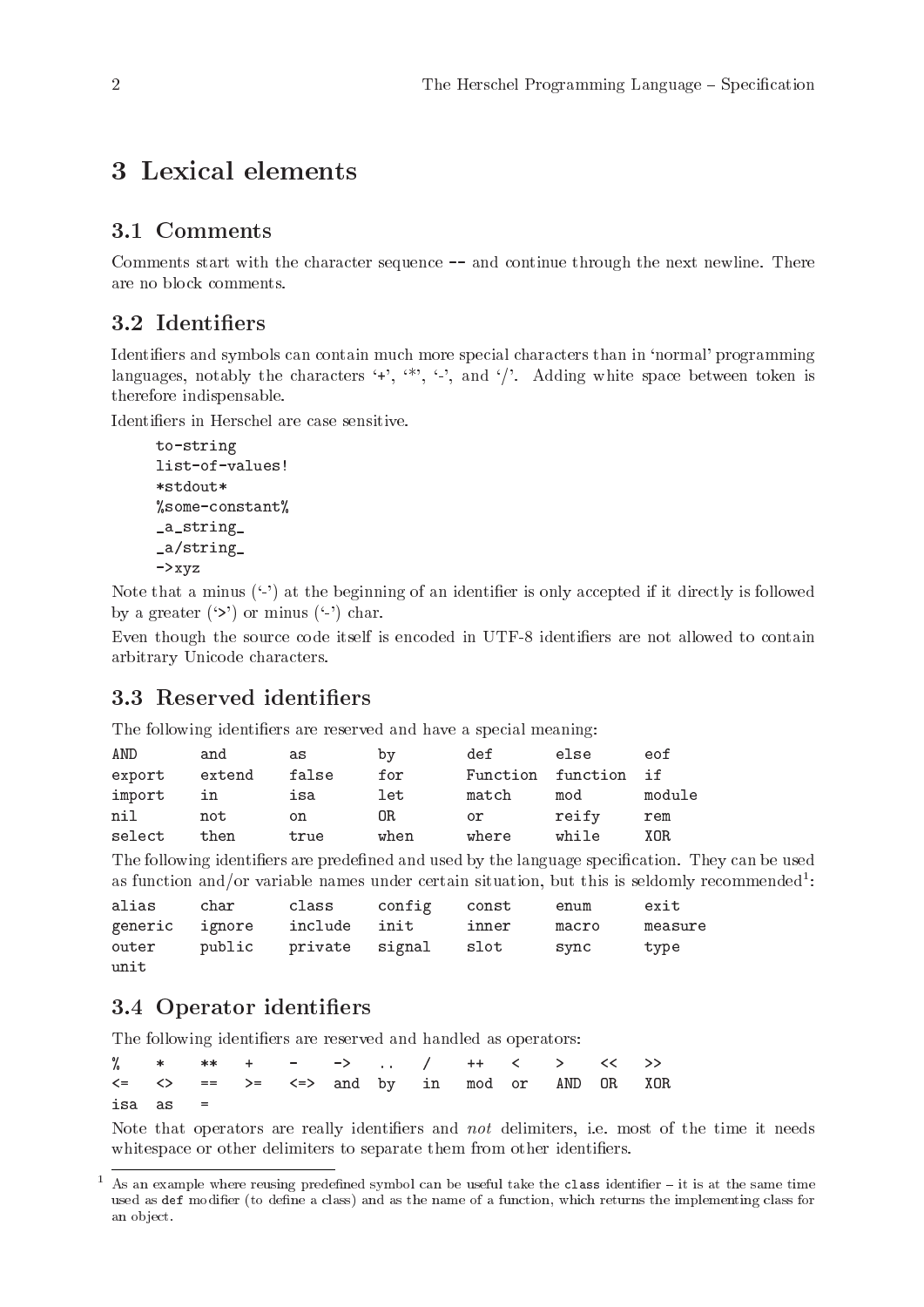# <span id="page-8-0"></span>3.5 Delimiters

General delimiters in Herschel.

" ' . , ; # @ ( ) [ ] { } ~

# 3.6 Boolean constants

The predefined Boolean constants true and false are logically realized by singleton instances of the class Bool.

# 3.7 Other constants

The predefined constant nil denotes the zero value of reference types (see [Section 5.8 \[Reference](#page-22-1) [types\], page 17](#page-22-1)). It is logically realized by the singleton instance of the class Nil.

Similar to nil the constant eof denotes the end of sequence of values (it name derives from "end of file", but it is equally used for "end of list", or "end of iterator"). It is logically realized by the singleton instance of the class Eof.

There's a special constant unspecified which is a singleton instance of the type Unspecified. This value can not be compared or transformed. Its sole purpose is to be returned from expressions or functions where no reasonable return value exists.<sup>2</sup>

# 3.8 Chars

To write

 $\lambda$ a \space  $\u41h$  $\ln$ 

# 3.9 String

To write

```
"abc"
"hello world"
"Usage: cmd OPTIONS\nl;"
"a string"
"a \nl;string"
"a \tab;string"
"a \\string"
"a \"string"
"a \A;string"
"a \u41h;string"
```
## 3.10 Keywords

Keywords denote a global unique identity. This holds true even if keywords are imported from a dynamic linked object (e.g. DLL) which has been compiled and linked on a different machine.

#symbol #hello-world

Keywords are first class objects and can be created at runtime (to-keyword()); they are assumed however to show a much better performance when comparing for identity.

 $2$  The effect of the Unspecified type can be compared to void in Java or C.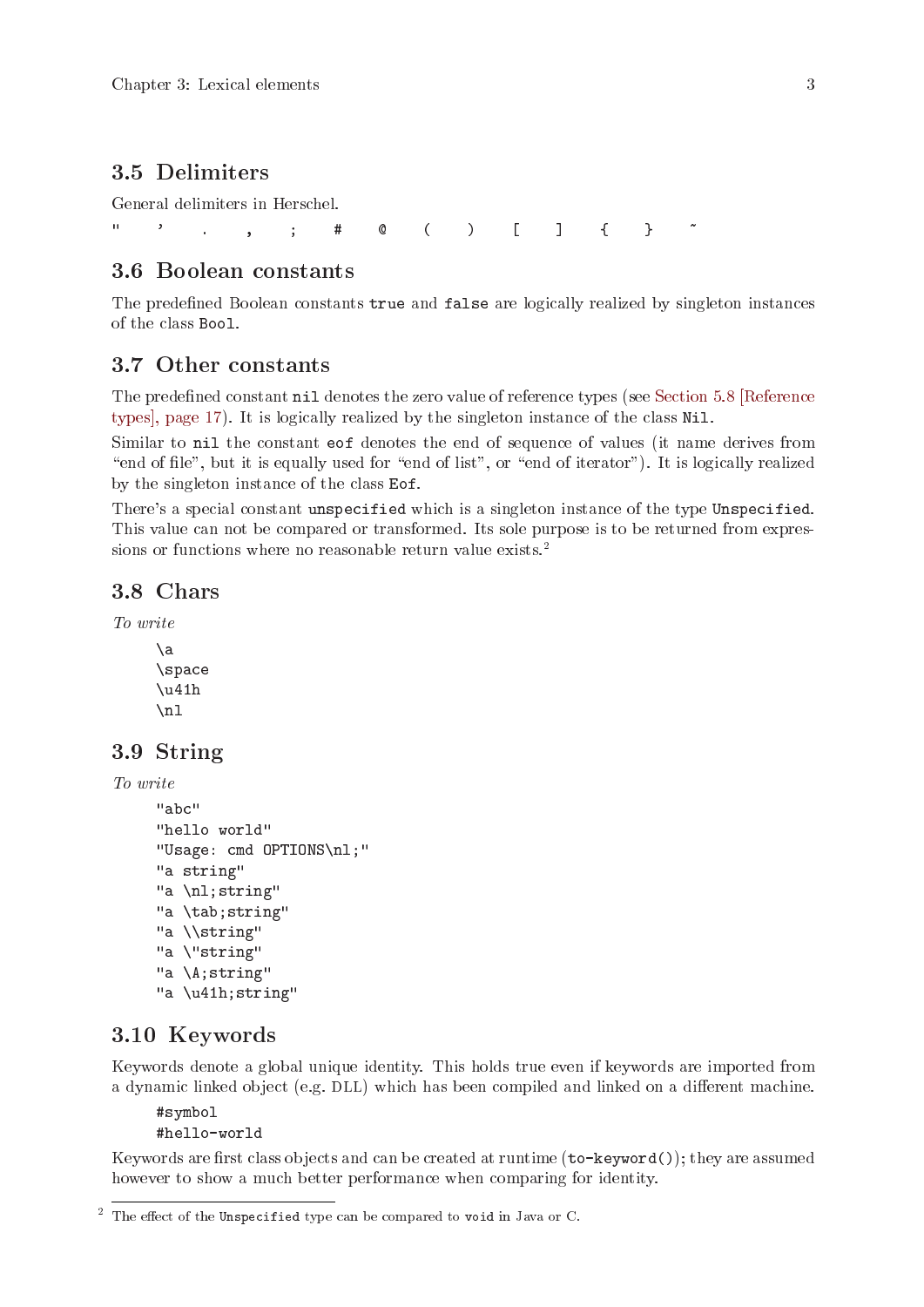<span id="page-9-0"></span>

| $lang   to - keyword (string : String) : Key word$<br>Returns to the keyword representation for <i>string</i> . | [Function] |
|-----------------------------------------------------------------------------------------------------------------|------------|
| lang   to-string (keyword $\mathcal Q$ Keyword) : String<br>Returns the string representation of keyword.       | [Function] |

## 3.11 Arrays

To write

A literal array:

#[1, 2, 3, 4, 5]

# 3.12 Vector

To write A literal vector  $#(1, 2, 3)$ 

# 3.13 Dictionary

# To write

A literal dictionary:

```
#("abc" \rightarrow #[1, 2, 3],
  "def" -> #symbol,
  "xyz" -> \a,
  "mmm" -> \u41h,
  "ch1" -> \space
)
```
# 3.14 Numbers

Literal numbers can be notated in decimal, hexadecimal, binary and octal writing. To distinguish a corresponding letter is appended to the number:

| 100  | -- decimal     |
|------|----------------|
| 100h | -- hexadecimal |
| 100y | -- binary      |
| 100q | -- octal       |

More notations exist for literal complex and rational numbers:

| 1234         | -- integer             |
|--------------|------------------------|
| 123.4        | -- real                |
| 12/34        | -- rational            |
| $12 + 34i$   | -- complex             |
| $12.3 + 34j$ | -- complex             |
| $1.23e - 45$ | -- integer (exp. not.) |

By default literal integer numbers are of type Int32. By appending an u they can be specified to be unsigned, by appending an 1 or L they can be specified to be of type  $Int64$ . Appending a s (or S) specifies the number to be a Int16, appending a t (or T) specifies a Int8.

| 123411               |  | -- type: UInt32   |
|----------------------|--|-------------------|
| 0ffhu                |  | -- type: UInt32   |
| 9223372036854775807L |  | -- type: Int64    |
| 727379968ul          |  | $--$ type: UInt64 |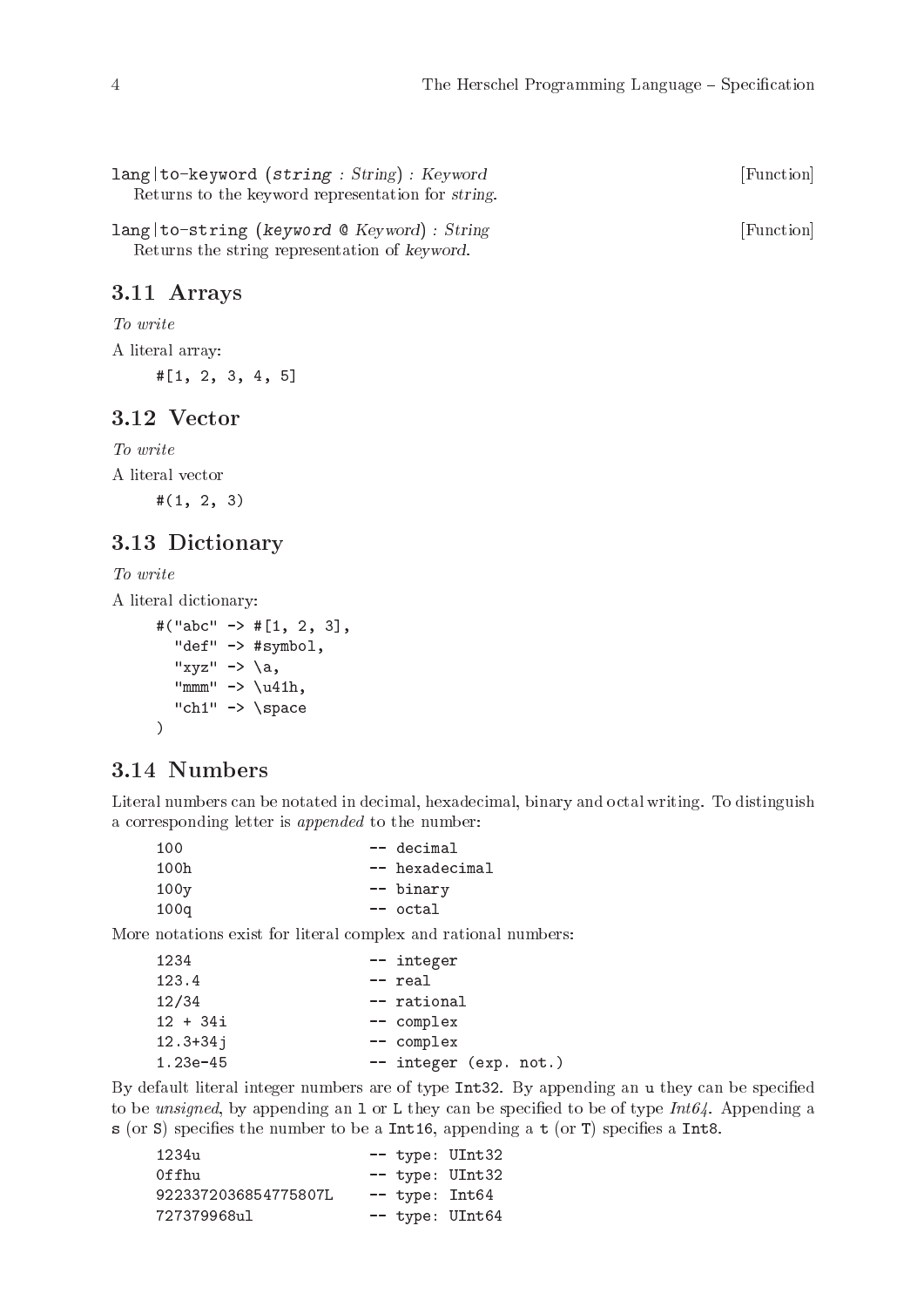<span id="page-10-0"></span>Literal floats numbers are by default of type Float. Similarly to literal integers floats can be typed to be Float64 by appending an l or L:

-3.1415 -- type: Float32 -3.1415L -- type: Float64

An literal number can be typed to a specific type by declaring its type: be typed:

```
123 : UInt8
123 : UInt64
123.4 : Float64
123.4 : Float128
```
It is an error to specify a non-matching type to a numerical constant.

In combination with different notations, the typing is always last:

0fffffefeh : UInt32 1.4675e-10 : Float64

The order of the notation and type suffixes is always: notation - type - imaginary.

### 3.15 Measures

Herschel supports numerical constants with units. Units are tags which are bound to types and automatically type a literal number constant to the associated type (see [Section 5.16 \[Measure](#page-27-1) [types\], page 22](#page-27-1) for details). The tags are user definable and are notated using a quote:

 $12'px$  -- 12 pixel 56.4'cm -- 56.4 centimeter

# 4 Functions

Besides 'normal' standalone functions Herschel supports so-called generic functions which are specialized for certain types on one or more parameters. These generic functions make up the core of Herschel's object oriented system.

### 4.1 Standalone Functions

Standalone functions are not bound to any particular type. They are resolved by their name only. There's nothing like type-overwriting, etc.

```
def [function] [Special] [Special]
```
The definition of standalone functions take the following form:

```
def name ([parameters]) [: return-type]
    [generics-const]
    function-body
```
Local function definition are similar using the let keyword:

let name ([parameters]) [: return-type] [generics-const] function-body

The function is declared with parameters and the body function-body bound to name. The function-body is expected to be a *single* expression, i.e. for a body with multiple expression it must be written as a block (see [Section 7.7 \[Blocks\], page 29](#page-34-1)). As a notable exception to this rule function bodies on top-level (i.e. when defined with the def keyword) are delimited by the next definition (e.g. by a def keyword), a closing module, class or type scope, or the file end.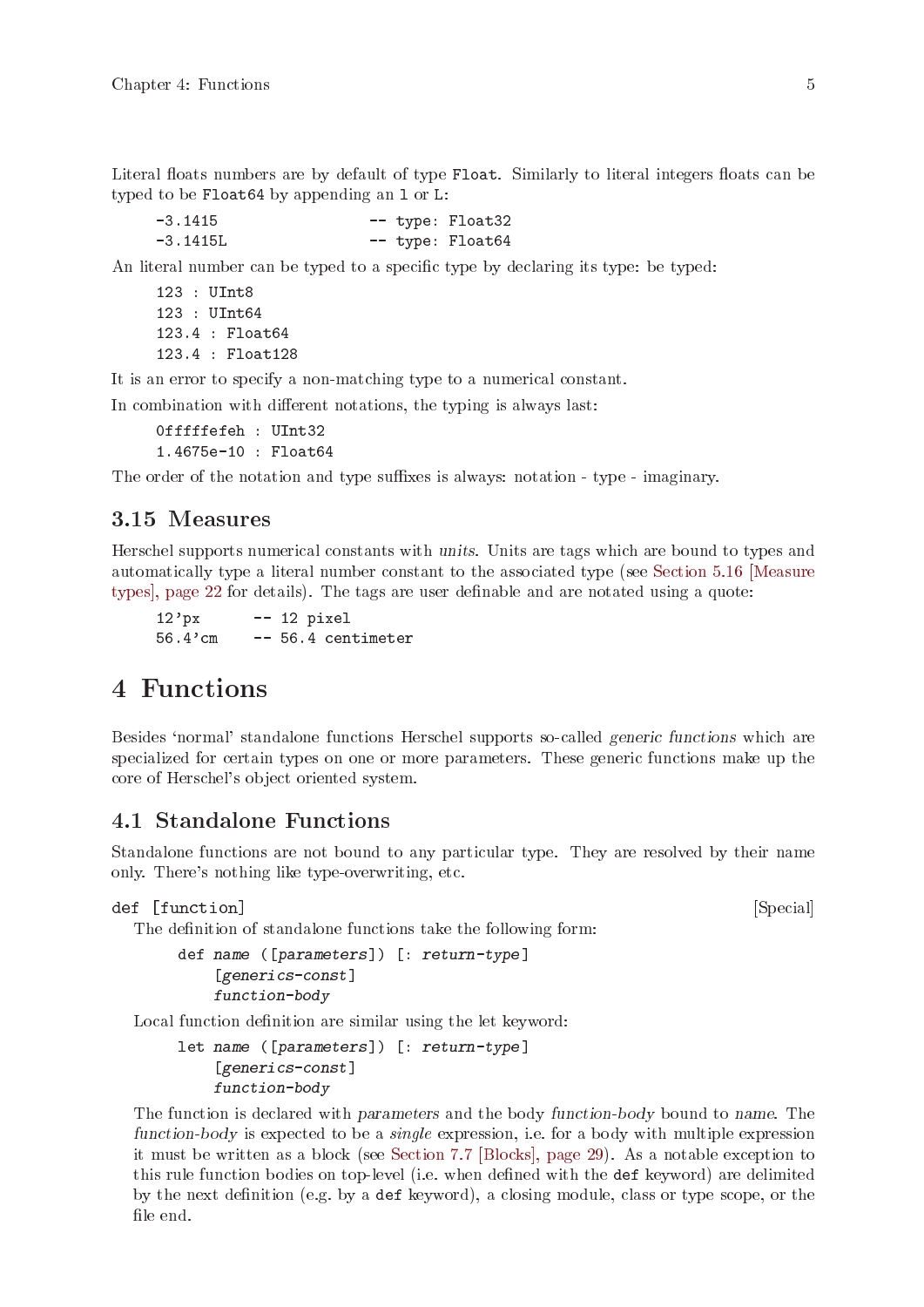<span id="page-11-0"></span>Functions are always defined in recursive mode, i.e. a function name can "see" (i.e. call) itself recursively.

For the way to define the parameters see [Section 4.2 \[Function Parameters\], page 6.](#page-11-1)

For the specification and function of the generics-const see [Section 5.10 \[Parametrized types\],](#page-24-1) [page 19.](#page-24-1)

```
def ack(x : Int, y : Int) : Intif (x == 0)y + 1else if (y == 0)ack(x - 1, 1)else
    ack(x - 1,ack(x, y - 1))
```
If a function is to be declared in a signature (header) file, the function body is notated in abstract way, i.e. using the ellipsis notation:

def  $ack(x : Int, y : Int) : Int ...$ 

# <span id="page-11-1"></span>4.2 Function Parameters

#### <span id="page-11-2"></span>4.2.1 Positional Parameters

Positional parameters:

def  $f(a, b, c)$   $a + b + c$ are used as:

> $f(1, 2, 3)$  $\Rightarrow$  6

### 4.2.2 Named parameters

Herschel function can use named arguments with named parameters. These are declared by adding a default value to the parameters name:

def  $f(a = 5, b = "hello world", c = { let  $x = 5$$  $x * x$ }

body

The default value can be any valid expression, even complete block (as to be seen for the parameter c in the example above. This can be used like in the following examples:

```
f(a: 11, b: "N.N.", c: 255)
\Rightarrow a -> 11
   b -> "N.N."
   c -> 255
f()\Rightarrow a -> 5
   b -> "hello world"
   c -> 25
f(c: 7, a: 0)\Rightarrow a -> 0
   b -> "hello world"
   c \rightarrow 7
```
By default the keyword and the parameter name are identical (like a and a: in the examples above). It is possible to specify a particular keyword name in the declaration however: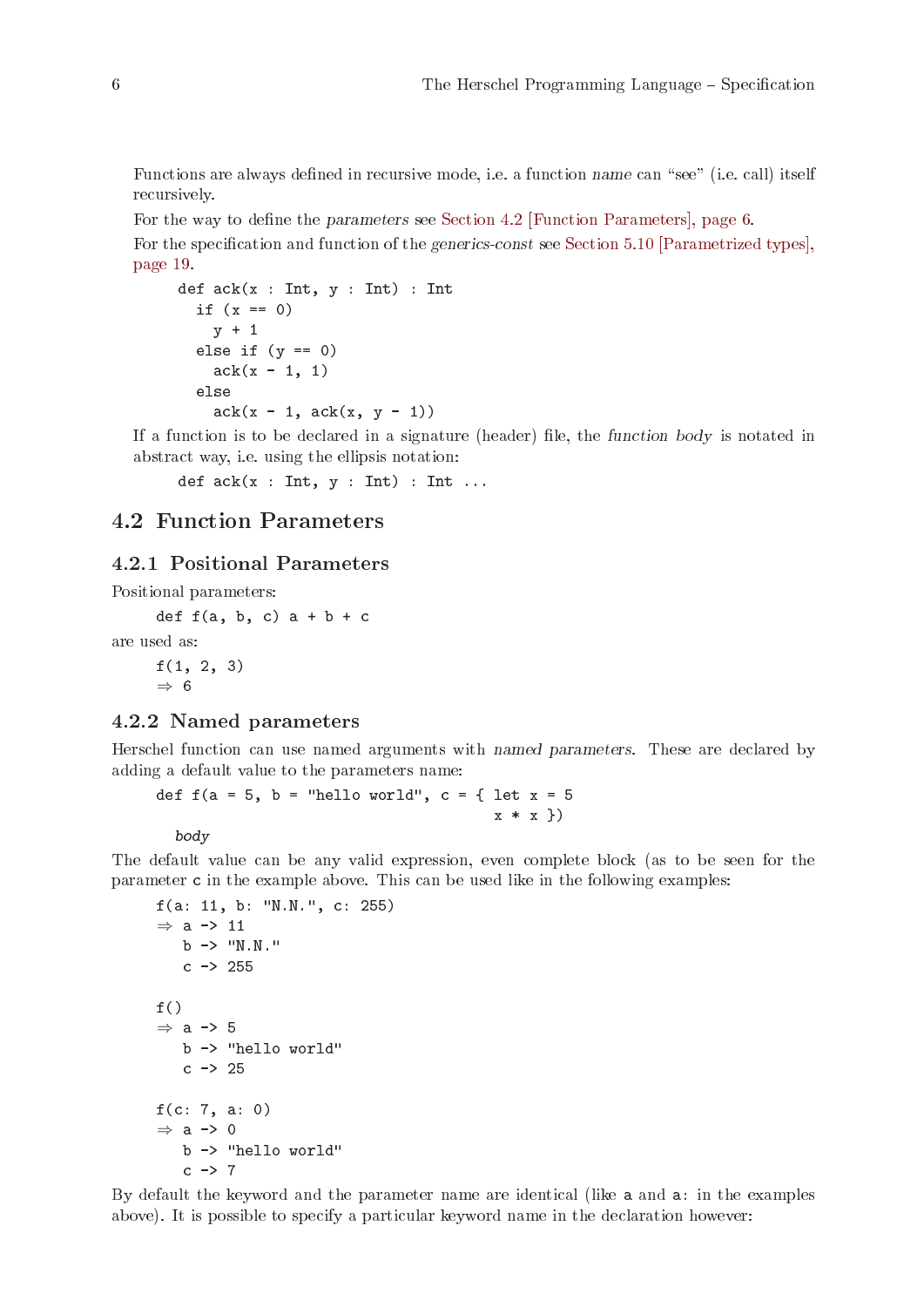```
def f(fst: a = 5,snd: b = "hello world",
       trd: c = \{ let x = 5x * x}
  body
f(fst: 127, trd: 8, snd: "/")
\Rightarrow a -> 127
   b \rightarrow "/"
   c \rightarrow 8
```
### 4.2.3 Optional parameters

Additionally to positional and named parameters it is possible to define a rest parameter which takes all additional arguments to be found in a function call:

```
def f(args ...)
```
When called it puts all additional parameters, including all keyword arguments which are not matching, into an immutable array:

```
f()\Rightarrow args -> #[]
f(1, 2, 3, 4)
\Rightarrow args -> #[1, 2, 3, 4]
f(\#[1, 2, 3, 4])\Rightarrow args -> #[#[1, 2, 3, 4]]
f(a: 1, b: 2, 3, 4)
\Rightarrow args -> #[#a, 1, #b, 3, 4]
```
The rest parameter is by default to be a  $\text{Any } \Box$ . It is possible however to give a specific type. The function in the following example accepts any number of String arguments, but no other types of objects:

```
def f(args : String[] ...) ...
```
This is possible with union types also, of course. The function in the following example accepts any number of Strings, Uris, or Booleans, probably in any combination.

def f(args : &(String, Uri, Bool)<sup>[]</sup> ...) ...

#### 4.2.4 Mixture of the parameter types

When using positional, keywords and optional parameters at the same time in a function declaration, they have to appear in the following order:

- 1. positional
- 2. keyword
- 3. optional

```
def f(a, b, c, d = true, e = 25, f ...
```
The same basic order applies to function calls. Even if keyword arguments can be ordered in any way, they always have to follow positional arguments.

Keyword arguments are always ordered in lexicographical way when listed in an optional argument:

 $f(1, 2, 3)$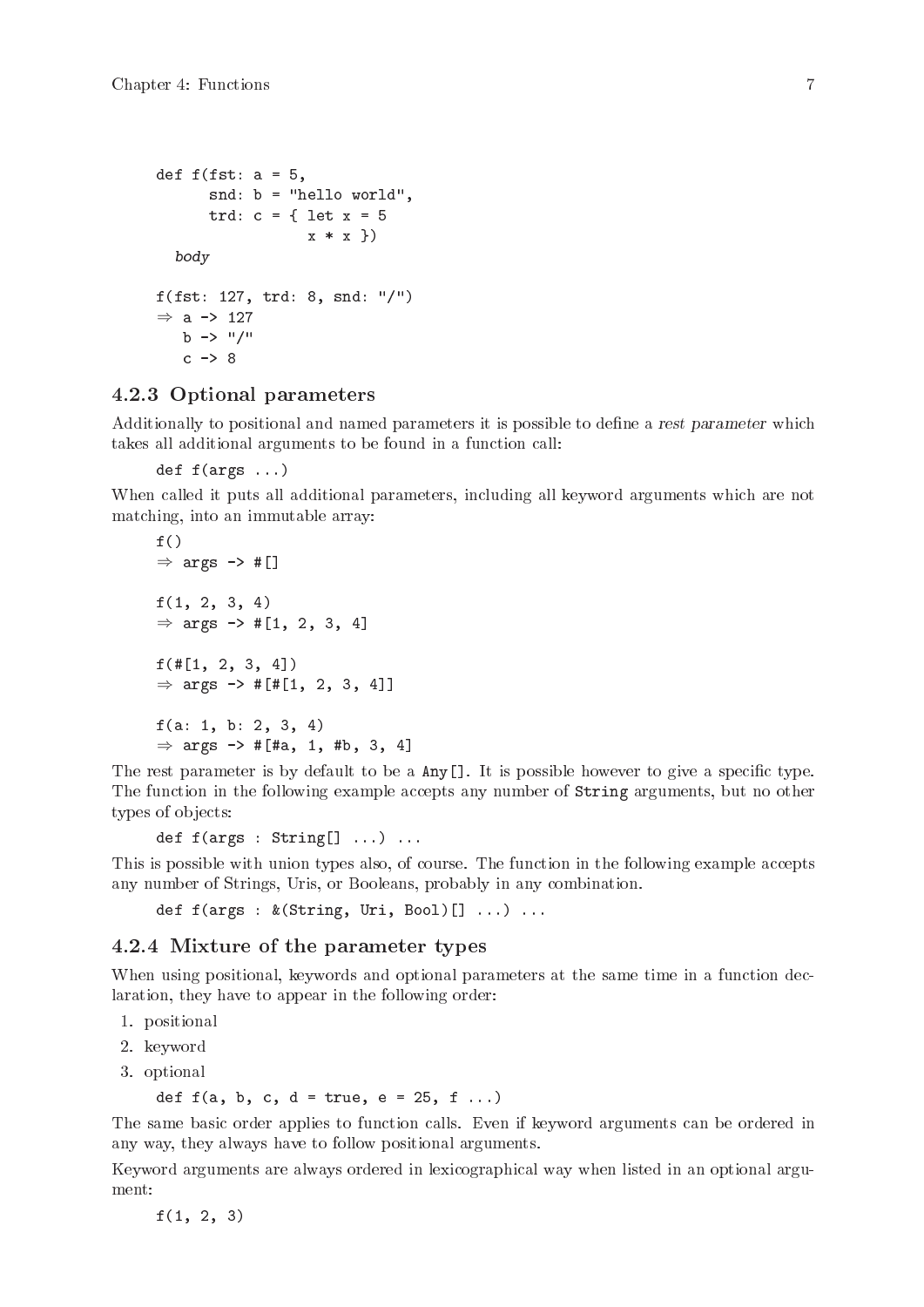```
\Rightarrow a -> 1
   b \rightarrow 2c -> 3
   d -> true
    e -> 25
   f \rightarrow #[]
f(4, 5, 6, e: 127, "hello world", "sic est")
\Rightarrow a -> 4
   b \rightarrow 5c -> 6
   d -> true
    e -> 127
   f -> #["hello world", "sic est"]
f(1, 2, 3, z: 1, g: 2, h: 3)
\Rightarrow a -> 1
   b \rightarrow 2c -> 3
   d -> true
    e -> 25
    f \rightarrow #[#g, 2, #h, 3, #z, 1]
```
# 4.3 Generic Functions

Generic functions are specialized by one or more parameters for certain types.

```
def generic [Special]
```
The definition of generic functions take the following form:

def generic name ([parameters]) [: return-type] ... def generic name ([parameters]) [: return-type] function-body

Defines a generic function named name. The first form (with the left out body) defines an abstract generic function signature with no (default) specialization. The second form (including the body) defines the generic function and provides a default specialization.

Parameters are specialized by adding their type using the ' $\mathbb{Q}$ ' delimiter. Only positional parameters can be specialized. It is an error if a function is declared as generic using the generic keyword but no parameter is marked as specializable.

Generic functions must be defined at least once. Multiple generic definitions must be covariant in return type and the types of non-specialized parameters. A generic function specialization (a method) must not be defined before its generic method definition has been seen.

It's possible to define an empty, i.e. abstract, generic function:

def generic compare(one @ OneType, two @ TwoType) : Bool ...

Note the ellipsis ... at the end of the line.

To put it another way: defining a generic function with a body implementation is like defining an abstract generic function with certain parameters specialized to Any and adding a default implementation.

```
def generic add-x(self @ XMap, value @ Int)
  self.insert(value, -1)
```
is equivalent to: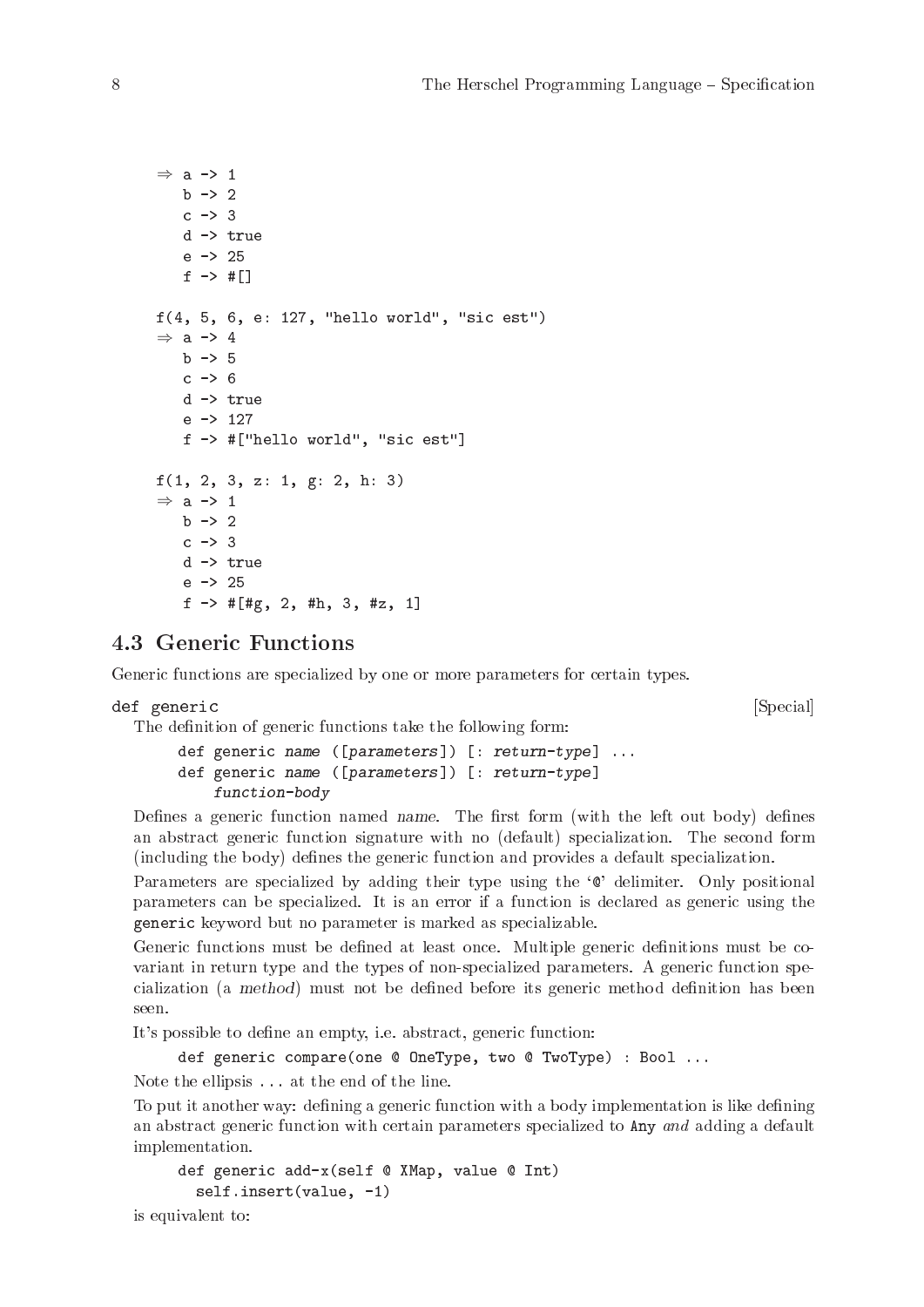<span id="page-14-0"></span>def generic add-x(self @ Any, value @ Any) ... def add-x(self @ XMap, value @ Int) self.insert(value, -1)

Re-definition of generic functions is not allowed. Therefore the generic keyword can not be re-stated in a method implementation. This however helps to detect later generic function modifications.<sup>3</sup>

Methods are said to match their generic function definition if

- specialized parameters in the method are *contravariant* to the corresponding ones in the GF
- non-specialized parameters in the method are *covariant* to the corresponding ones in the GF
- the method's return type is *contravariant* to the GF's one.

def generic f(x @ Any) : Number ...

|  | def $f(x \in Int)$ : Int                          | $\Rightarrow$ ok    |
|--|---------------------------------------------------|---------------------|
|  | def $f(x \otimes \text{Real})$ : Real             | $\Rightarrow$ ok    |
|  | def $f(x \in \mathcal{S} \text{string})$ : String | $\Rightarrow$ error |

# 4.4 Method lookup

When applying (i.e. calling) a generic function the method is looked up by name (like a normal standalone function) and matching the parameter types to specialized parameters. Resolve order is always from first to last parameter. For each parameter the most specific type matches.

#### Extend

When a matching function is called it can propagate the function call to the next function using the next-method call.

next-method () [Special]

Inside generic functions next-method calls the next overwritten method with exactly the same parameters as the current active function. Since methods have a defined matching order the next method is the one which matches less precise than the current called one.

This resembles somewhat a call to super in other programming languages.

```
def generic before-open(self @ Document) : Bool
  if (next-method()) {
    self.fill-in-dsp-tables
    true
  }
  else
    false
```
# 4.5 Explicit Method Reification

Normally methods should be implemented in a very general way, i.e. special implementations for different types are normaly avoided to prevent code duplication. This could lead however sometimes to suboptimal performance since the compiler can't generate code optimized for special type properties.

For example:

<sup>3</sup> A specialized method m() requires a matching generic function g() being declared somewhere before. If the generic function is later changed the compiler will complain about the method not matching any known generic function. This is comparable to the override modifier in languages like  $D$  or  $C#$ .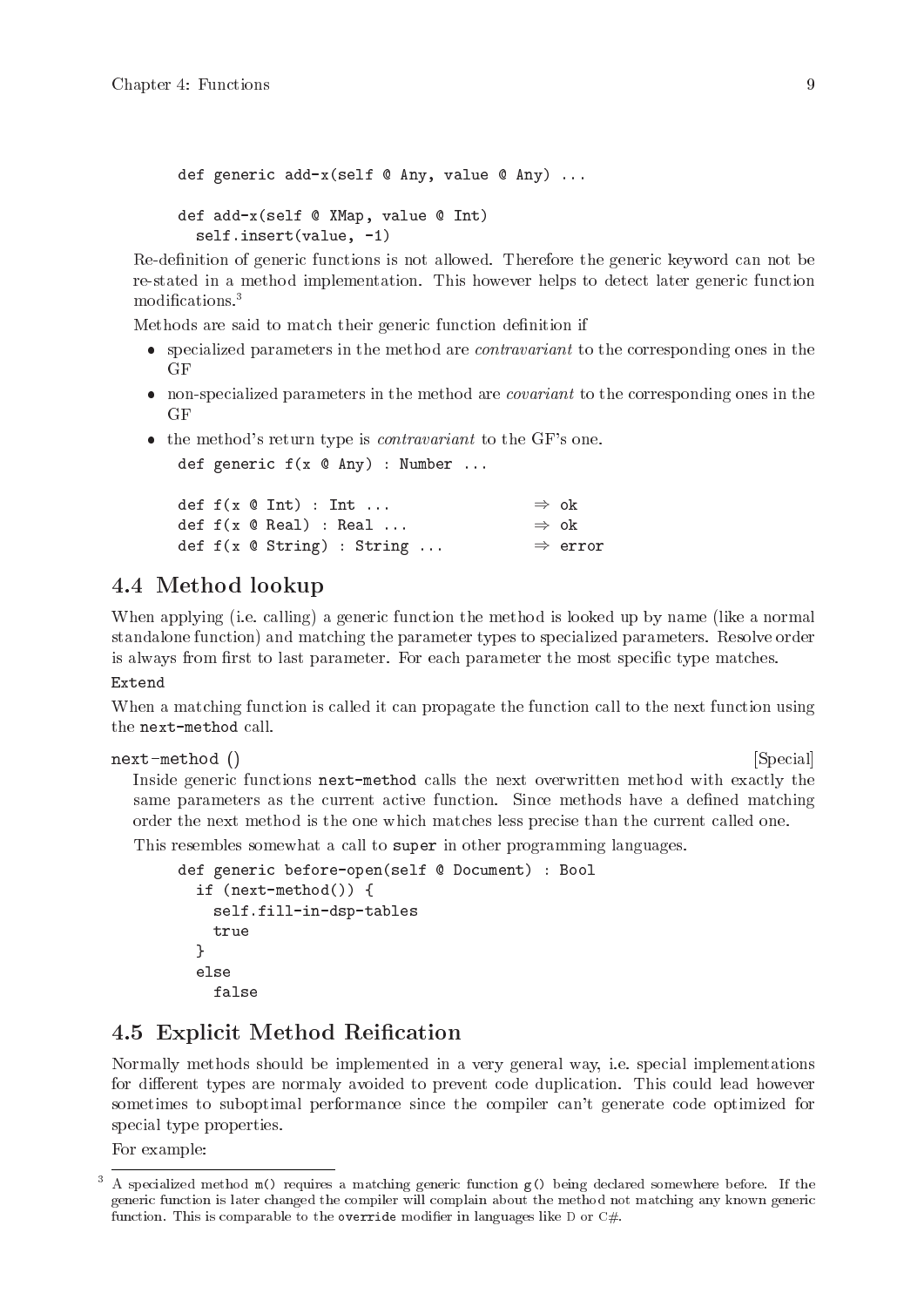```
def compare(one @ Sliceable<Ordinal, 'T>,
            two @ Sliceable<Ordinal, 'T>) : Int
  let n = one . num - itemsif (n == two.num-items) {
    for (i : Ordinal = 0 then i + 1 while i < n) {
      let cmpval = one[i] <=> two[i]if (cmpval \langle 0)
        break(cmpval)
    }
    else
      0
  }
  else if (one.num-items < two.num-items)
    1
  else
    -1
```
This compare function matches for all sliceable types, i.e. arrays, collections, and even strings. The compiler can't use optimized arrays access however for the expressions one [i] or two [i] – since it can't assume one or two being arrays.

reify [Special] The reify clauses on method definitions can be used to hint the compiler to treat the method declaration as if it would have been declared in addition to the explicitly written form also with the signatures listed by the reify clause.

The reify extension has the form:

```
def name(function-parameters) : return-type
  reify (alt-func-params1) : alt-return-type1,
        (alt-func-params2) : alt-return-type2,
        ...
  function-body
```
All signatures (function-parameters, alt-func-params1, alt-func-params2) must have the parameter layout, i.e. the number of positional and named parameters must be identical, etc.

For the example above this could look like:

```
def compare(one @ Sliceable<Ordinal, 'T>,
            two @ Sliceable<Ordinal, 'T>) : Int
    reify (one 'T[], two 'T[]) : Int,
          (one 'T[], two Slice<Ordinal, 'T>) : Int
  let n = one . num - itemsif (n == two.num-items) {
    for (i : Ordinal = 0 then i + 1 while i < n)
    {
      ...
```
This hints the compiler to compile (and optimize) the code for three different type combination.

The reify declaration is only possible for implementations, i.e. an abstract function declaration can not be explicitly reified as different specializations.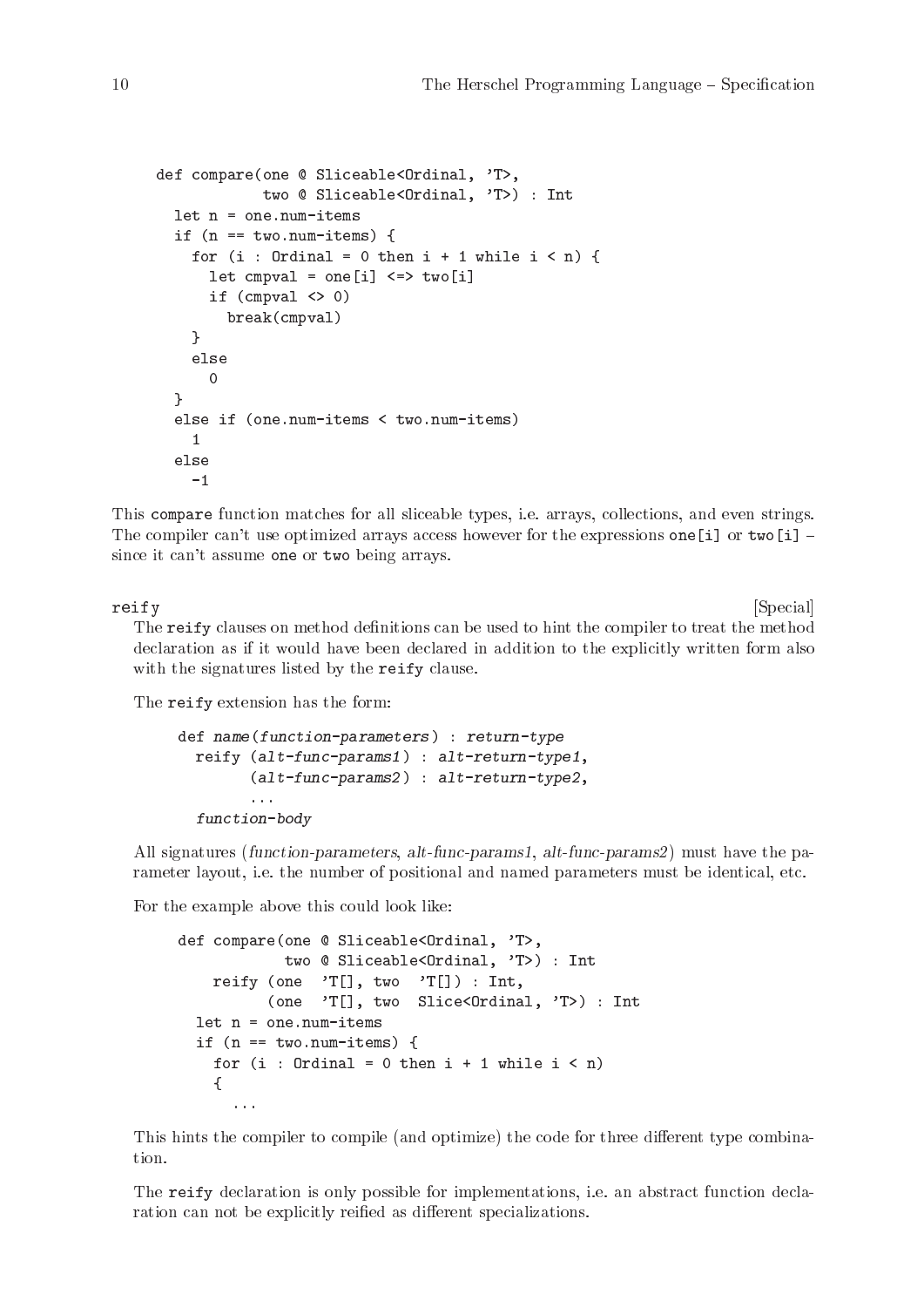# <span id="page-16-0"></span>5 Types

# 5.1 Type Introduction

Herschel is a mostly strongly typed language, which means that the compiler knows the types of every variable and expression at compile time. It is 'mostly' strongly typed since an expression can be declared to be of Any type and thus is treated as weakly typed expression. This induces runtime type checks.

All values in Herschel are objects, i.e. instances of a specific type. Nevertheless it knows also about *primitive* types which are recognized by the compiler and handled in a special (more efficient) way. Except for being constraint with inheritance these primitive types behave like other types.

Herschel distinguishes between types and classes. Every class has exactly one type, but not every type is represented by a class. A union type for example forms a specific type without a class. Only classes can be instantiated.

Herschel's type system is nominative, i.e. types are identified by name (as a consequence two types having the exact same definition are considered different if they have different names). Types can be parametrized, constrained, or being a set of possible types (union types). Types are first class, i.e. types have a runtime representation and are objects themselves.

Types are orthogonal to namespaces. Methods and functions are not members of types; neither is it possible to define sub-classes or enumerations inside of types. Methods are specialized on types, they are however not members of types.

Types can define a number of supported generic functions. The corresponding methods are implemented outside.

Herschel supports multiple inheritance. All inherited types must be compatible in slot names, both in public and private ones. If two inherited types have exactly the same slot (they are identical in name, type and initial value), they share the same physical allocation space.

Cyclic inheritance is not possible.

There are various forms for defining types:

- 1. The first, def class, is used for defining a class, i.e. a type which has a defined runtime representation with a certain memory layout and which is (ultimately) intended to be instantiated (see [\[def class\], page 12\)](#page-17-1).
- 2. The second, def type, is used to define a logical type, which is cannot have instances (see [\[def type\], page 12](#page-17-2)).
- 3. The third, def alias, is a shortcut definition, where a type declaration is bound to a new name (see [\[def alias\], page 13\)](#page-18-0).
- 4. def enum is used for define derives types with limited sets of possible values (see [Section 5.15](#page-26-1) [\[Enumeration types\], page 21](#page-26-1)).
- 5. def measure is used to define special types with a special notation (see [Section 5.16 \[Measure](#page-27-1) [types\], page 22\)](#page-27-1).

# 5.2 Primitive types

The following primitive types are defined in Herschel:

- the boolean type Bool;
- the number types, Int8, Int16, Int32, Int64, Float32, Float64. The integer type exist in signed and unsigned variants (UInt8, UInt16, UInt32, UInt64);
- character type Char.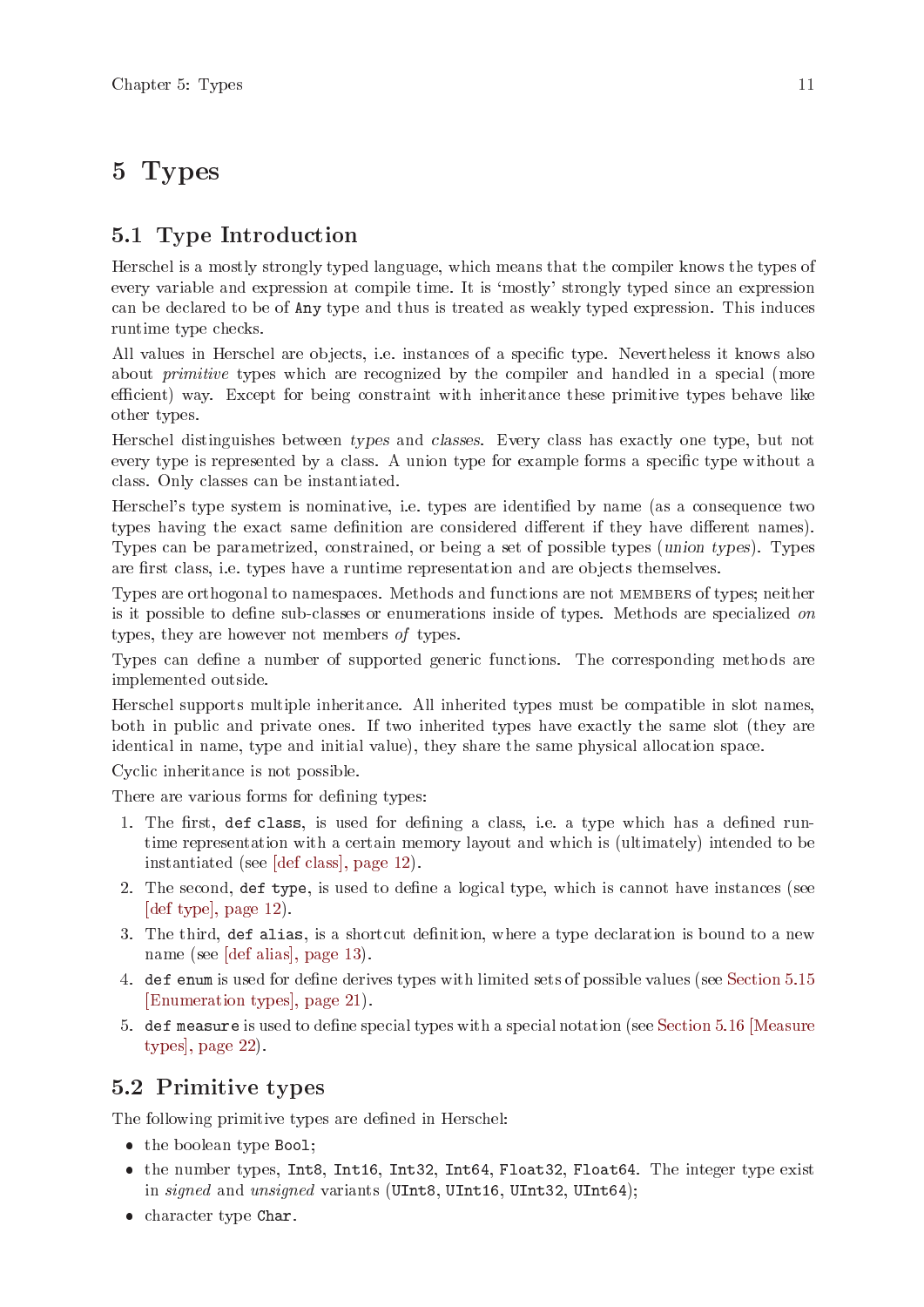<span id="page-17-0"></span>The names Octet, Short, Int, and Long are more traditional aliases for the types UInt8, Int16, Int32, and Int64 respectively.

The number types are defined always like the following, independant of the respective hardware:

| Int8      | signed 8bit          | $-2^2$ , $-2^2$ , $-1$           |
|-----------|----------------------|----------------------------------|
| UInt8     | unsigned 8bit        | $0 \ldots 2^8 - 1$               |
| Int16     | signed 16bit         | $-2^15$ $2^15-1$                 |
| UInt16    | unsigned 16bit       | $0 \ldots 2^{\circ} 16^{-}1$     |
| Int32     | signed 32bit         | $-2^{\circ}31$ $2^{\circ}31-1$   |
| UInt32    | unsigned 32bit       | $0 \ldots 2^{2}32-1$             |
| Int64     | signed 64bit         | $-2^{\circ}63$ . $2^{\circ}63-1$ |
| UInt64    | unsigned 64bit       | $0 \ldots 2^{\circ} 64 - 1$      |
| Float32   | 32bit ieee754 float  | $+/-$ 3.4E $+/-$ 38              |
| Float64   | 64bit ieee754 float  | $+/-$ 1.7E $+/-$ 308             |
| Float 128 | 128bit ieee754 float | $+/-$ 1.18 $+/-$ 4932            |
|           |                      |                                  |

The Char type is large enough to hold all possible code points defined in Unicode.

# 5.3 Defining types

<span id="page-17-1"></span>def class name  $|\langle \text{types} \rangle|$  [(params)] : inheritance [generics-const ] [Special]  $\{ |$ slots $|$ }

Define a class name with params. The class derives from inheritance and have slots slots.

If types is a non empty list of variables the resulting type is set to be parametrized. These parameters are type parameters, which can be used in type declarations on the slot definitions in slots and from related method definitions.

With params the parameters for the default apply method can be defined. See [Section 4.2.1](#page-11-2) [\[Positional Parameters\], page 6](#page-11-2) for the syntax details.

Inheritance is either a single type declaration or a list of comma separated type declarations. This gives the full inheritance definition of the resulting type. The order of the types specifies their priority in method dispatching.

For the specification and function of the generics-const see [Section 5.10 \[Parametrized types\],](#page-24-1) [page 19.](#page-24-1)

Every class ultimately inherits from Object. This type is automatically added to the inheritance list if not specified.

slots defines the slots (aka 'member variables', aka 'fields') of the class; their order defines the order of initialization.

```
def type name \left[ < types > \right] [: inheritance] [Special]
  [ generics-const ] Defines a new type name which is derived from inheritance. inheritance is
  either a simple type declarations or a list of type declarations.
```
As with classes types specifies the type to be parametrized. For the specification and function of the generics-const see [Section 5.10 \[Parametrized types\], page 19.](#page-24-1)

def type RandomAccessStream : (InputStream, OutputStream, RepositionableStream)

The resulting type is a new type with its own run-time representation which is different to those of its inherited types:

def type T : X

Even if T is effectively identical to X, T is a different type to X.

Other than classes a type does not automatically inherit from Object; it is possible to have types without inheritance at all. Such a type is useful for defining type signatures (aka interfaces in Java) and even mixins: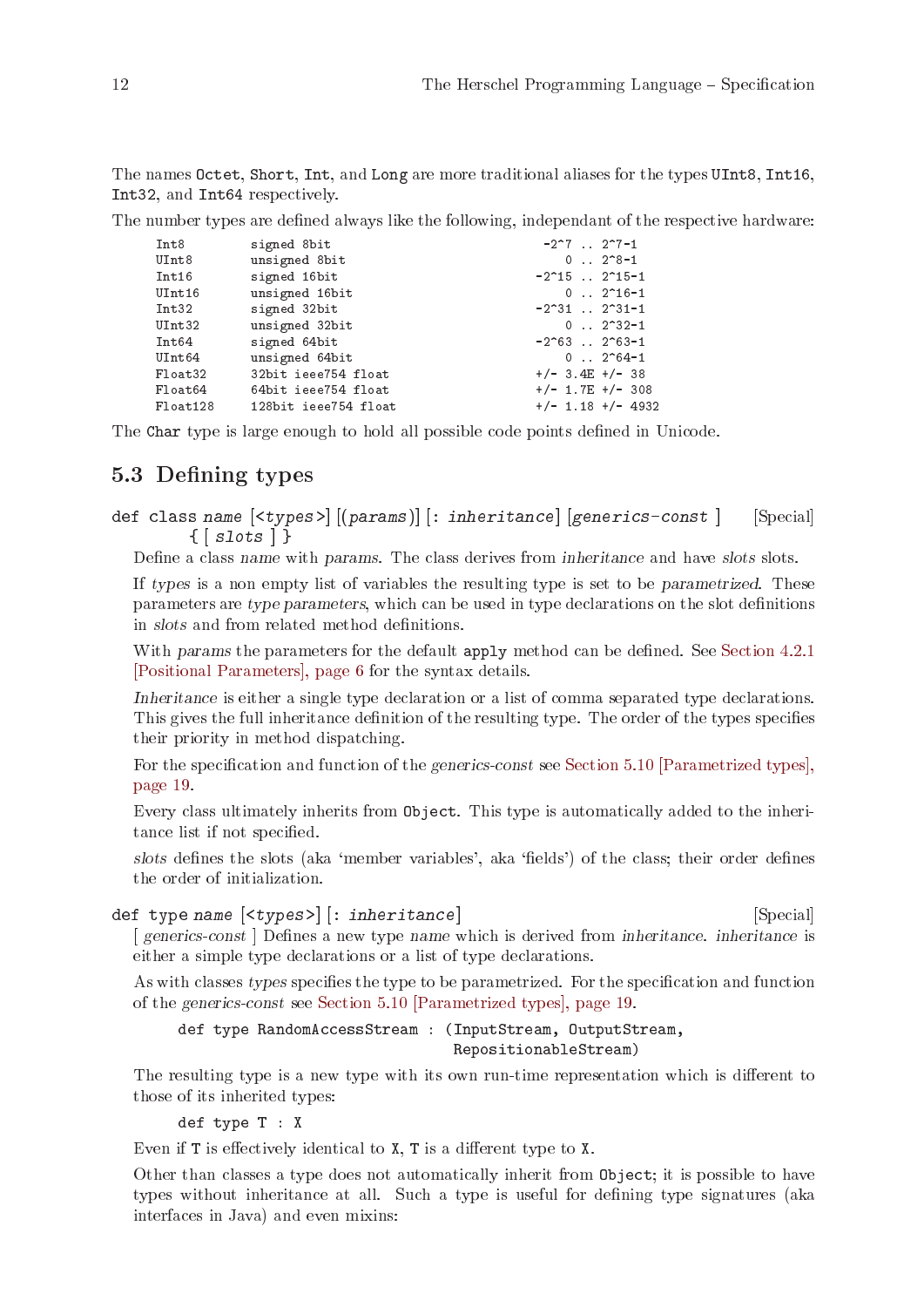```
def type Comparable
def generic compare(one @ Comparable,
                    two @ Comparable) : Int ...
def generic less?(one @ Comparable, two @ Comparable) : Bool
  (one \le > two) < 0def generic equal?(one @ Comparable,
                   two @ Comparable) : Bool
  (one \le > two) == 0def generic less-equal?(one @ Comparable,
                         two @ Comparable) : Bool
  (one \le > two) \le 0def generic greater?(one @ Comparable,
                     two @ Comparable) : Bool
  (one \le \gt two) > 0def generic greater-equal?(one @ Comparable,
                            two @ Comparable) : Bool
  (one \le > two) > = 0
```
In this example every class or type inheriting from Comparable automatically gets the compare operators  $\lt$ ,  $\lt$ =,  $\gt$ , etc. and only has to specialize the method compare (as implementation of the operator  $\le$ >). This method is kept as abstract generic function but bound to the Comparable type.

```
def alias [Special]
```
The def alias registers a type also under a different name. It has the forms:

def alias name  $[\langle types \rangle] = type$ let alias name  $[\langle types \rangle] = type$ 

name and type afterwards are totally synonym, i.e. name is not considered a new type. The only purpose of this form is to provide a more readable form for type.

```
def alias UserTagMap = HashMap<String, UserTag<String, Int>>
def generic add-tags(tags @ UserTagMap) ... [1]
def generic add-tags(tags @ HashMap<String,
                                 UserTag<String, Int>>) ... [2]
```
The two method declarations at [1] and [2] are completely identical (they are somehow comparable to typedefs in C and C++.)

Alias definition are also allowed as local definitions. As such the alias definition is only visible in the inner scope:

```
def f()let alias XMap = Map<String, Vector<Node>>
  ...
```
Note that the alias itself can have generic type parameters, can be partially specialized on type, etc.:

def alias TokenMap<K> = Map<K, Token>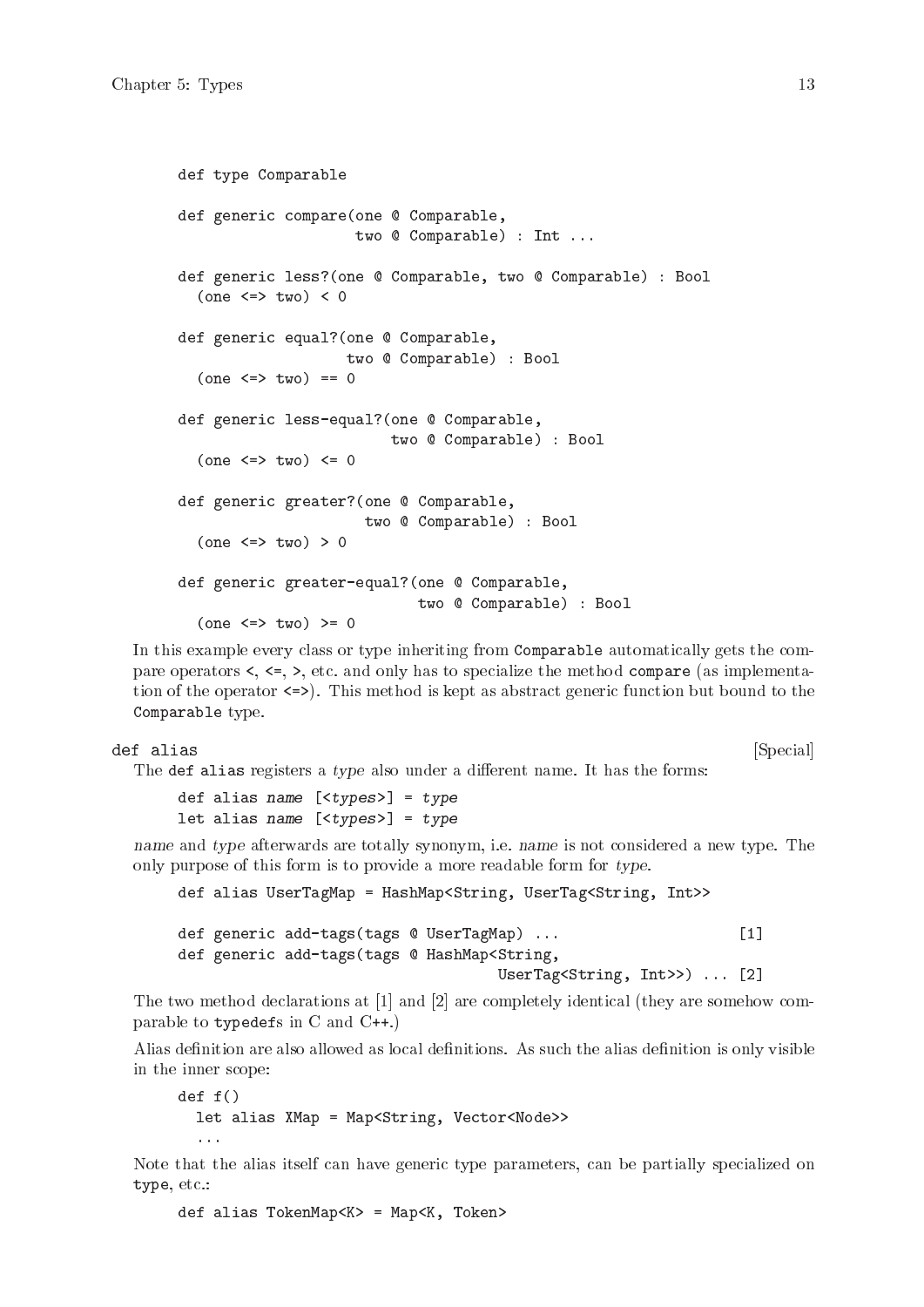# <span id="page-19-0"></span>5.4 Slots

def slot [Special]

Slots are defined as variables inside the block of a class declaration using the special def slot definition form:

def slot slot-name  $[$  : type  $]$   $[$  = init-value  $]$   $[$  , annotations  $]$ 

init-value is the slot's default value which is used when an instance of the class is created. If type is not specified it will be infered from init-value.

Note that the slot name is not visible in init-value.

Slots can be controlled by annotations. These comma separated symbols are put after the definition line separated by a comma (,). The following annotations are defined:

auto Automatically add a named parameter to the class init function for the slot. An init value for the slot is used as default value for the parameter; the parameter is named identical to the slot.

public

- outer
- inner This controls the automatic export of autocreated accessor and/or mutator functions for the slot (see [Section 8.5 \[Visibility\], page 38\)](#page-43-1).

transient

The slot is flagged as being transient, i.e. it is not included in automatic serialization.

readonly No mutator function is created automaticly for this slot (see [Section 7.2 \[SlotAc](#page-30-1)[cess\], page 25](#page-30-1)).

Some examples:

```
def class Point : Object
{
  def slot x = 0'pxdef slot y = 0'px}
```
An example of an annotated slot:

```
def class Button : Widget
{
  def slot state : ButtonState = ButtonState.down, transient
}
```
# 5.5 Allocation

Allocation of new object instances is processed in the following steps:

- 1. The required amount of memory is requested. This includes also the memory required for all superclasses.
- 2. Recursively the initialization functions for the super classes are called. The super classes are initialized in the order of the inheritance types.
- 3. Slot initializations are evaluated.
- 4. An (optional) on init call is evaluated.

To allocate new object instances for a class the typename of a class is treated as a function call. All necessary functions are generated by the compiler automatically from the class declaration.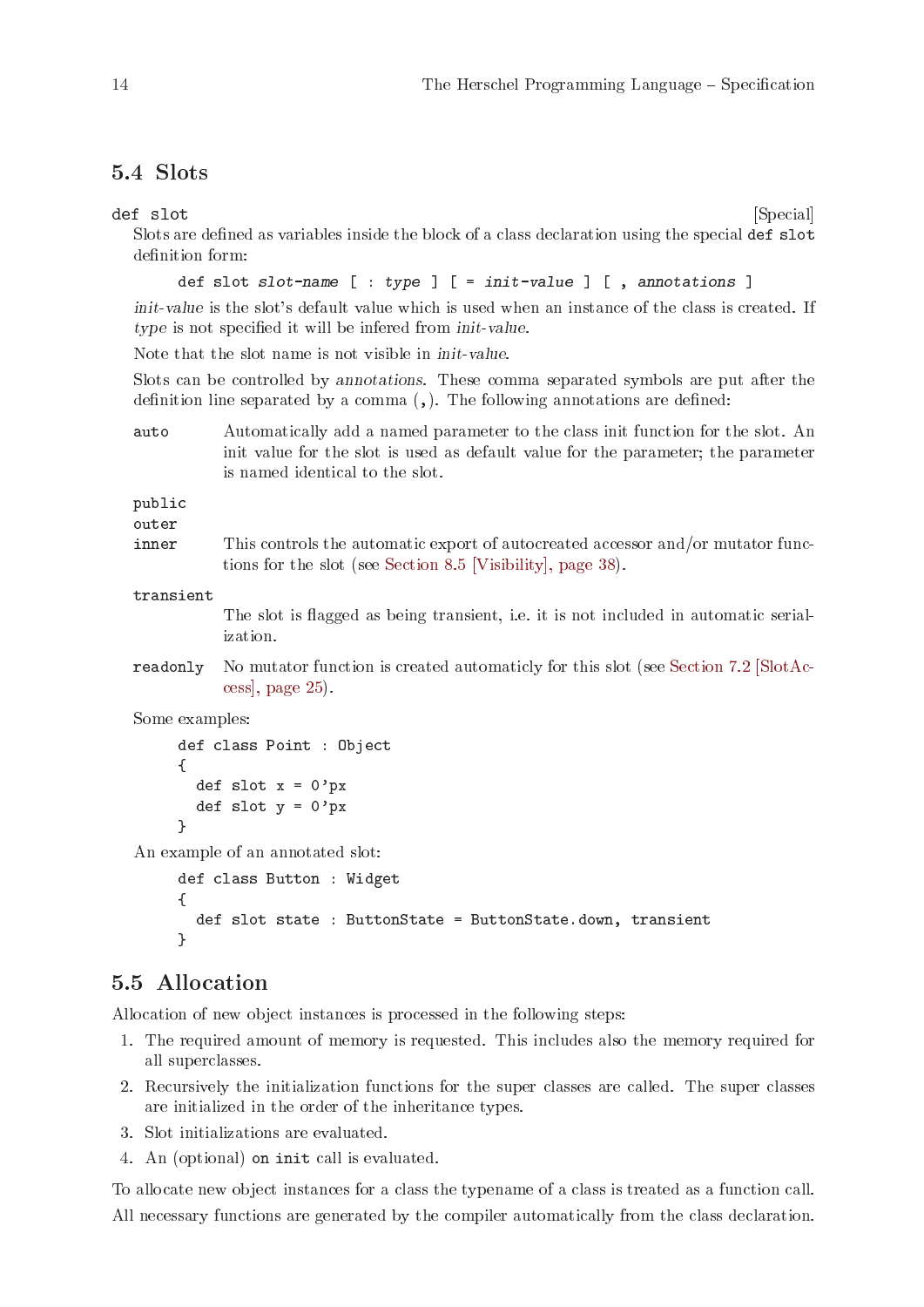Like with other functions the class init function support positional, named default and or rest parameter. The class init function signature can be declared explicitely or can be generated automatically by the compiler.

Some patterns:

a) No parameters in the class declaration:

```
def class Person
{
  def slot name = "N."
  def slot surname = "N."
  def slot display, transient
  on init(self) {
    self^{\text{th}}display = self^surname + ", " + self^name
  }
}
```
Here the slots are initialized by the slot init expressions or through the on init hook. An instance of the above example would be created as:

Person()

b) An explicit init signature is given in the class declaration:

```
def class Person(_name, _surname)
{
  def slot name = _name
  def slot surname = surname
  def slot display, transient
  on init(self) {
    self^{\dagger}display = _surname + ", " + _name
  }
}
```
Note that the parameters to the class are visible in the on init function, too.

An instance of the above example would be created as:

```
Person("Gustav", "Adolf")
```
c) If slots are declared to be automatic a class init signature is automatically created:

```
def class Person
{
  def slot name = "N.", auto
  def slot surname = "N.", auto
  def slot display, transient
  on init(self) {
    self^{\dagger}display = self^surname + ", " + self^name
  }
}
```
An instance of the above example would be created as:

Person(name: "Gustav", surname: "Adolf")

The various possibilities can be combined of course. This gives the possibility to define mandatory and optional parameters. E.g.: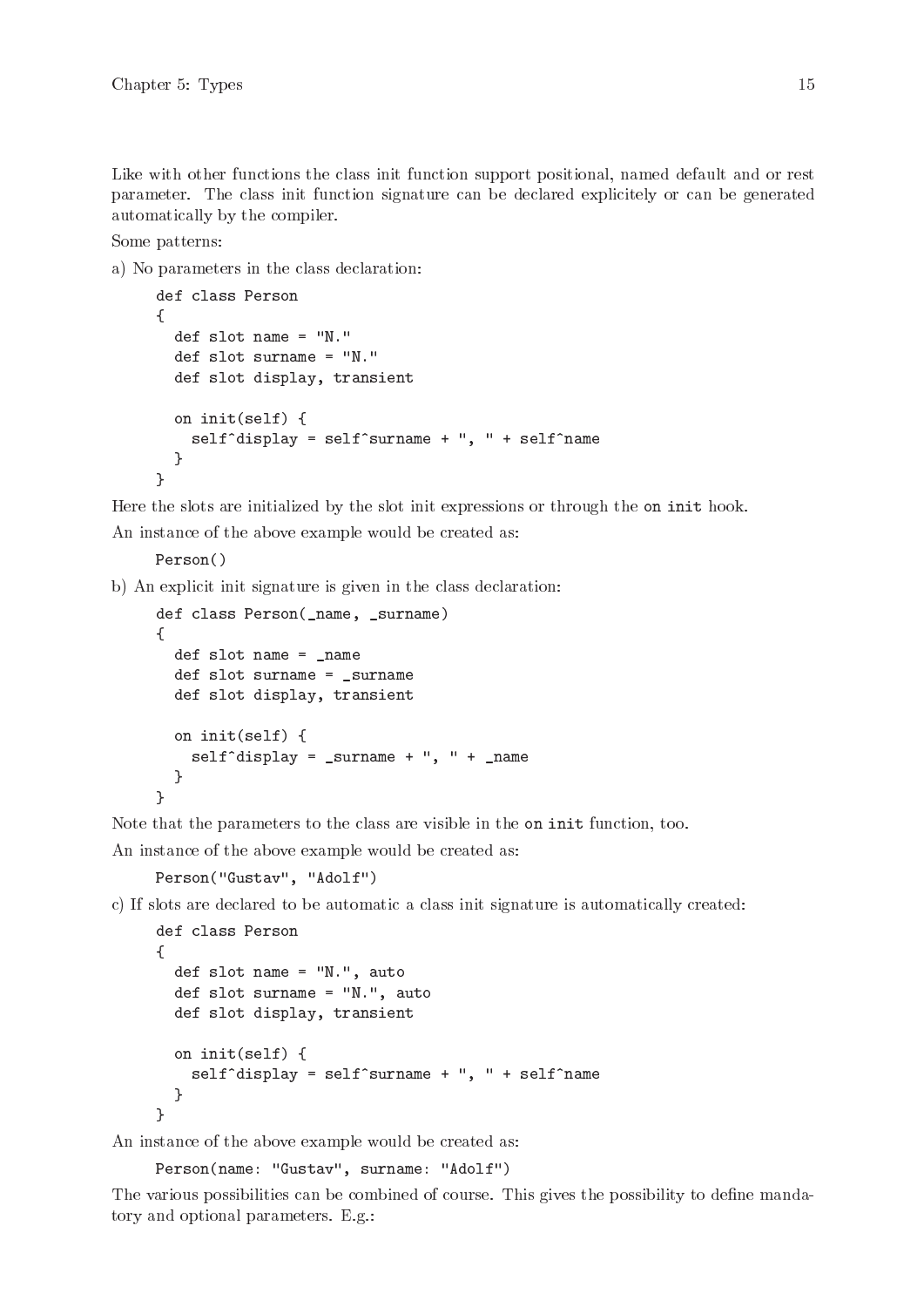```
def class Person(_name, _surname)
\mathcal{L}def slot name = _name
  def slot surname = surname
  def slot birthday, auto
  def slot gender, auto
}
```
Here two parameters (name and surname) are fixed and mandatory; the other two (birthday and gender) are optional named parameters.

on init [Handler]

The on init declaration has the form:

on init (self) expr

The on init hook is called as part of the instance initialization. Directly after instance allocation and binding of initialization values to the instance's slots the init hook is called. As single argument the instance is passed to self.

The class parameters are visible inside the on init scope.

```
def class Person(name) : Object
\sqrt{2}def slot firstname : String
  def slot surname : String
  on init(self)
  {
    self^firstname, self^surname = name.split(\space)
  }
}
```
# 5.6 Explicit superclass initialization

It is possibly to specify how super classes are to be initialized during object instance allocation. If a super class requires positional parameters in its init function this is actually required.

Such explicit super class initialization is specified in the on alloc section in the class declaration.

on alloc [Handler]

The on alloc declaration has the form:

```
on alloc () {
  class-init-expressions
}
```
class-init-expressions takes the form of an allocation call to the super classes. Note that the super classes are initialized always in the order specified in the type declaration, not in the order specified in the on alloc section. No other expressions are allowed in this section.

```
def class Person(name) { ... }
def class PersistenObject(id = 0) { ... }
def class Student(name) : (Person, PersistentObject)
{
  on alloc() {
    -- init, even if not necessary:
    PersistentObject(newObjectId())
```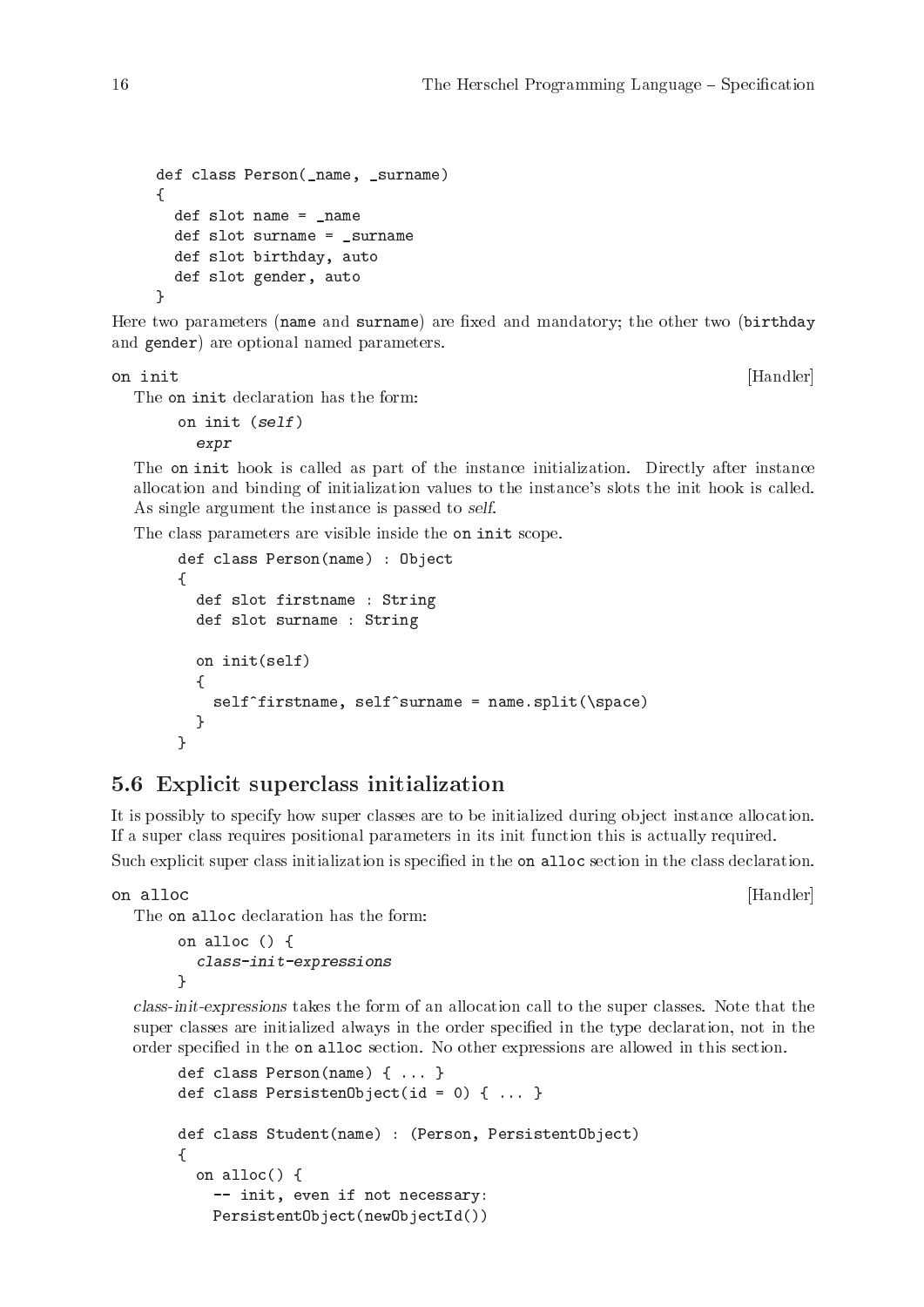```
Person(name)
 }
}
```
# 5.7 Finalization

## on delete [Handler]

It is possible to add special finalization code inside the class declaration using the on delete directive with the form:

```
on delete (object)
  expr
```
The handler is called before an object is destroyed by the runtime; the object itself is passed as object. Note that this is not a real destructor, but a kind of finalization which is only necessary to free (external) resources.

```
def class ProxyBridge : Object
{
  on delete(self)
  \sqrt{2}global-registry.de-register(self)
  }
}
```
# <span id="page-22-1"></span>5.8 Reference types

All values have copy semantics in Herschel by default. This is true even for complex objects like arrays or class instances. Values are always pass by value to functions by default.<sup>4</sup>

In some cases calling values by reference is however more appropriate. Herschel supports this by explicit reference types. A reference type denotes a direct access to a shared memory cell (or block). This allows to reference and modify the same memory from multiple bindings.

Herschel does not support pointer arithmetics, however. It is for instance not possible to use pointers to freely move around the memory. Consequently it is also not possible to have pointers to slots of arrays only; a reference points to the full value always.

# 5.8.1 Reference type notation

 $\hat{N}$  [Notation]

Reference types are notated by putting a  $\hat{ }$  in front of the base type expression:

```
def foo(a : \text{String}) : \text{[Int, Int, Bool]} ...
def a : ^String = nil
```
Accessing the value of a variable of reference type does not differ from accessing variables with copy semantic types (i.e. reference typed variable are not "dereferenced" explicitely).

Note that in object orient programming the object parameter to generic functions (sometimes call the "this" or "self" pointer) is often a reference type, esp. in so-call modifier functions:

```
def generic names!(p @ ^Person, n : String, sn : String) : ^Person
  p.name = n
  p.surname = sn
  p
```
<sup>&</sup>lt;sup>4</sup> The compiler will use call-by-reference and copy-on-write mechanism where appropriate to avoid unnecessary copying.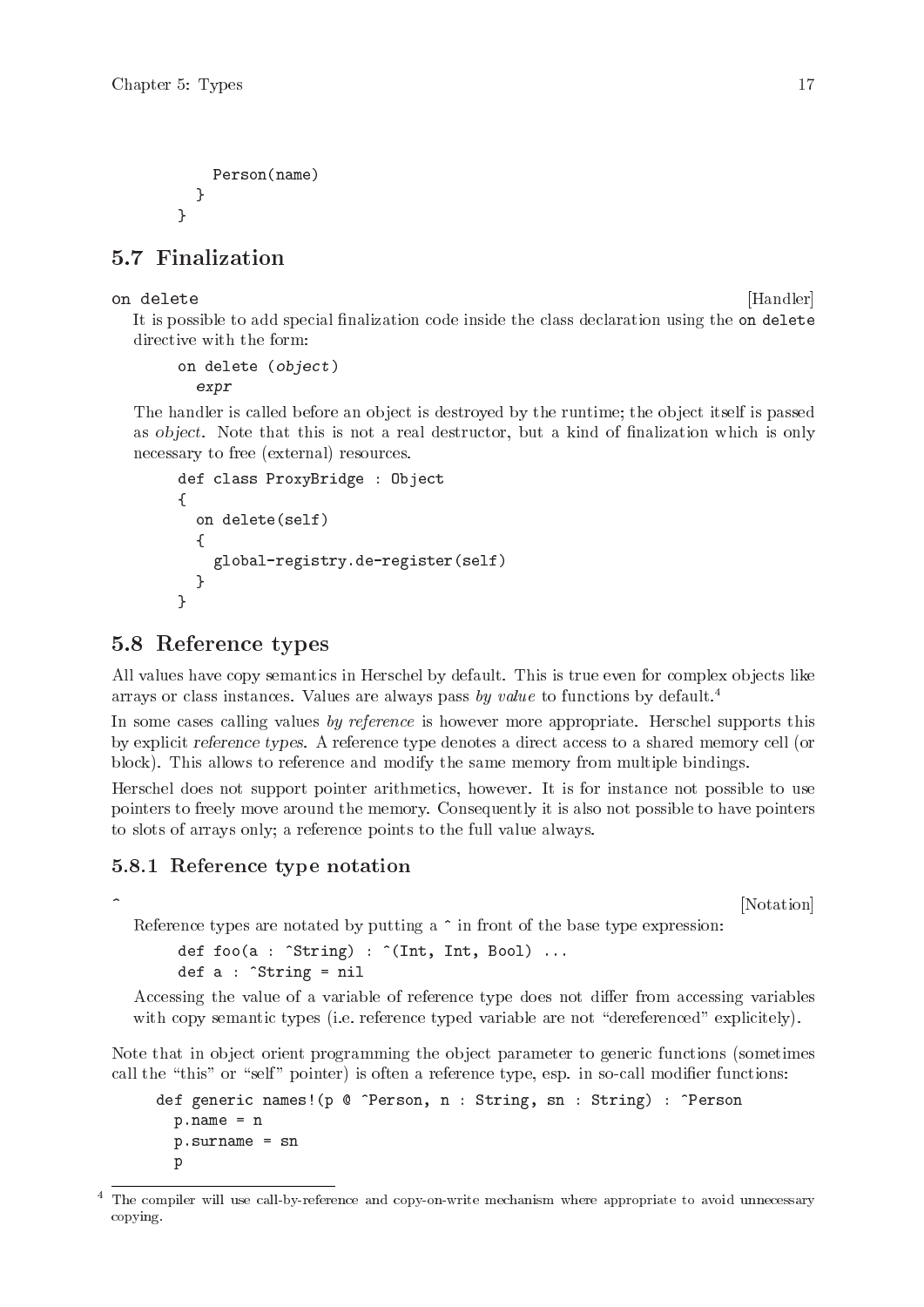### <span id="page-23-0"></span>5.8.2 Reference types and nil

The special value nil can not be assign to non-reference typed variables, i.e. non-reference typed values always have always a value. This is important since every variable that is defined must be initialized:

```
let x : Person (1)
let y : ^Person (2)
```
In  $(1)$  x is not nil as it may have been expected, but in fact a new instance of Person (with some default values) is created. In (2) however y is a reference to a **Person** value and by default nil. The effective type of y is therefore &(Person, Nil) and could be matched like this:

```
match (y) {
 | : Nil -> outln("No person set")
  | p : Person -> outln(p.to-string)
}
```
### 5.8.3 Reference types and "out" parameters

Assign values to a reference typed variable resets the reference only (i.e. points the var to a different object). The value original pointed to by the variables is not affected by the assignment.

This mean that reference-out parameters ("double-pointer parameters") are not possible. In the following example:

```
def foo(a : ^Person)
  let b : Person = Person("Heinz")
  a = bdef bar()
  let n : Person = Person("Jakob")
  foo(n)outln(n)
\Rightarrow "Jakob"
```
the parameter a is changed locally in foo only. On the other hand in the following form it is possible to modify members of reference typed parameters:

```
def foo(a : ^Person)
  a.name!("Heinz")
def bar()
  let n : Person = Person("Jakob")
  foo(n)outln(n.name)
\Rightarrow "Heinz"
```
## 5.9 Array types

Every type can exist as simple or as array pendant. Arrays are first class objects.

|                        | let buffer : Char[] | [1]                 |
|------------------------|---------------------|---------------------|
| $let \; tmp : Int[10]$ |                     | $\lbrack 2 \rbrack$ |

[1] defines buffer to be an array of unspecified size. The initial value is not nil, but an empty array of characters.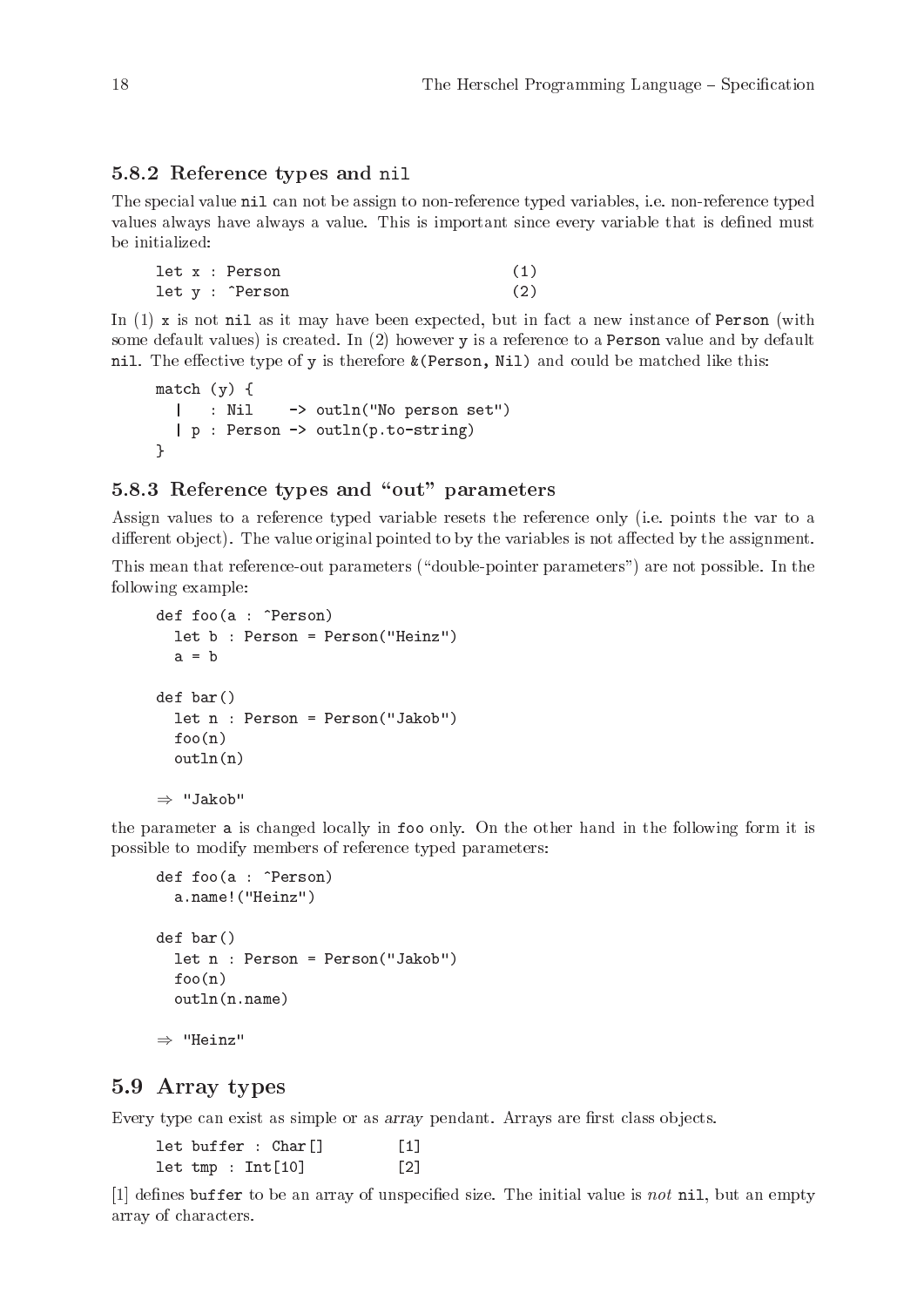<span id="page-24-0"></span>With [2] the variable tmp is bound to an array of 10 integers. Note that an array's size is not an integral part of the type, nor is it a constraint (see below). A Int[10] has therefore the same type as Int[].

# <span id="page-24-1"></span>5.10 Parametrized types

Types can be parametrized. The parameters are types themselves.<sup>5</sup>

```
def class Pair<One, Two>( one : One, two : Two)
{
  def slot one : One = _one
  def slot two : Two = _two
}
```
To allocate a new instance of such a class the parameters must specified:

```
let p = \text{Pair}Int, Real>(5, 7.0)
```
It is not possible to create an instance of the type Pair (in the example above) without the proper type parameters.

Parametrized types can be used to specialize methods:

def do-y(self @ Pair<Int, Int>) ...

This method will match for Int-Int-Pairs only.

# 5.11 Implicit type parameters

Inside class or type declarations the type parameters are visible in the declaration scope: i.e. for slot declarations, on init and on delete statements, the class parameters, and even the inheritance declaration can directly refer to these type parameters.

In the following example the class MyContainer is a possible collection for all types T, which can be initialized with an array of type T, which is derived from a vector of type T, etc.:

```
def class MyContainer<T>(items : T[]) : (Vector<T>, Comparable)
{
  def slot _data = items
  def generic compare(one @ MyContainer<T>,
                      two @ MyContainer<T>) : Int
    one._data <=> two._data
}
```
def generic slice(self @ MyContainer<'T>, index : Ordinal) : 'T ...

If a method or function is defined as standalone or outside of a class or type context it is necessary to parametrize the declaration explicitly. The types which are to be parametrized are notated with a leading *quote*. All quoted types with the same name refer to the same type.

```
-- for all type @var{T} copies all elements from @var{src} into
-- @var{dst} and returns the last elements copied. Only those
-- elements in the range @code{src[offset .. offset + items]}
-- are copied.
def add-from-vector(dst @ Container<'T>,
                    src @ Vector<'T>,
                    offset : 'K, items : 'K) : 'T ...
```
<sup>5</sup> Parametrized types are sometimes called 'generics' also. We avoid this term for Herschel since it may be confused with 'generic function'.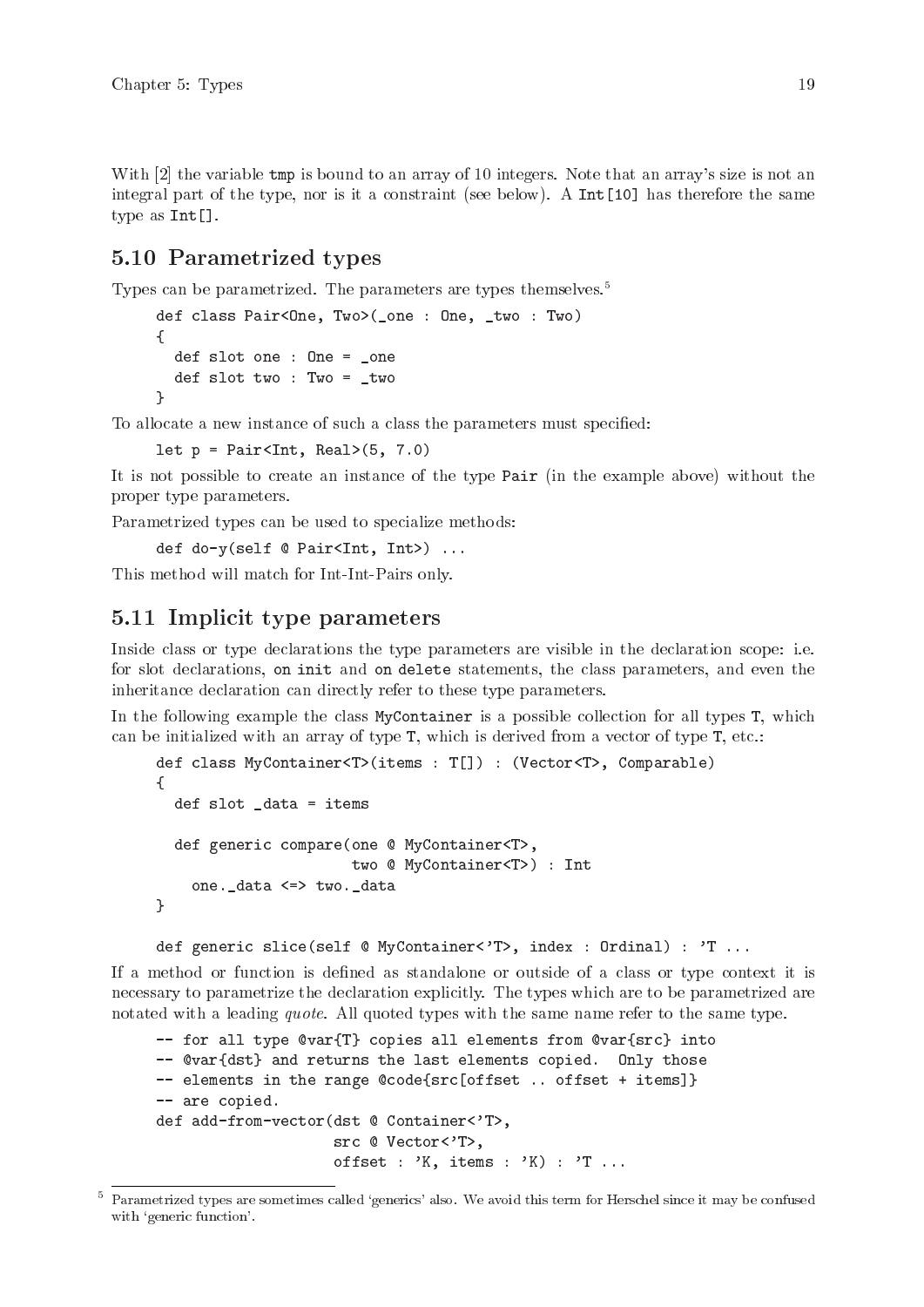<span id="page-25-0"></span>The function is parametrized on two types, T and K, where T refers to the type of the collection items and K to the type of the indexes. The function is specialized on Container<Any> and Vector<Any> only, since T is not a concrete type. The parametrization however guarantees that the method will always return a Char if it is called with a Container<Char>, and that offset and items must have the same type.

The quote type notation is valid throughout the complete method declaration, but does not influence other declarations.

# 5.12 Type Constraints

A Constraint Type is a type which is constrained by a certain subset of possible values. Examples are numerical values that accept only specific value ranges, collections that accept only certain values, etc.

```
(Bool == true)(Int in -127 .. 127)
(Keyword in #[#apple, #pear, #orange, #banana, #grapefruit])
```
The constraints are not an integral part of the type, they are used however during compilation to detect type mismatch and for possible optimization. They are especially not honoured in multiple dispatch. I.e. two constraint types only differing in their constraints are treated as the same type during dispatch. In the following example:

```
def generic add-value(self \mathbb O Cont, value, index \mathbb O (Int == -1))
  self.append!(value)
```

```
def generic add-value(self @ Cont, value, index @ (Int >= 0))
  self.insert!(value, before-index)
```
the compiler will complain about a generic function redefinition.

Sometimes it is useful to further specify a type parameter, e.g. to limit possibly accepted subtypes or certain expected signatures.

This limitation can be achieved by the where special clause on function, class, or type declarations:

```
def add-from-vector(dst @ Container<'T>,
                    src @ Vector<'T>,
                    offset : 'K, items : 'K) : 'T
    where T isa Comparable,
         K \geq 0...
```
Here the type parameter T is required to be at least a Comparable and K is only allowed to be a positive number.

The where clause is only a syntactic variation of the constraints explicitly annotated on the type declaration. It's most useful to abbreviate constraint type parameters used in multiple places in a signature.

# 5.13 Union types

Union types declare that a variable, parameter or such may be of any type defined in the union type. Union types are most likely useful when defining methods which are appropriate for various types, which are not directly related.

```
def generic to-xml(val @ &(IntNode, StringNode, BoolNode)) : String
  (StringBuffer() ++ "<x>"
                  ++ val.to-string
```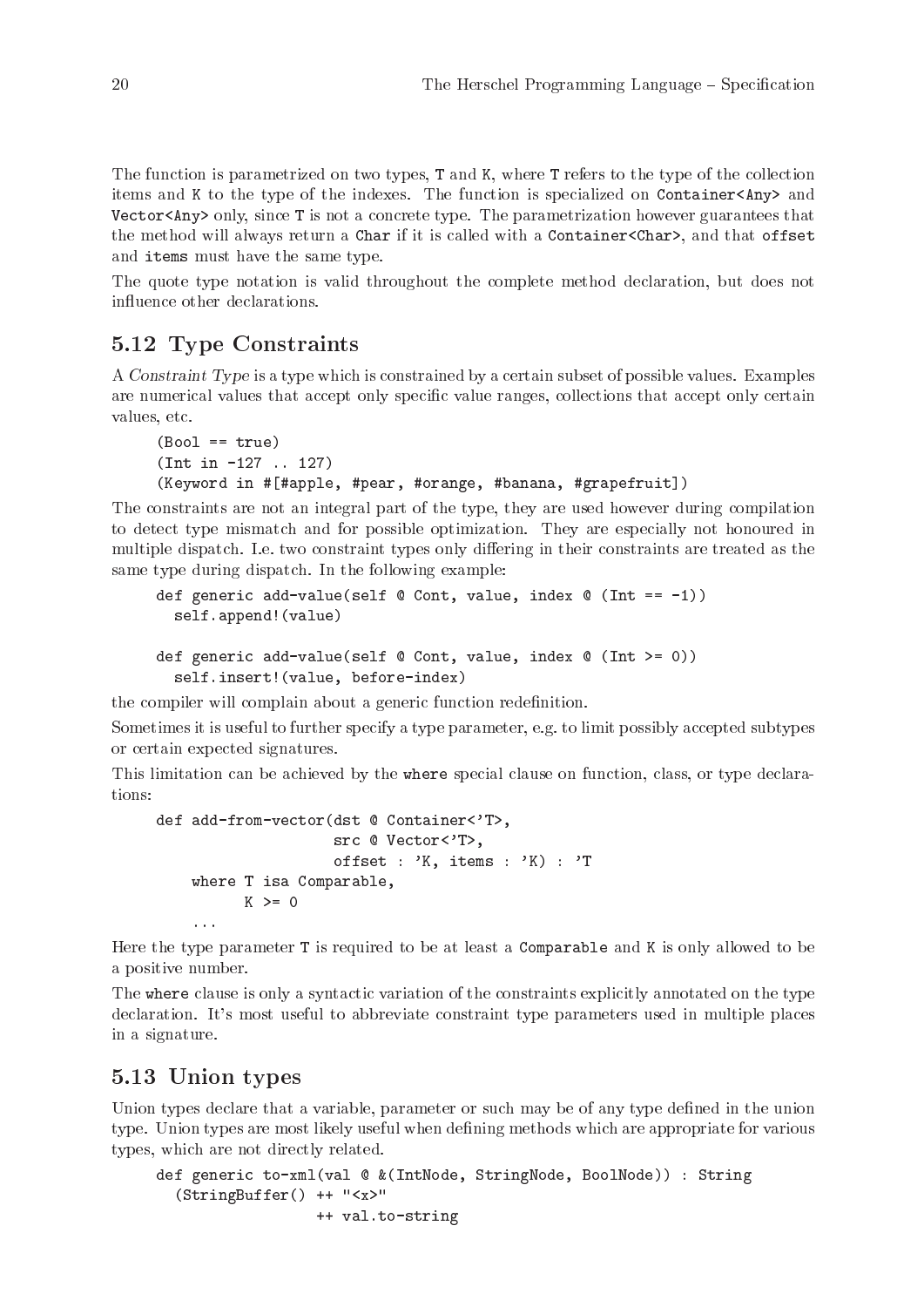#### ++ "</x>").to-string

<span id="page-26-0"></span>The function in the example is specialized for three various types: IntNode, StringNode, and BoolNode. The following implementation is, except for the code duplication, completely synonym to the example above:

```
def generic to-xml(val @ IntNode) : String
       (StringBuffer() ++ "<x>"
                       ++ val.to-string ++ "</x>").to-string
     def generic to-xml(val @ StringNode) : String
       (StringBuffer() ++ "<x>"
                       ++ val.to-string ++ "</x>").to-string
     def generic to-xml(val @ BoolNode) : String
       (StringBuffer() ++ "<x>"
                       ++ val.to-string ++ "</x>").to-string
A common use case for union types is a return value with some given error code:
```

```
def alias NumberOrFalse = \&(Number, Bool = false)
```

```
def octets-available() : NumberOrFalse
  ...
def f()
  match (octets-available()) {
   | t : Boolean -> outln("End of file")
    | n : Number -> outln("Still have %d to read" % #[n])
  }
```
# 5.14 Function types

 $\lbrack \text{TypeDecl} \rbrack$ The type of anonymous functions is notated as such:

```
Function ( function-params ) [ : return-type ]
```
The following example declares a method which returns a function taking one parameter and returns a value with a union type:

```
def generator(x @ Vector<'T>) : Function() : \&('T, Eof)
  let i = 0function() : \&('T, Eof)
  {
    if (i < x.num-items)
      x[i.post-incr!]
    else
      eof
  }
```
# <span id="page-26-1"></span>5.15 Enumeration types

Enumeration define types which have a known limited set of possible values. An enumeration type inherit from a base type; this is not necessarily, as in C or C++, an integer.

The values of an enumeration are symbols in the same namespace as functions or variables, i.e. two enumerations in the same module can't have the same symbolic name as value. When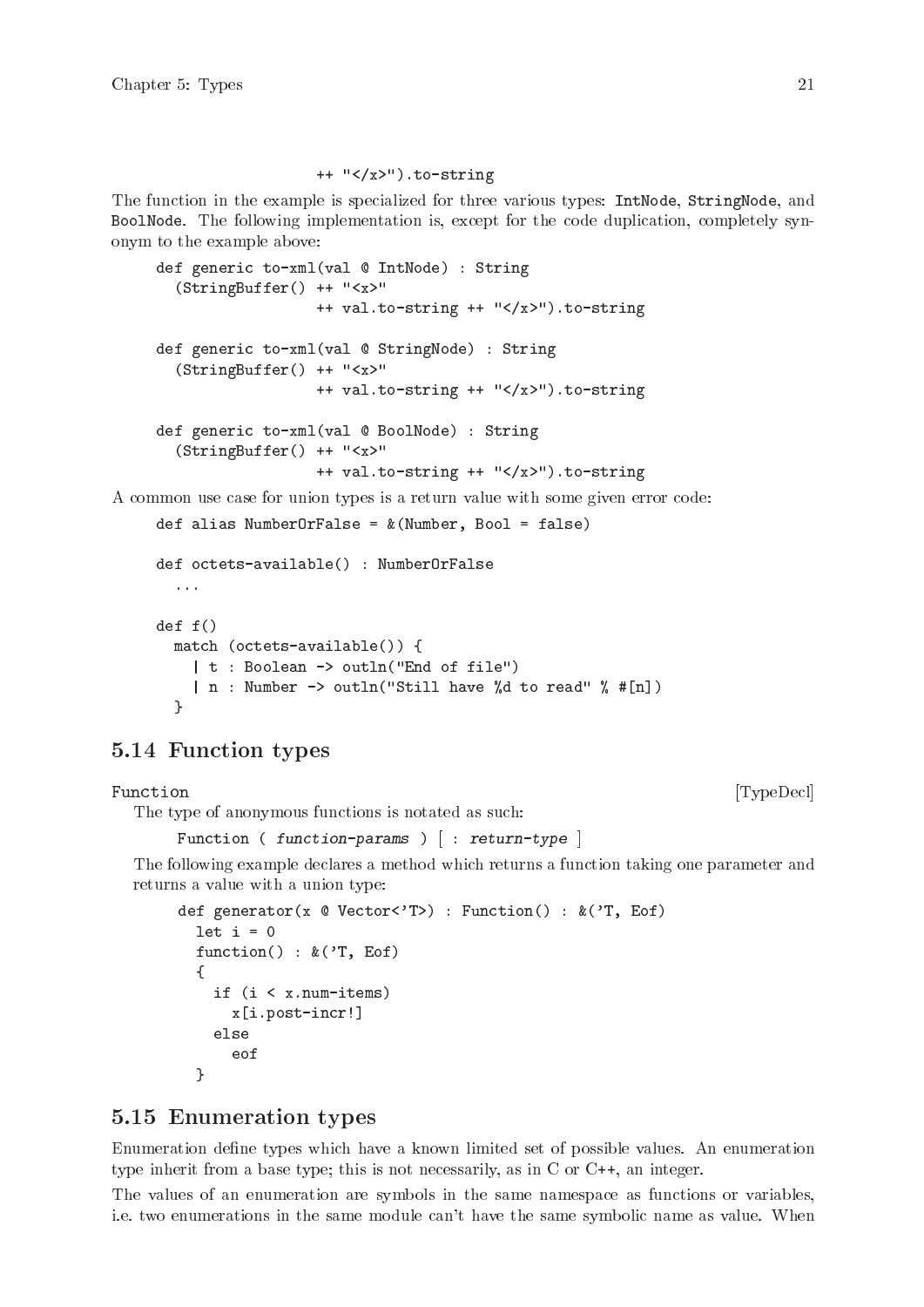<span id="page-27-0"></span>refering to enumeration values the value's symbolic name is to be used. The enumeration type itself does not form a special module or namespace.

Enumeration type can be used to specialize methods.

```
module xgrafix
def enum Colors : Keyword
\left\{ \right.none = #transparent
  red = #redorange = #orange
  blue = #blue
  green = #green
  yellow = #yellow
}
def enum MidiController : Ordinal
\mathcal{L}bank-select = 0<br>modulation = 1
  modulation = 1
  breakh = 2
  foot-pedal = 3
  -- ...
  poly-operation = 127
}
def set-clip-details(self @ Clip,
                        color @ Colors, mctrl @ MidiController)
  select (mctrl) {
    | bank-select -> ...
    | modulation -> ...
    | breath -> ...
    \| \cdot \cdot \cdot \|}
  if \text{color} = \text{sqrt} \cdot \text{name})
    reset-color(self)
  ...
```
If the value of the enumeration items are not specified and the enumeration inherits of type Int the values are automatically assigned. The first enumeration item is 0:

```
def enum Slot
{
 first-slot -- -> 0
 second-slot -- -> 1
 third-slot -- -> 2
}
```
# <span id="page-27-1"></span>5.16 Measure types

Measures define numerical types and define a default unit tag. Unit tags are attached to constant numerical values and automatically set the types of this constants: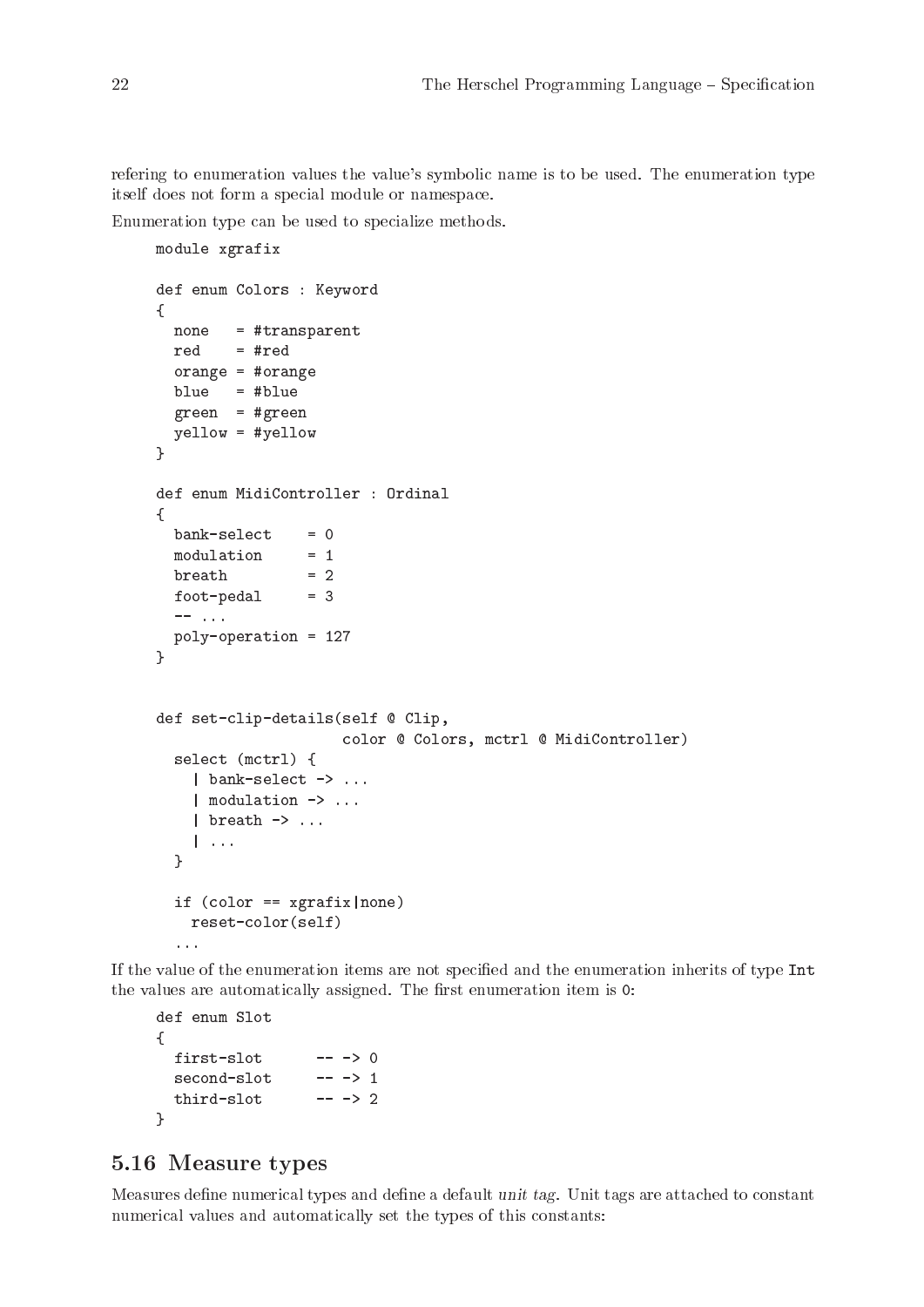```
let page-length : Length = 21'cm
let distance : Length = 12.15'ft
let speed : Speed = 21'm/slet width : Pixel = 412'px
```
Contrary to enumeration types measures don't limit the possible values but extend the constant notation.

def measure [Special]

The def measure statement has the form:

def measure type-name (base-unit) : base-type

where type-name is the measure type to be defined and base-type the type the measure inherits from. Each measure type has a default unit which must be unique throughout the whole program.

def unit [Special]

The type declared represents always the quantity of 1 base-unit items. In addition to the default unit further units can be defined. This has the form:

def unit src-unit -> dst-unit (param) transform-expr

This defines a transformation function, which computes the mapping of a value notated in src-unit to one notated in dst-unit. The value is passed in as param and transform-expr has to return the transformed value. It is possible to define src-dst in terms of additional defined units; ultimatively all defined units must lead via  $dst-unit$  to a base unit as defined in a def measure expression.

The following example defines a measure Length and additional units cm and mm:

def measure Length (m) : Real def unit cm  $\rightarrow$  m (x) { x / 100.0 } def unit mm  $\rightarrow$  cm (x) { x / 10.0 }

These types can be used as in the following example. Note that both local bindings (pageheight and left-margin) are implicitely of type Length and have a value properly normalized:

```
let page-height = 21'cm
      let left-margin = 11' mm
      outln(page-height.value)
      -1 0.21
      outln(left-margin.value)
      -1.0.011outln(page-height.value-in-unit(mm))
      -1 210
      outln((page-height + left-margin).value-in-unit(mm))
      -1221value (value) [Method]
```
Returns the value of value, which must have a measure type, scaled to the base unit.

#### value-in-unit (value, unit) [Method]

Returns the value of value, which must have a measure type, scaled to unit.

For most measures from the standard library, like Pixel, the relevant operators are overloaded, so that computation and comparison is possible without ever extracting the base value: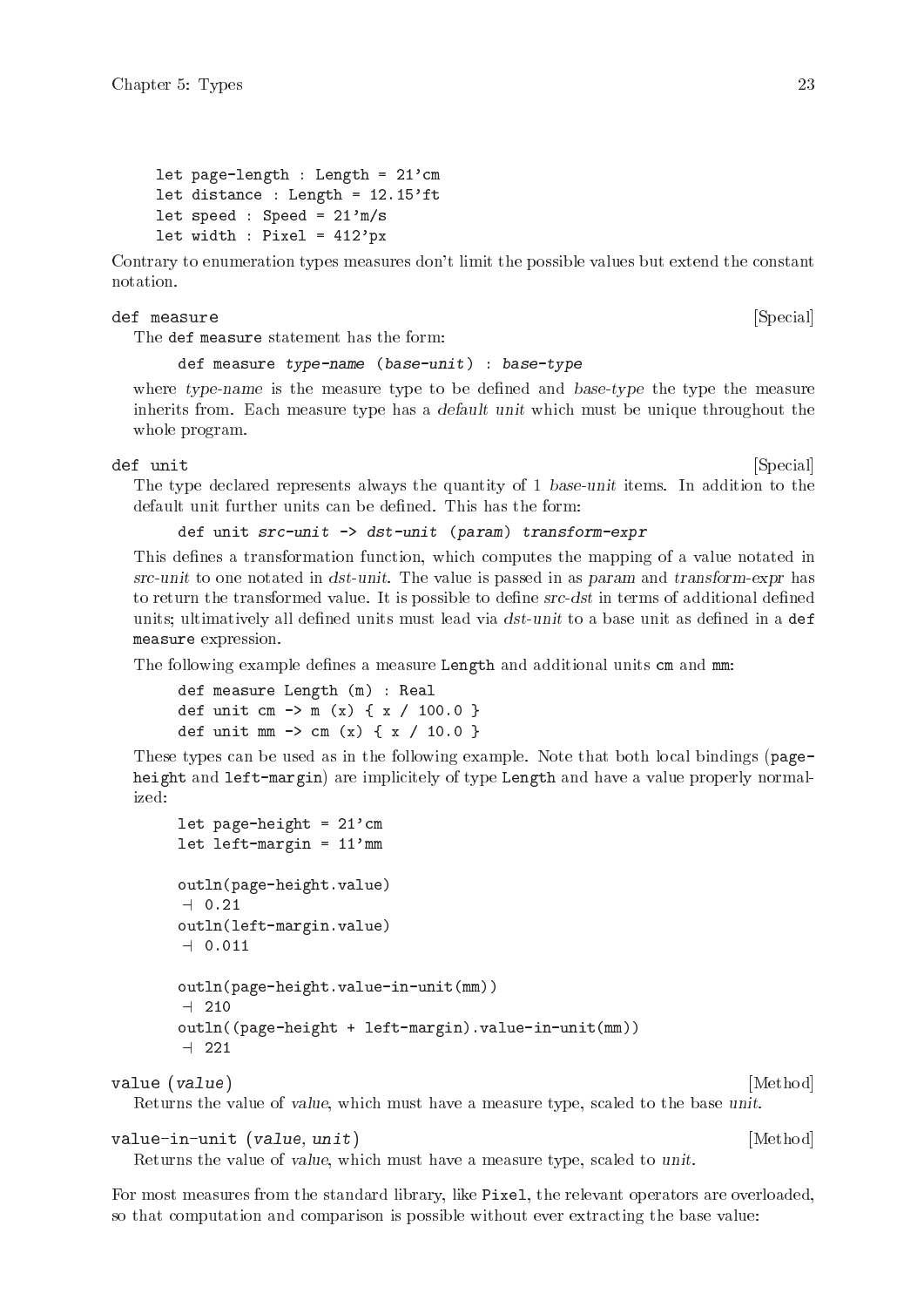```
def generic equal?(one @ Pixel, two @ Pixel)
  one.value == two.value
def alias Dimen = Pixel
def window-height!(window @ Window, h @ Dimen)
  if (h <> window.height)
    ...
```
# 5.17 Type casts

Since Herschel does no automatic coercing type casts are sometimes inevitable. Casts has the form:

```
expression as type
```
where expression is the value to cast. The compile will check whether the proposed cast is possible. If the check is not possible at compile time an TypeCastException is thrown at runtime.

# 6 Bindings

A declaration binds a constant, the result of a (constant) expression, type, class, macro, or function to an identifier. Every identifier in a program must be declared. No identifier may be declared twice in the same scope.

```
def const %page-width% = 21let port = *stdout*
let tmp = self.ack(n)
```
## 6.1 Scope

Herschel is a proper lexical scoped language. Bindings are visible inside the scope they are declare in. The following scopes exist:

- 1. Predeclared bindings have universal scope. They can not be rebound.
- 2. Bindings declared on top-level are only visible throughout the compile unit unless they are exported (see [Section 8.5 \[Visibility\], page 38](#page-43-1)). They can be rebound in local scopes.
- 3. Bindings imported from other units are visible only in the scope importing the unit.
- 4. The scope of an identifier denoting a function parameter is the function body including the default value expression of other parameters defined in the same function following the parameter. A function binding is always visible inside its own body.
- 5. The scope of an identifier denoting a class or type parameter is the class or type definition body.
- 6. The scope of a local binding declared inside a function begins with its own definition (i.e. it is recursive) and ends at the end of the innermost containing block.
- 7. The scope of a local binding declared inside a local block begins with its own definition (i.e. it is recursive) and ends at the end of the innermost containing block.

# 6.2 Variable Bindings

Every variable must be declared at least once. On top-level ("global") variables are declared using the def keyword. Such declared variables have endless unlimited extent, i.e. they can't be re- or undeclared. Only their value can be updated (unless they are declared to be immutable, see [Section 6.3 \[Immutable bindings\], page 25\)](#page-30-2).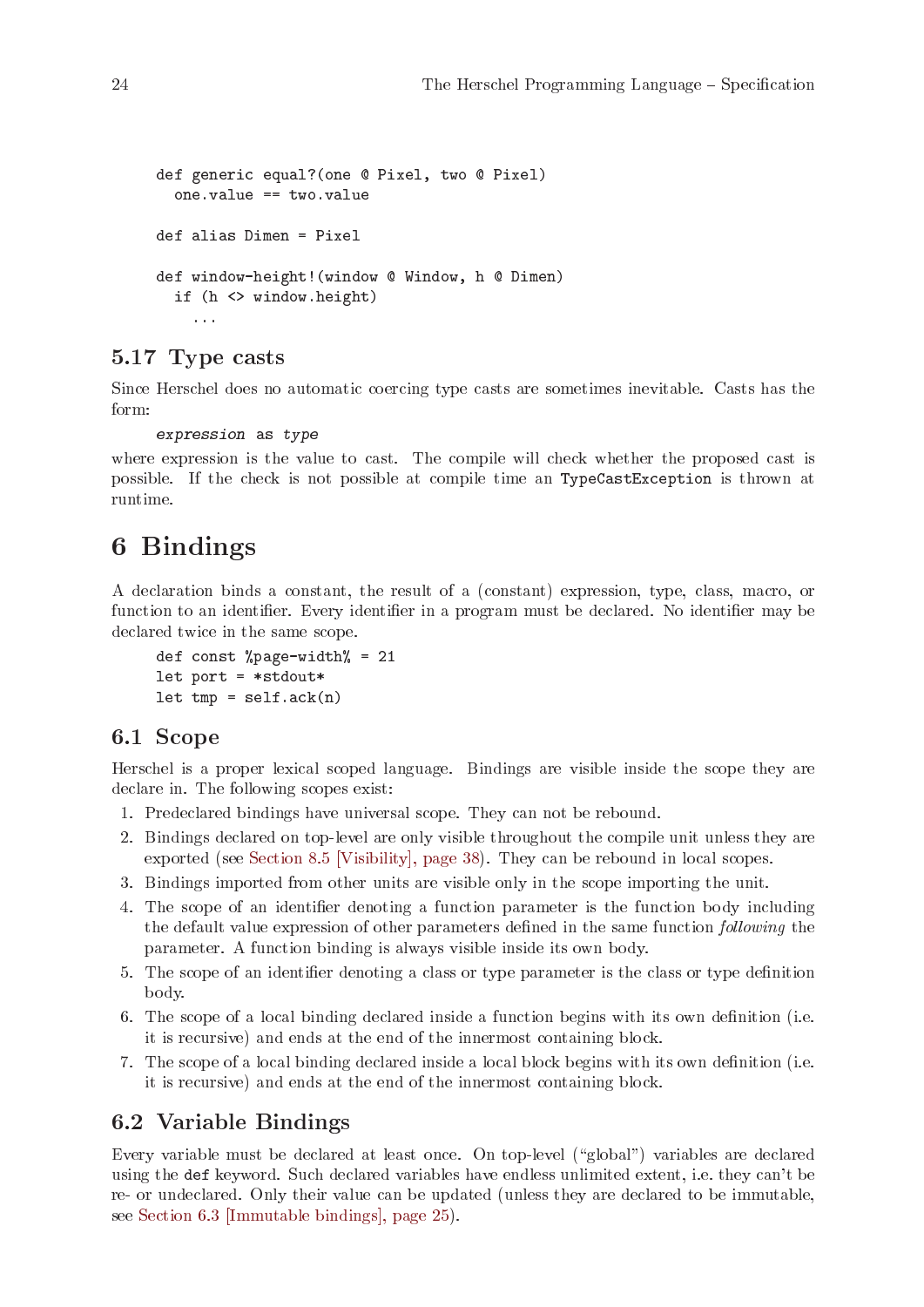<span id="page-30-0"></span>In local scope variables are declared using the let keyword. These bindings are accessible only inside the scope, the bound values however survive the scope. When bindings are accessed from within a function returned from the scope (closure) the bindings continues to exist.

Init expressions of bindings are evaluated in the order as they are declared.

# <span id="page-30-2"></span>6.3 Immutable Bindings

Adding the keyword const to a declaration makes the binding immutable. Such a binding can be not change after initialization.

# <span id="page-30-3"></span>6.4 Config Bindings

A rather special type of bindings are Config bindings. They behave like ordinary const bindings (i.e. they are immutable), but are used as constant flags for conditional compiling. They can be checked in when expressions [\(Section 8.10 \[Conditional compiling\], page 40](#page-45-1)).

```
def config os = "unknown"
def config version-str = "1.2.3"def config version = 10203
```
# 7 Expressions

# 7.1 Function calls

Function calls:

 $f(a, b, c)$ 

Even if calling a generic function this pattern is kept. To enhance readability (and remove parentheses chains) the following form

 $a.f(b, c)$ is rewritten into

 $f(a, b, c)$ 

Additional functions without parameter don't need the parentheses. Therefore

 $f(g(h(i, j)))$ 

is identical to

 $h(i, j)$ .g.f

Or

self.name.empty?(#force)

```
is identical to
```
empty?(name(self), #force) by: self.name.empty?(#force)

 $\mapsto$  name(self).empty?(#force)  $\mapsto$  empty?(name(self), #force)

# <span id="page-30-1"></span>7.2 Access to type slots

```
Slots are accessed using the \hat{\phantom{a}} operator:
      def class Point
      {
        def slot x = 0'pxdef slot y = 0'px
```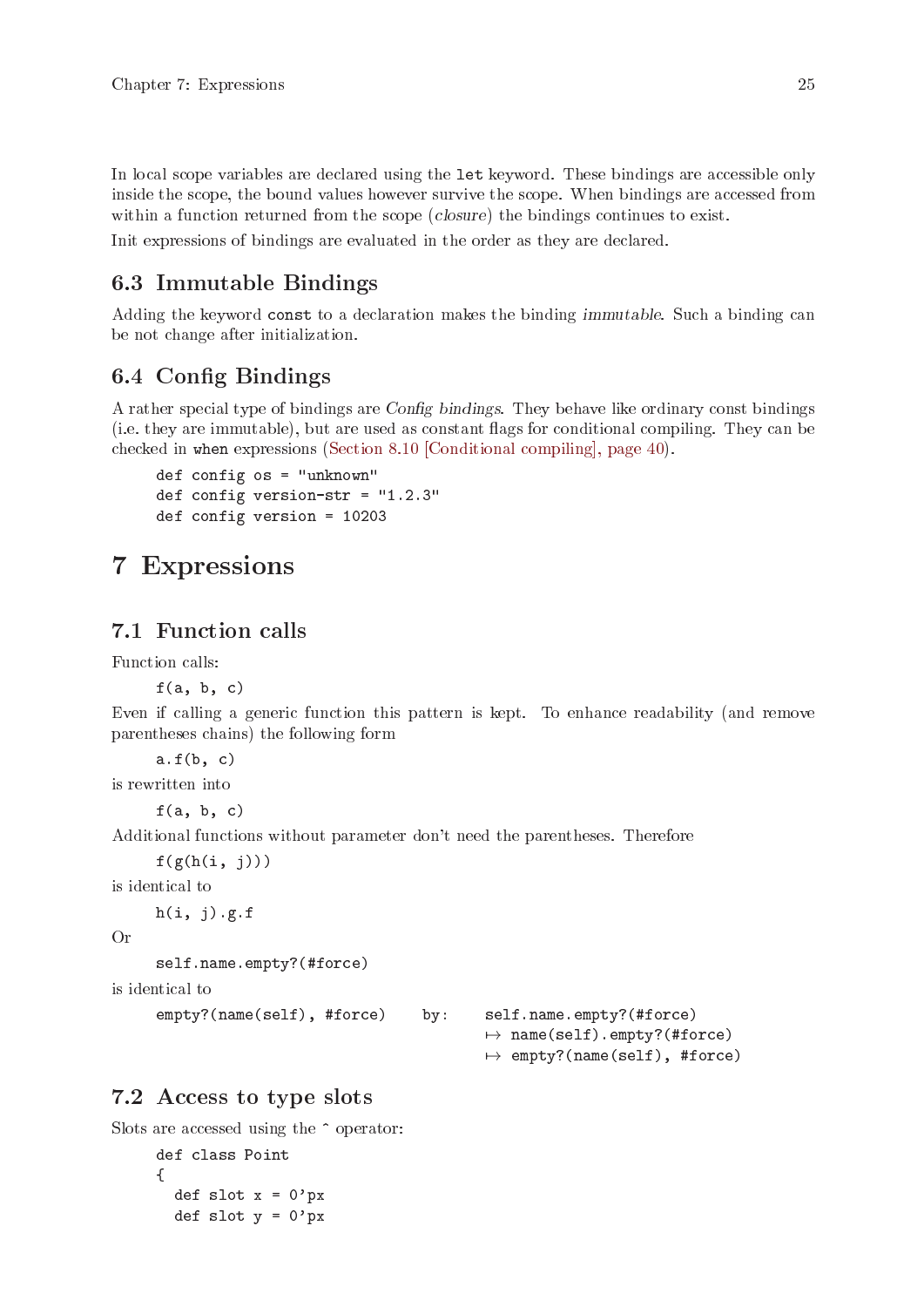```
}
def add(self @ Point, val @ Pixel)
  self^x = self^x + valself^y = self^x + valself
def add(self @ Point, val @ Point)
  self^x = self^x + val^xself^y = self^x + val^yself
```
# 7.3 Assignment

To write

If the left hand of an assignment is a function call, it is rewritten to a modifier function call.

t.foo =  $5 \rightarrow$  foo!(t, 5)

# 7.4 Operators

Herschel's operators are rewritten by the compiler into method calls. To implement operator support for custom types and classes implement these methods.

| $\ddot{}$ | add         |
|-----------|-------------|
| $^{++}$   | append      |
|           | subtract    |
| 7         | divide      |
| $\ast$    | multiply    |
| $**$      | exponent    |
| mod       | modulo      |
| rem       | remainder   |
| and       | and         |
| οr        | οr          |
| %         | fold        |
| AND       | bitand      |
| 0R        | bitor       |
| XOR       | bitxor      |
| <<        | shift-left  |
| $\gt$     | shift-right |
| isa       | isa?        |
| as        | cast-to     |

Note the difference between and/AND and  $\sigma r / OR$  – the lowercase variants are the logic operators, the uppercase the bit operators on approximate number values.

```
Number add (op1, op2) [Method]
 Addition; defined on numbers
```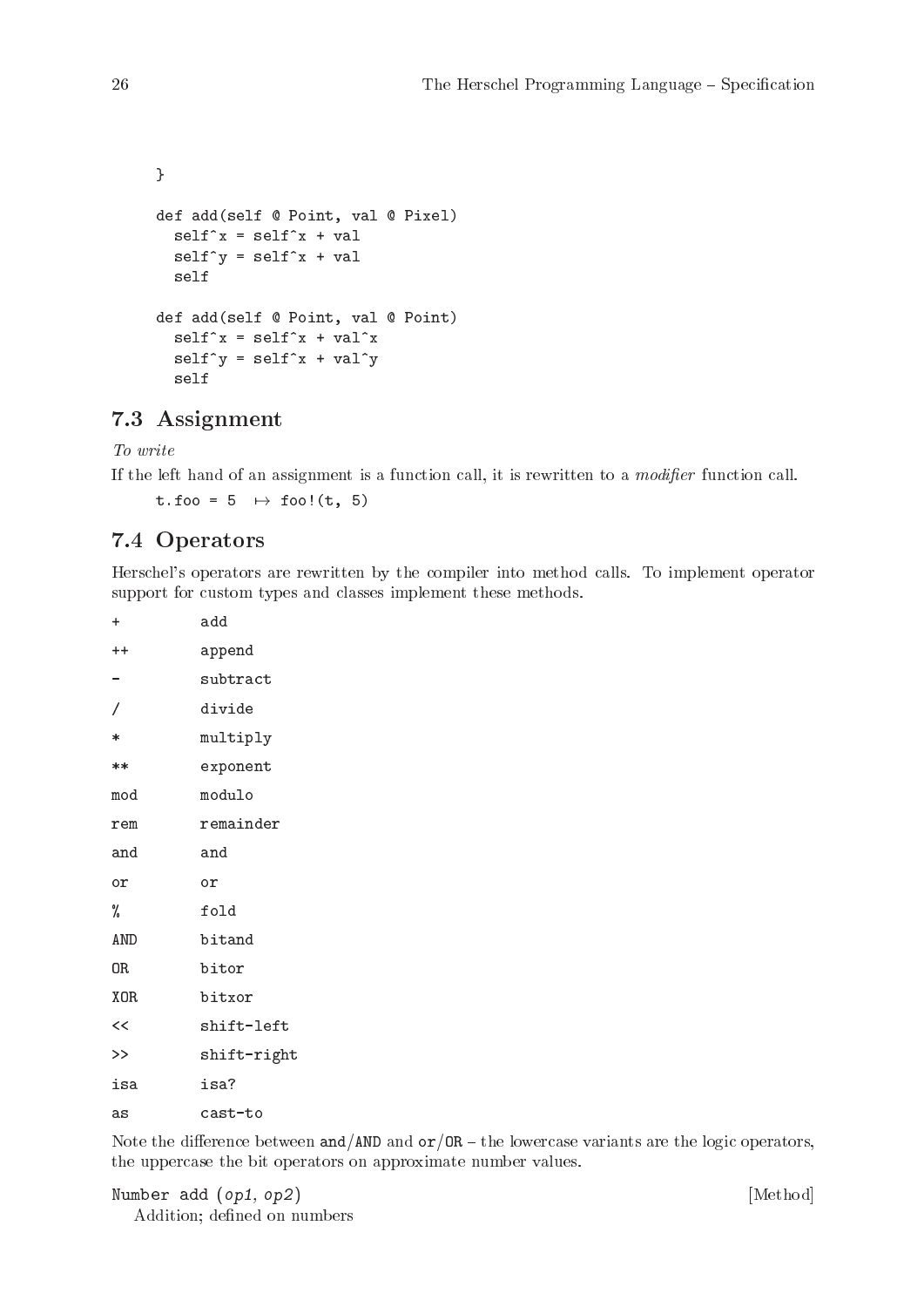<span id="page-32-0"></span>

| Number subtract $(op1, op2)$<br>Subtraction; defined on numbers                                                                                                              | [Method] |
|------------------------------------------------------------------------------------------------------------------------------------------------------------------------------|----------|
| Number divide $(op1, op2)$<br>On Integers and approximate non floating point numbers defined as integer division; on real<br>and approximate floating point numbers division | [Method] |
| Number multiply $(op1, op2)$<br>Multiplication; defined on Numbers                                                                                                           | [Method] |
| Number exponent $(op1, op2)$<br>Computes the exponent                                                                                                                        | [Method] |
| Number modulo $(op1, op2)$<br>Modulo arithmetic. Only defined on integers and approximate non floating point numbers                                                         | [Method] |
| Number remainder $(op1, op2)$<br>Computes the remainder of op1 devided by op2. Only defined on integers and approximate<br>non floating point numbers                        | [Method] |
| Number logand $(op1, op2)$<br>Logical AND; defined on Boo1 only                                                                                                              | [Method] |
| Number logor (op1, op2)<br>Logical OR; defined on Bool only                                                                                                                  | [Method] |
| Number fold $(op1, op2)$<br>Fold operator; defined on String and alike                                                                                                       | [Method] |
| ApproxInt bitand $(op1, op2)$<br>Bit wise AND; defined on approximate integer's only                                                                                         | [Method] |
| ApproxInt bitor $(op1, op2)$<br>Bit wise OR; defined on approximate integer's only                                                                                           | [Method] |
| ApproxInt bitxor (op1, op2)<br>Bit wise XOR; defined on approximate integer's only                                                                                           | [Method] |
| ApproxInt shift-left $(op1, op2)$<br>Bit wise shift left; defined on approximate integer's only                                                                              | [Method] |
| ApproxInt shift-right (op1, op2)<br>Bit wise shift right; defined on approximate integer's only                                                                              | [Method] |
| Bool isa? $(op1, type)$<br>When op1 is an instance indicates whether op1 is an instance of type type. If op1 is a class<br>or type indicates whether op1 is a kind of type.  | Method   |
| type cast-to $(op1, type)$<br>Return op1 transformed into type type (cast operator). If op1 can not be casted into type<br>the method has to throw a TypeCastException.      | [Method] |
| type append $(op1, op2)$<br>Append $op2$ to $op1$ . As such the $++$ operator returns a new and modified copy of $op1$ .                                                     | [Method] |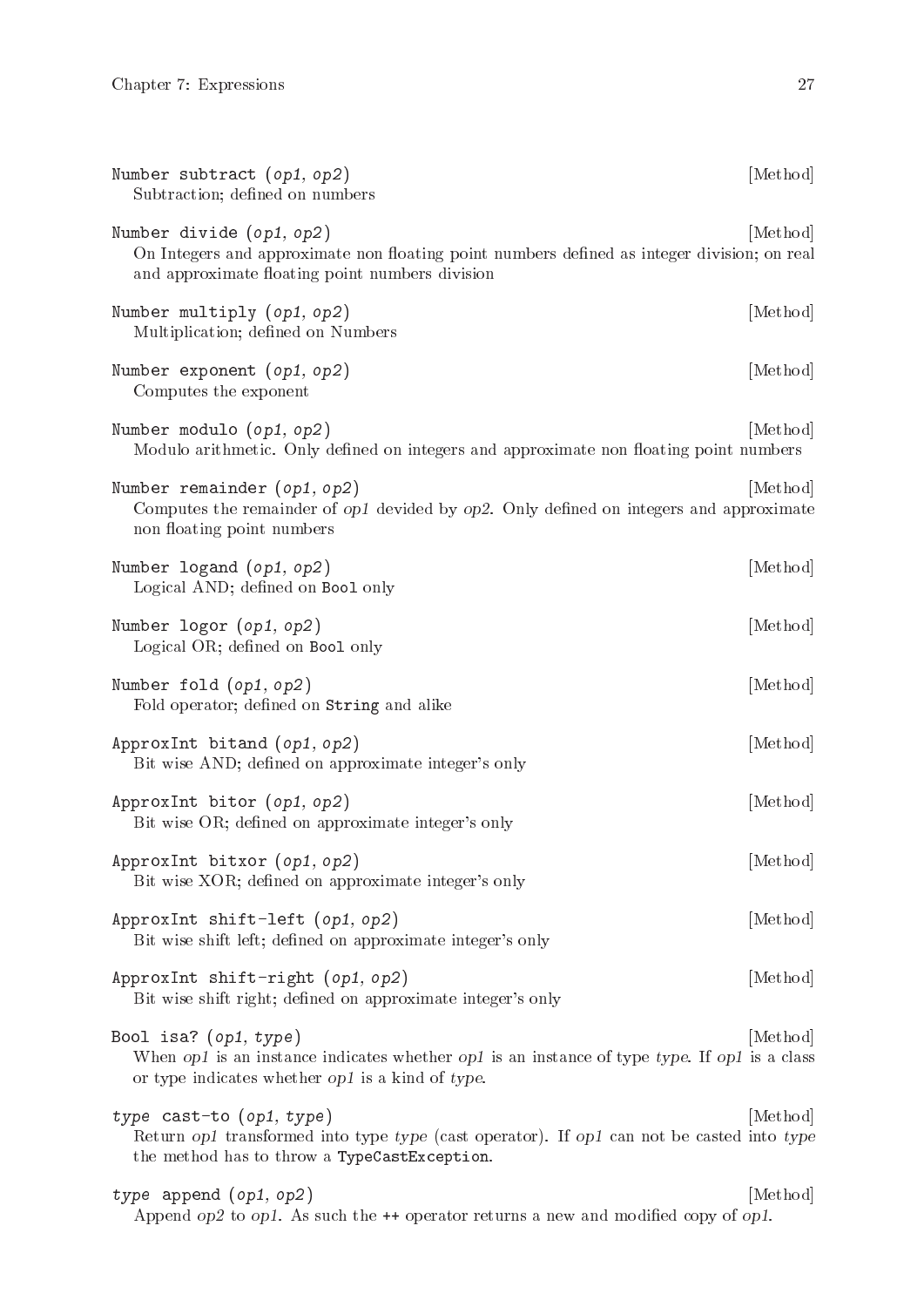<span id="page-33-0"></span>Comparison operators:

| $==$   | equal?                                                                                                                      |          |
|--------|-----------------------------------------------------------------------------------------------------------------------------|----------|
| <>     | unequal?                                                                                                                    |          |
| $\geq$ | greater?                                                                                                                    |          |
| $>=$   | greater-equal?                                                                                                              |          |
| ≺      | less?                                                                                                                       |          |
| $\leq$ | less-equal?                                                                                                                 |          |
| <=>    | compare                                                                                                                     |          |
|        | Bool equal? (operand1, operand2)<br>Indicates whether operand1 and operand2 are equal.                                      | [Method] |
|        | Bool unequal? (operand1, operand2)<br>Indicates whether operand1 and operand2 are not equal.                                | [Method] |
|        | Bool greater? (operand1, operand2)<br>Indicates whether operand1 is greater than operand2.                                  | [Method] |
|        | Bool greater-equal? (operand1, operand2)<br>Indicates whether <i>operand1</i> is greater than or equal to <i>operand2</i> . | [Method] |
|        | Bool less? (operand1, operand2)<br>Indicates whether operand1 is less than operand2.                                        | [Method] |
|        | Bool less-equal? (operand1, operand2)<br>Indicates whether <i>operand1</i> is less than or equal to <i>operand2</i> .       | [Method] |
|        |                                                                                                                             |          |

Int compare (operand1, operand2) [Method] Compares operand1 with operand2 and returns a negative integer if operand1 is less than operand2, a zero if it is equal and a positive integer if is greater.

# 7.5 Unary Operators

Similar to binary operators unary operators are translated into method calls also. The following operators are known:

not not

- negate

'T not  $(op1)$  [Method]

NOT; as defined on Boolean type returns the logical alternate to op1; as defined on approximate integers returns the bit wise ones' complement of op1.

Number negate  $(op1)$  [Method]

Numerical negate; returns the op1 with changed sign.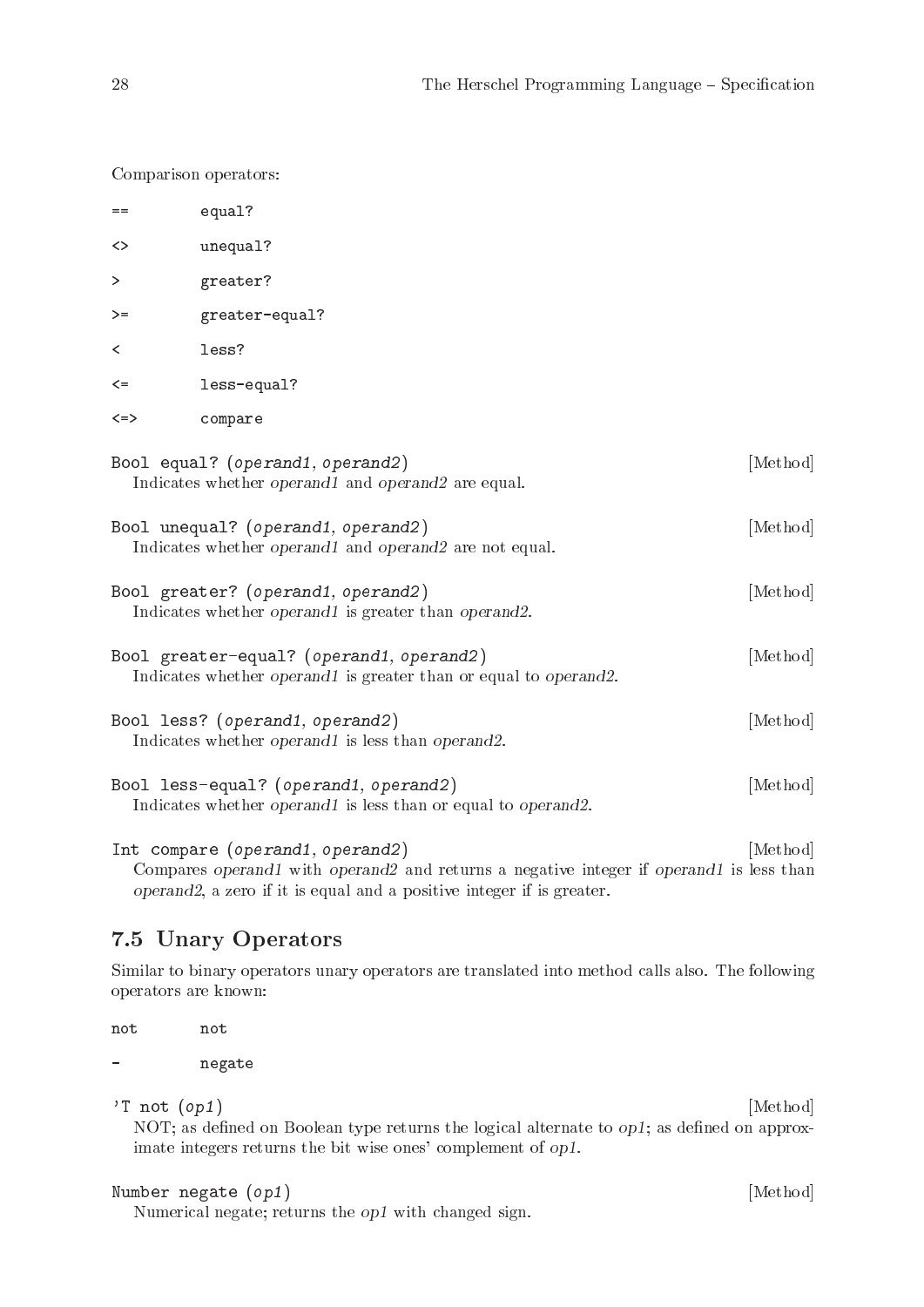# <span id="page-34-0"></span>7.6 Ranges and Slices

Basic ranges are inclusive, so the expression 5 .. 100 denotes the range [5, 100]. Give the step parameter:

```
5 .. 100 by 5
\Rightarrow 5, 10, 15, ..., 100
```
Ranges are used for instance to slice vectors and strings:

```
"hello world"[3 .. 6]
\Rightarrow "lo w"
#(2, 3, 5, 7, 11, 13, 17, 19, 23, 29, 31)[3 .. 6 by 2]
\Rightarrow #(7, 13, 19)
```
# <span id="page-34-1"></span>7.7 Blocks

Code blocks are sequences of statements. The last statement's return value gives the return value of the complete block. Blocks are atomic and therefore can be put where ever a single expression is expected (i.e. even in default parameter init value places):

```
def f(x) = \{let p = Properties()
             for (p.next?) {
               if (not p.nil?)
                 break(p.value)
             }
             else
               false
           })
   body
```
## 7.8 Loops

With the for expression Herschel provides only one (builtin) loop construct. It can express natively however comparable constructs like while, until, or do in other languages.

The return value of the loop body gives the value of the complete loop statement. It takes an optional else branch, which is evaluated if the loop's body expression is never entered. In the following example the return value is nil if values is an empty collection:

```
let first-name = for (n in values)
                    break(n)
                  else
                    nil
```
If no else expression is given and the loop body is not entered the value of a loop expression is unspecified.

The for expression has the form:

```
for (test-1, test-2)
  expr
[ else alternate ]
```
Any number of comma separated tests test-1, test-2, etc. can be given, and for re-evaluates expr until at least one of these tests fail. The order of tests is significant, i.e. they are evaluated as if and-combined.

for [Special]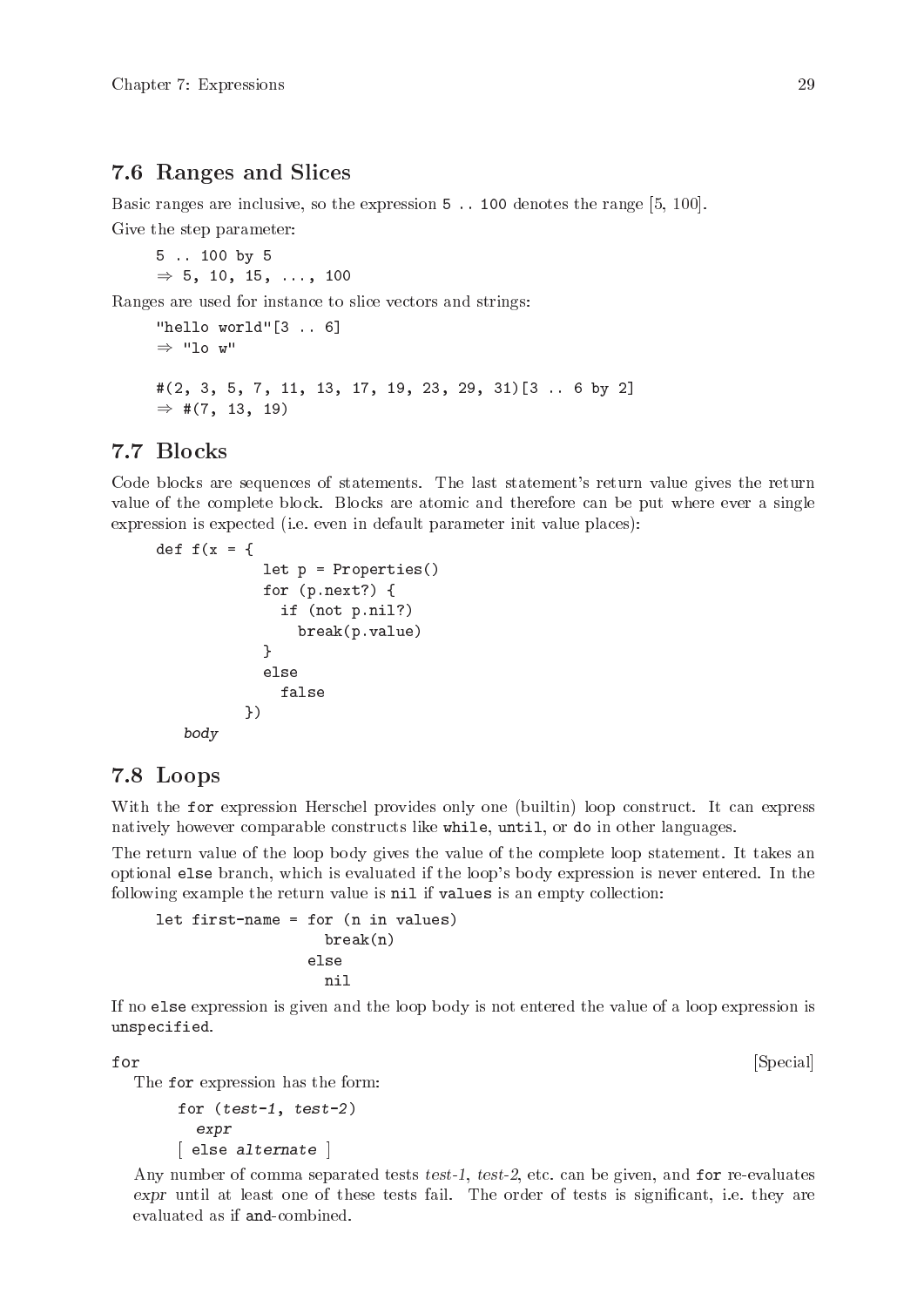<span id="page-35-0"></span>If the tests list is empty the for expression repeats to evaluate expr unless it is terminated by other means (e.g. early return, a break statement, or a signal).

The test are either boolean expressions or any of the following binding constructs:

```
var [ : type ] in collection
```
collection is evaluated and stored in a temporary (invisible) fresh binding. Its result must implement the Iteratable type. A new binding var (of type) is created and re-bound on each loop iteration to the next available value from collection's return value. If collection is exhausted (i.e. its next? method returns false) this loop expression fail (and therefore stops the loop).

A common application of this pattern is to give an literal range expression as collection (for an example see below).

var  $\lceil$  : type  $\rceil$  = first then step  $\lceil$  while test  $\rceil$ 

first is evaluated and bound to a fresh variable var. Then test is evaluated and, if returning true, the complete loop expression is said to be successful. On the next iteration step is evaluated and var is rebound to its returnvalue; test is evaluated again and, if returning true, the loop expression is successful.

If the while test is missing the loop expression has no explicit termination and therefore (as loop expression) always succeeds. It needs other tests or means (e.g. signals or a break) to exit the loop.

The following examples show some typical patterns of the for expression usage.

To iterate over all elements of a collection:

for (e : Elt in values) outln(e)

To enumerate numbers two typical patterns exist. Both should be optimized in the same way by the compiler:

for  $(i : Int in 0 ... 100 by 2) outln(i)$ for (i : Int = 0 then i + 2 while i < 100) outln(i)

To traverse a linked list (assuming that tail gives the next node in the list):

```
for (n : Node = root-element then n.tail while n <> nil)
  outln(n)
```
Multiple Loop expressions are possible of course:

```
def count-until(root : Node, element : Node) : OrdinalOrEof
  for (n : Node = root then n.tail while n < nil,
       i : Ordinal = 0 then i + 1,
       n <> element)
    i
  else
    eof
```
The for expression in a 'while'-like construct:

```
let p = Properties()
for (p.next?) {
  if (not p.nil?)
    break(p.value)
}
```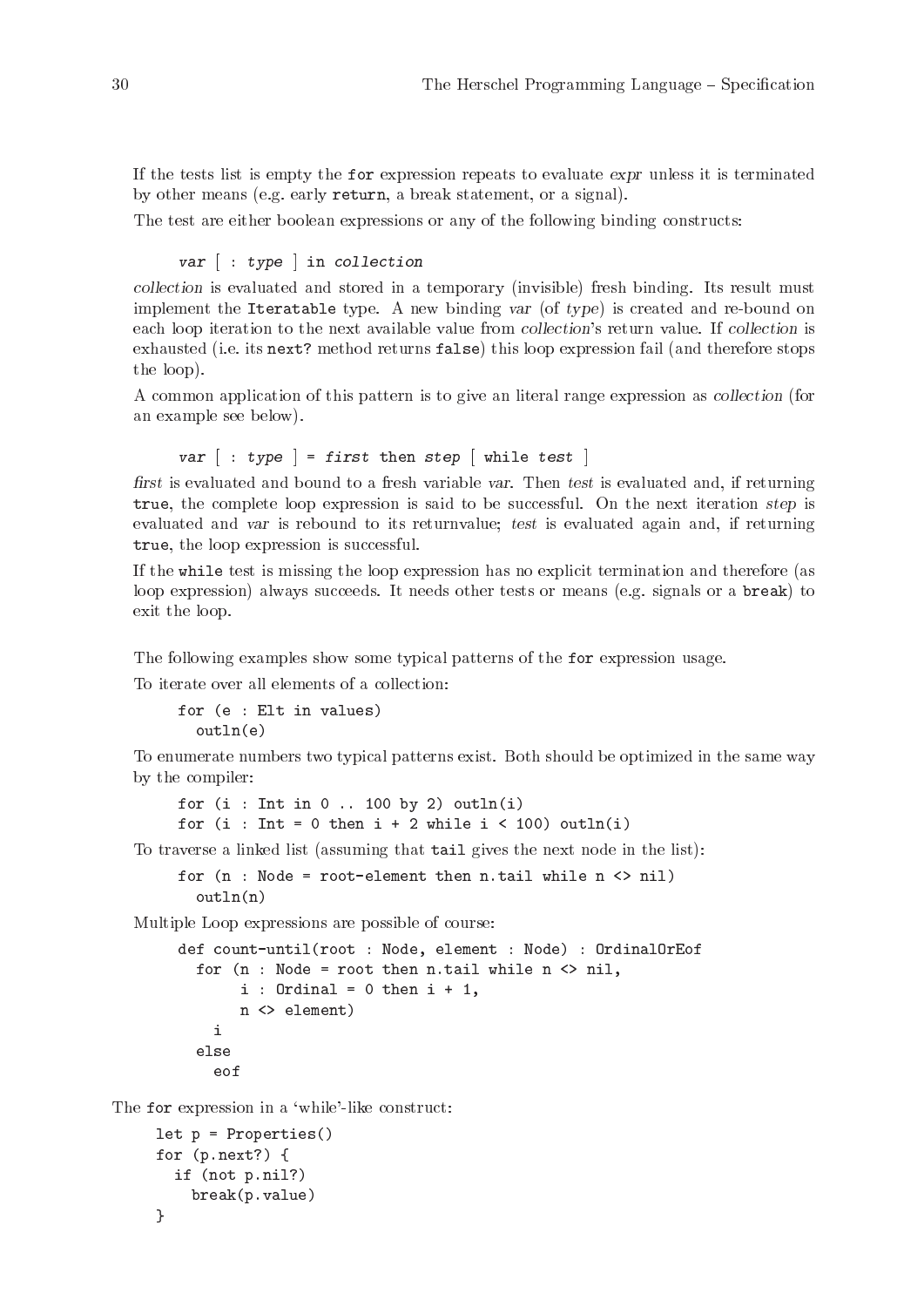# <span id="page-36-0"></span>7.9 Conditionals

The if expression has the form:

if (antecedent) consequent

[ else alternate ]

where antecedent is a Boolean expression. Depending on antecedent's value either consequent or alternate is evaluated. The return value of the if expression is the evaluated branch's return value. If alternate is not given and antecedent evaluates to false the return value is unspecified.

```
if (not ptr.nil?) {
  let p = BufferPort()
 ptr.serialize-into(p)
 outln("Value is ", p.string-value)
}
else
  outln("Ptr is nil")
```
Note that both consequent and alternate are single expressions; the grouping of the statements in the example above is a block and not part of the if expression syntax.

select [Special]

A select expression has the form:

```
select ([ antecedent [ , comparator]) {
  | test-1 -> consequent-1
  | test-2 -> consequent-2
  . . .
  | else alternate |
}
```
The antecedent is compared to the tests test-1, test-2, etc. using comparator. The consequent for the first succeeding test is evaluated and its value becomes the return value of the complete select expression. If none of the tests succeed the alternate expression to the (optional) else case is evaluated. If there's no else case the return value of the select expression is unspecified.

If multiple test values should lead to the same consequent they can be given as comma separated values:

```
select (a) {
   | 1, 2, 3 \rightarrow \dots}
```
The comparator is a two-parameter function returning a boolean. It is called with the antecedent as first argument. In case of multiple test values it is called for each value.

If the comparator is not specified equal? is assumed.

```
select (a) {
   |\nightharpoonup a \rightarrow \text{if} (not done)
                do-it
             else
                do-something-different()
   | else outln("nothing applies")
}
```
If neither antecedent nor comparator is specified the tests are assumed to be Boolean expression wich are evaluated in order until one succeeds.

if [Special]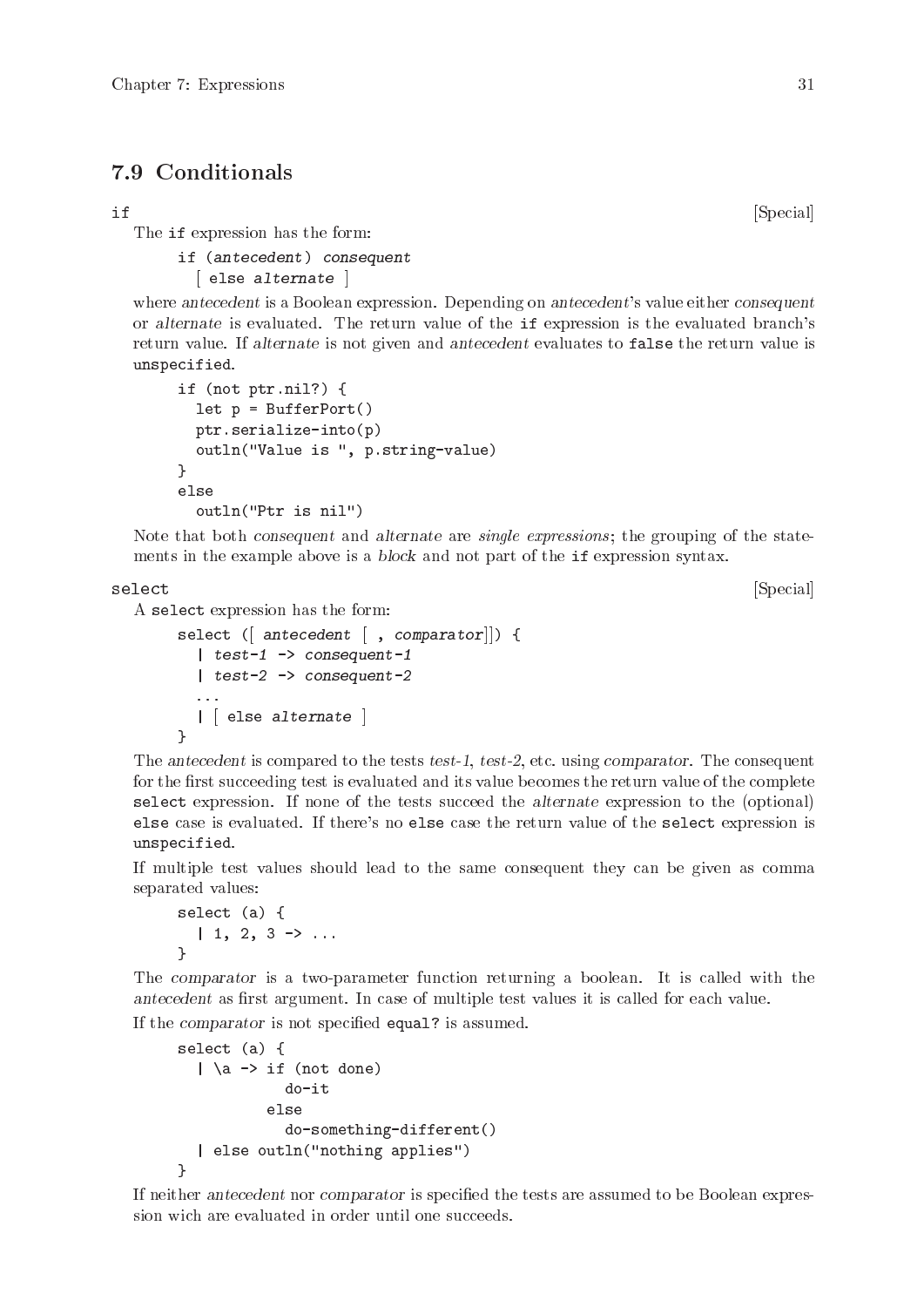```
def f(c : Char)
  select () {
    | (c == \a or
      c == \b{c == \ c) -> outln("Begin of alphabet")
    | (c in \#[\x, \ y, \ z]) -> outln("End of alphabet")
  }
```
match [Special]

The match expression, a kind of type select, has the form:

```
match (expr) {
      \left[\begin{array}{c} \text{if } d-1 \end{array}\right] : type-1 -> consequent-1
      \left| \right| [ id-2 ] : type-2 -> consequent-2
      . . .
     \left| \begin{array}{c} \begin{bmatrix} 1 & 0 & -3 \\ 0 & -3 & 1 \end{bmatrix} \end{array} \right| : Any \left| \begin{array}{c} -2 & 0 & 0 \\ 0 & -2 & 0 \\ 0 & 0 & 0 \end{array} \right|}
```
where  $id-1$ ,  $id-2$ , etc. are (optional) identifiers typed as  $type-1$ ,  $type-2$ , etc.  $expr$  is evaluated and the type of its value matched against the types type-1, type-2, etc. expr's value is bound to the identifier (if defined) for the best matching type and the respective consequent consequent-n is evaluated. If multiple type cases are considered equally good matches the first in the given order is taken. id-n is visible only inside of the consequent.

The first type case which is typed to Any acts as an 'else' case.

The evaluated consequent's value becomes the value of the complete expression. If no type case matches (and there's no Any case) the value is unspecified.

```
def index-of(self List<'T>, elt 'T) : OrdinalOrFalse ...
def remove!(self List<'T>, elt 'T) : List<'T>
  match (self.index-of(elt)) {
    | : Bool -> self
    | idx : Ordinal -> {
                        self.remove-at!(idx)
                        self
                      }
  }
```
# 7.10 Conditions

It's possible to add a hook to a block which is called whenever the block is left, either by unroll or by "normal" code flow. Not that all handlers are actually inside the block for which they're declared. They can therefore access local bindings of the scope, etc.

```
on exit [Handler]
```
The on exit hook has the form:

on exit (value) expr

where value is the return value of the enclosing block's last statement or the value of the expression leading to the scope exit (e.g. a return or break). Normally the exit handler should return this without modification.

```
def f(name)
  let stream = io|FileInputPort(name)
  on exit(v)
```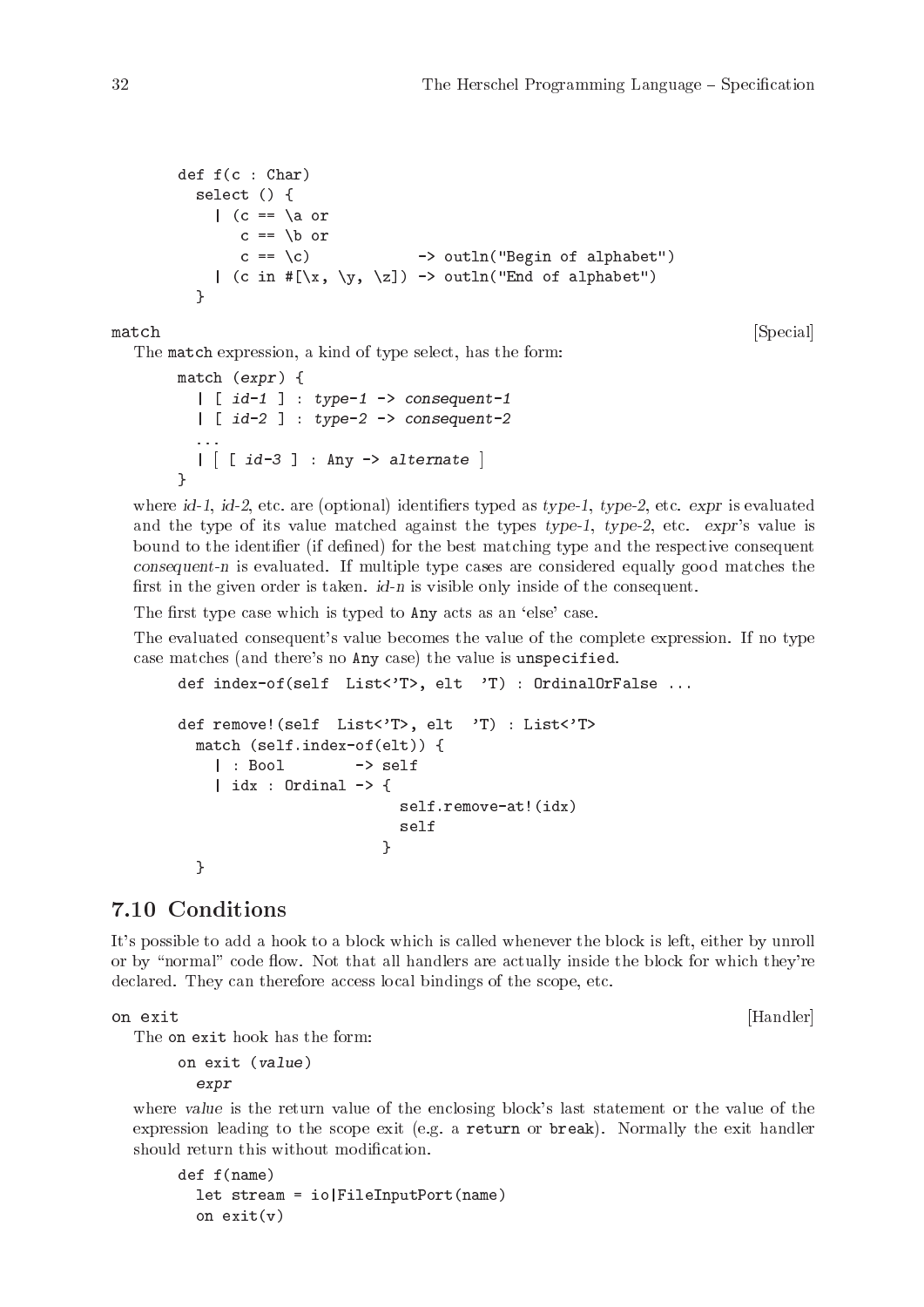```
{
  stream.close
}
for (i = 0 ... 100) {
  . . .
}
```
on signal [Handler] and  $[$ Handler]  $]$ 

Similar to on exit special conditions can be trapped using the form:

```
on signal (name : type)
  signal-expr
```
This declares a condition handler for a condition of type type. Whenever a condition raised (using raise) the first matching condition handler is called. The value raised by raise is bound to the fresh variable name and signal-expr is evaluated in this context.

Note that the type declaration type on name is particular important in on signal; if it left out the result is a catch-all condition handler.

During evaluation of signal-expr two special functions are available: continue(val) and raise() without parameter.

```
continue (value) [Function]
```
Returns to the place from which raise() was called injecting value as new return value to the raise expression.

raise ([condition]) [Function]

When called without parameter propagates the condition handling to the next matching condition handler. raise() without parameter does not start a new condition signal chain, but passes control upwards.

When called with parameter *condition* is raised and a new signal chain is started, which can be handled inside the control handler.

If the condition handle is neither left early with continue or raise the stack is unrolled and signal-expr's return value becomes the return value of the block in which the condition handler has been declared.

If both exit and condition handler had been declared, the condition handler is called first and its return value is passed as input to the exit handler.

# 7.11 Closures

function [Special]

Standalone, unnamed functions can be defined using the function special form:

function (  $parameters$  )  $\lceil$  :  $return-type \rceil$  body

The parameters in unnamed functions must not be specialized; named and rest parameters are however allowed. Expressions from both body and possible default values of named parameters may refer to local bindings in the enclosing scope. These bindings survive even if the defined function is returned from the scope (the function becomes a closure).

The return-type is optional since it will be deduced from the relevant expression in body.

```
def accumulator(n : Int)
  function(i : Int)
  {
    n.incr!(i)
  }
```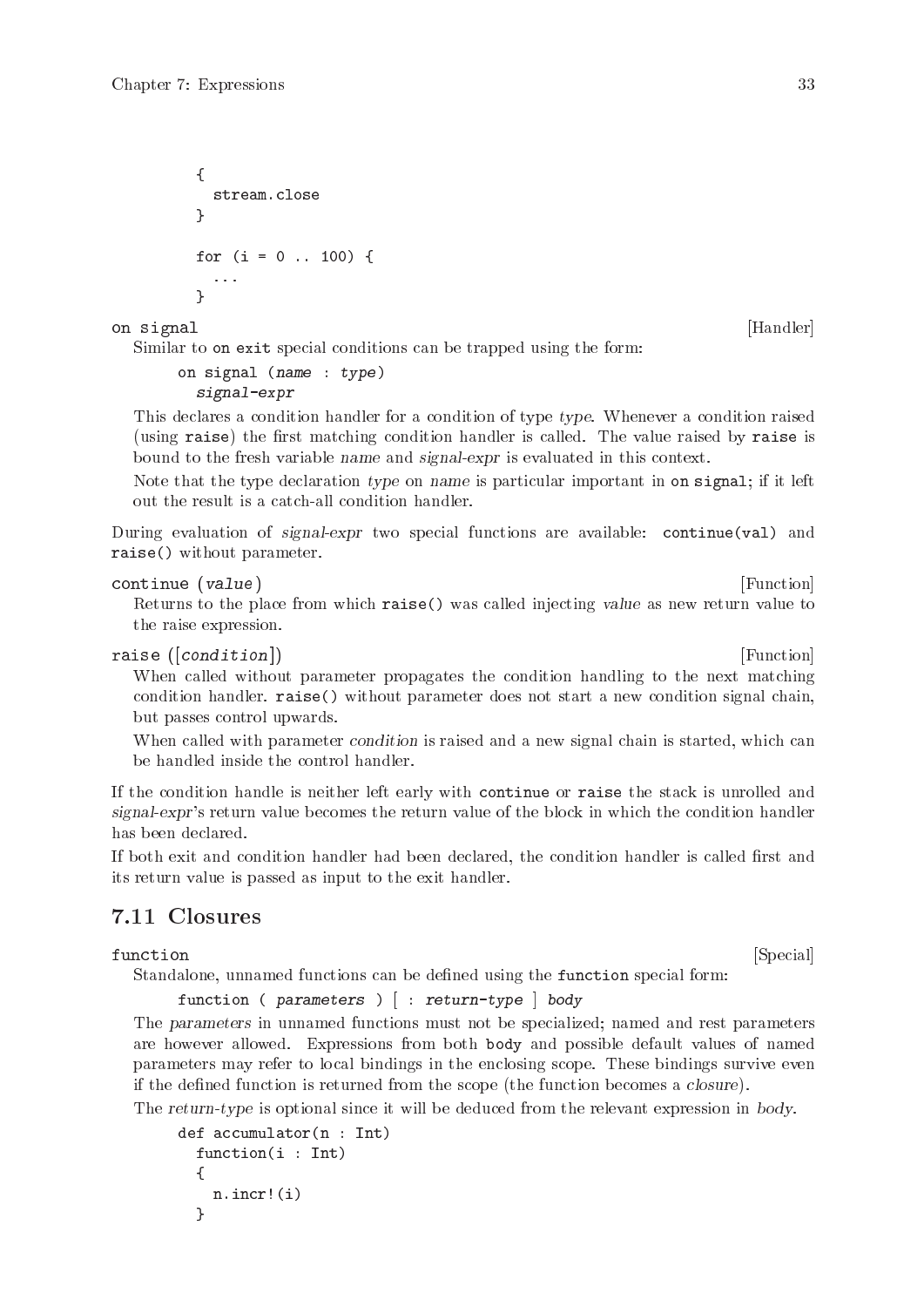# <span id="page-39-0"></span>7.12 Concurrent evaluation

To run a portion of code in its own thread one can call a function using the special form spawn.

The spawn expression has the following form:

spawn(function-call)

This starts function-call in a new thread and returns immediately to the normal control flow. If function-call's return value is used in the following code (e.g. it is bound to a name, assigned to a variable, or directly passed as argument to another function) the compiler arranges an automatic sync point to wait on function-call's return before continuing. To the calling site the return value of a spawned function forms a promise.

It is possible to spawn multiple functions in sequence before using their return values. The compiler may arrange for a joint sync point here.

```
def fib(n : Int) : Int
  if (n < 2)
   n
  else {
   let x = \text{spam}(\text{fib}(n - 1)) (1)
   let y = \text{spam}(\text{fib}(n - 2)) (2)
   x + y (3)
  }
```
At (1) a new thread is started; the return value of  $\texttt{fib}(n - 1)$  is a promise until used at (3). The same applies for the line at (2).

Spawned functions whose return value is not used survive their parent function, i.e. the context from where they have been spawned.

It is possible to add explicit synchronization points by using the on sync handler declaration.

on sync [Handler]

With the form: on sync  $(res1, res2, ...)$ expr

Before evaluating expr this monitor waits for the resources res1, res2, etc. to become available. Resources are

|         | Promises A promise is said to be available when its value is computed. Is the promise<br>backed by a spawned function this must have finished and returned its value. |
|---------|-----------------------------------------------------------------------------------------------------------------------------------------------------------------------|
| Mutexes | A mutex is said to be available if the waiting thread has successfully gained access                                                                                  |

- to it.
- Ports An (input) port (of type Port) is said to be available if more data is ready for processing.

Iterators An iterator is said to be available if it has (at least) one more element to consume.

```
on sync(pending-ticket-list-mutex,
        database-mutex)
{
 pending-ticket-list.append!(something)
 database.update
}
```
TO DISCUSS: spawn + conditions

spawn [Special]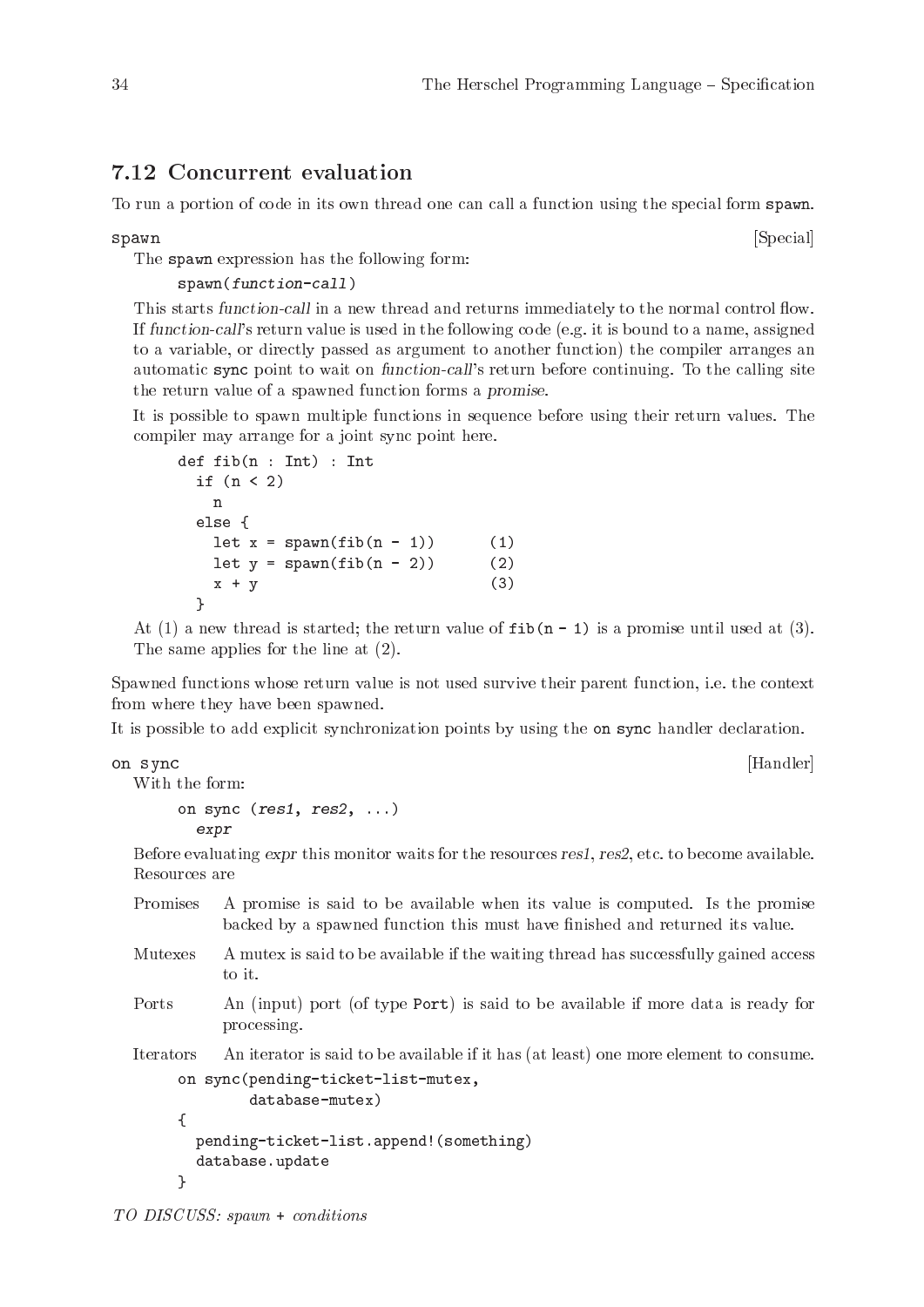# <span id="page-40-0"></span>7.13 Non local exists

```
break (return-value) [Special]
```
Stops the current inner-most loop and sets return-value as its return value. Note that the optional else branch of the enclosing loop is not evaluated. Any exit handlers in the scope until the loop are evaluated before.

#### return (return-value) [Special]

Returns from the current function and sets return-value as its return value. Any exit handlers in the scope until the function are evaluated before.

```
with-break () body\text{-}expr [Macro]
with-break (break-symbol) body-expr [Macro]
with-break (break-symbol = function) body-expr [Macro]
```
Defines a new scope and binds a non-local exist function to the name break-symbol or break if non symbol is given. function must be a function definition taking one argument. Analog to the break special this new binding allows to exit a scope quickly, even from deep nested locations.

```
def xyz(collection)
  with-break(outer-break)
  {
     for (k in collection.keys)
     {
        for (v in collection.values-for-key(k))
        {
          if (v.is-not-valid?)
            outer-break(false)
          else if (v.nil?)
            break(false)
        }
     }
  }
```
# 7.14 Multiple return values

Declare a function to return multiple values:

```
def treefold() : (Int, Char, Bool)
```
Return multiple values as constant array:

```
def treefold(f : Bool) : (Int, Char, Bool)
  if (f)
    #[100, \a, true]
  else
    #[0, \0, false]
```
Number of values and types must match of course.

Multiple return values behave like real multiple values:

```
def g(a @ Int, b @ Char, c @ Bool)
  display("%d %c %b" % #[a, b, c])
def app|main()
  g(treefold(true))
```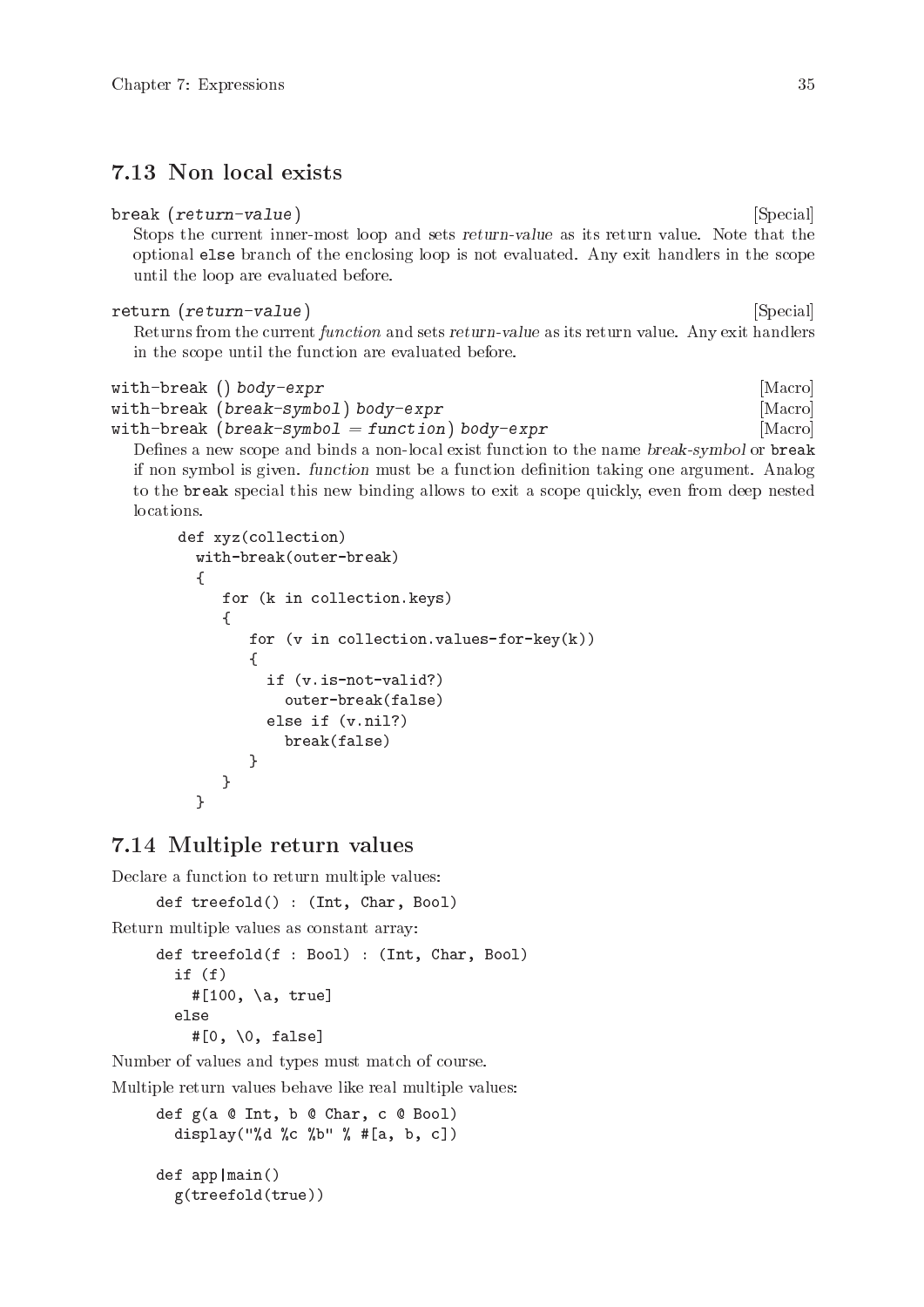```
\Rightarrow 100 a true
Assign to variables:
      let a, b, c = t \text{reefold}(\text{false})a, b, c = treefold(false)
It's possible to assign even to rest values:
      let a, b \ldots = some-function()
```
The variable **b** is always of type **Array**.

It is also possible to unwrapped a vector or array directly into multiple variables:

```
def f(val : Any[])
```
let  $x, y, z = val$ 

Such expressions will fail if val has less or more elements than 3, so it may be better to write:

def  $f(va1 : Any[])$ let  $x, y, z = val[0 ... 3]$ 

# 8 Program structure

## <span id="page-41-1"></span>8.1 Import

Symbols that are not defined in the current compile unit must be imported before they can be used (i.e. referenced). Symbols are imported by making the definitions of other source files visible in the scope of the current compile unit with the import expression.

Definitions from the importing file are not visible in the embedded file. I.e. the import file is treated as closure and is never affected by the context it is imported into.

The import expression has the following form:

import code-file

The unit to be imported is referenced by the source file name code-file, which may include a partial path part. The name is resolved relatively to the current compile units file location. There's no difference between system and local include files.

Files are imported once per compile unit only, i.e. the import expression is not a general include facility. The import expression does import explicitely only the definitions of the other code file; no implementations or global variable locations are taken over.

```
import "stack.h7"
import "lib/collection.h7"
```
The import expression is only possible on module level (i.e. not inside of functions). It is possible, however, to import from inside macro expansion (if the macro expands to a module level construct).

# 8.2 Modules

All declarations are grouped into modules, implicit or explicit.

Modules are declared using the module statement with the form:

```
module name
   \lceil \cdot \rceildeclarations
```
module [Special]

import [Special]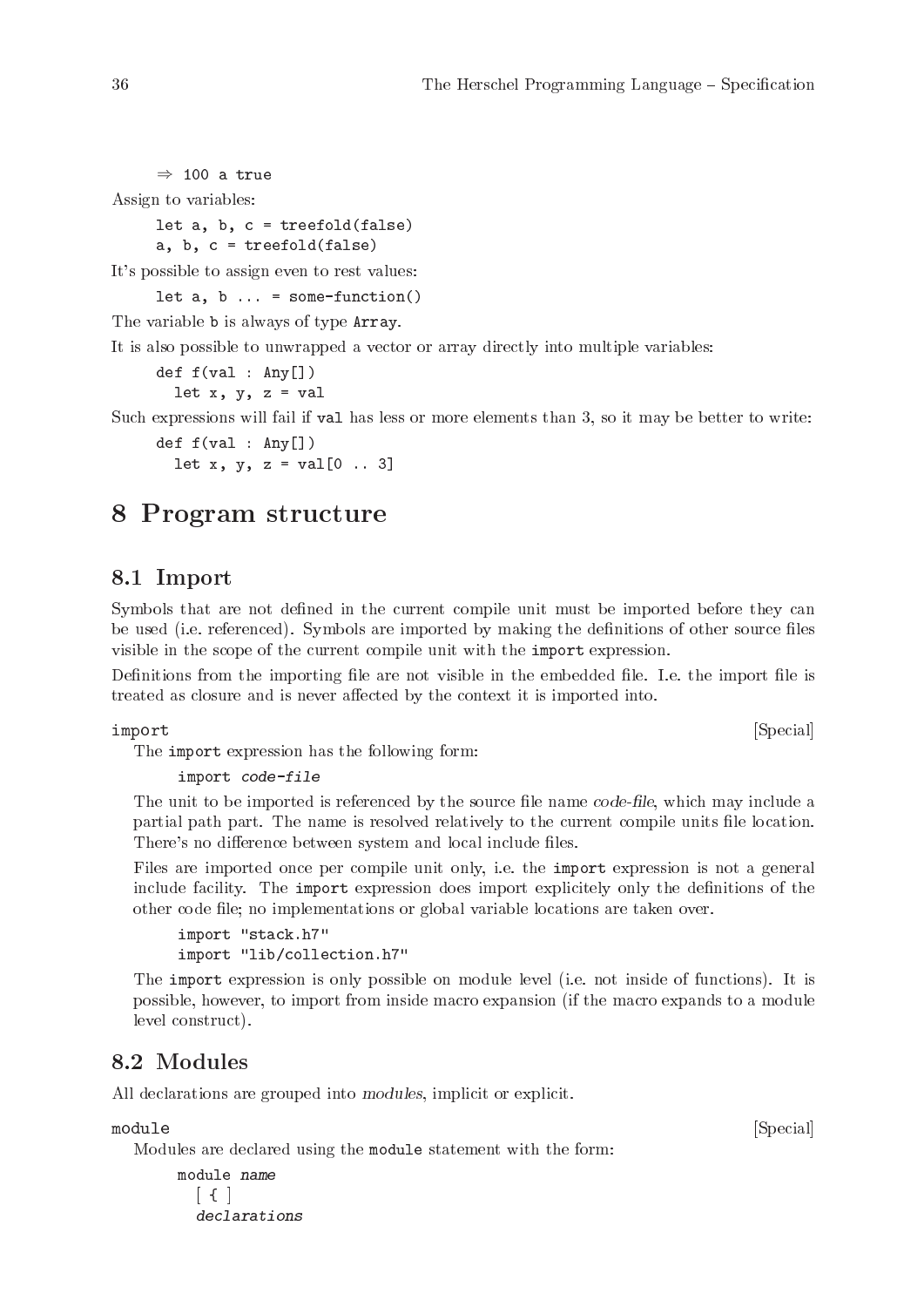$\begin{bmatrix} \end{bmatrix}$ 

<span id="page-42-0"></span>Modules have an identifier given as name. name specifies the namespace for all symbols bound in the scope of the module.

The grouping of the declarations with { and } is optional. If this grouping is missing the module's scope extends until the end of the source file.

The module statement is not a definition; there can be multiple module statements with the same module name (probably in different files). All definitions from modules with the same name are put into the same logical module.

# 8.3 Qualified identifiers

Beside visibility control (see below) modules provide namespaces to organize public symbols in source code. Each symbol defined inside a module is implicitly defined in the name space of that module. When referring to symbols name conflicts can be avoided by using fully qualified identifiers which explicitly mention the name space.

Fully qualified identifiers put the name space (the module name) in front using the | sign as delimiter:

```
io|InputPort()
zip|InputPort()
```
Here the ambiguous identifier InputPort is qualified by adding the io and the zip name space respectively.

Note that the | must not be separated by white space.

The name space can (and have to) be given inside of method call chains also if necessary:

```
self.io|write()
```
# 8.4 Extending modules

If a module extends ("overwrites") a generic function originally declared in another module it must make sure that it extends the correct function. A simple function definition would define a function in the current module, i.e. creating a clash to the original module definition.

The name of the extending function must therefore explicitly be qualified. If for example the to-string function from the core module should be extended this would look like this:

```
def core|to-string() : String
  ...
```
If more than one function is to be extended a more convenient grouping form is available.

```
extend module [Special]
```

```
The extend module special form has the form:
     extend module module-name {
       declarations
     }
```
where module-name is the name of the module to be extended. All declarations inside this extend section are actually done as if written inside the mentioned module, except that visibility and export is controlled by the enclosing 'real' module (see [Section 8.5 \[Visibility\],](#page-43-1) [page 38\)](#page-43-1).

```
module stack
extend module core
{
```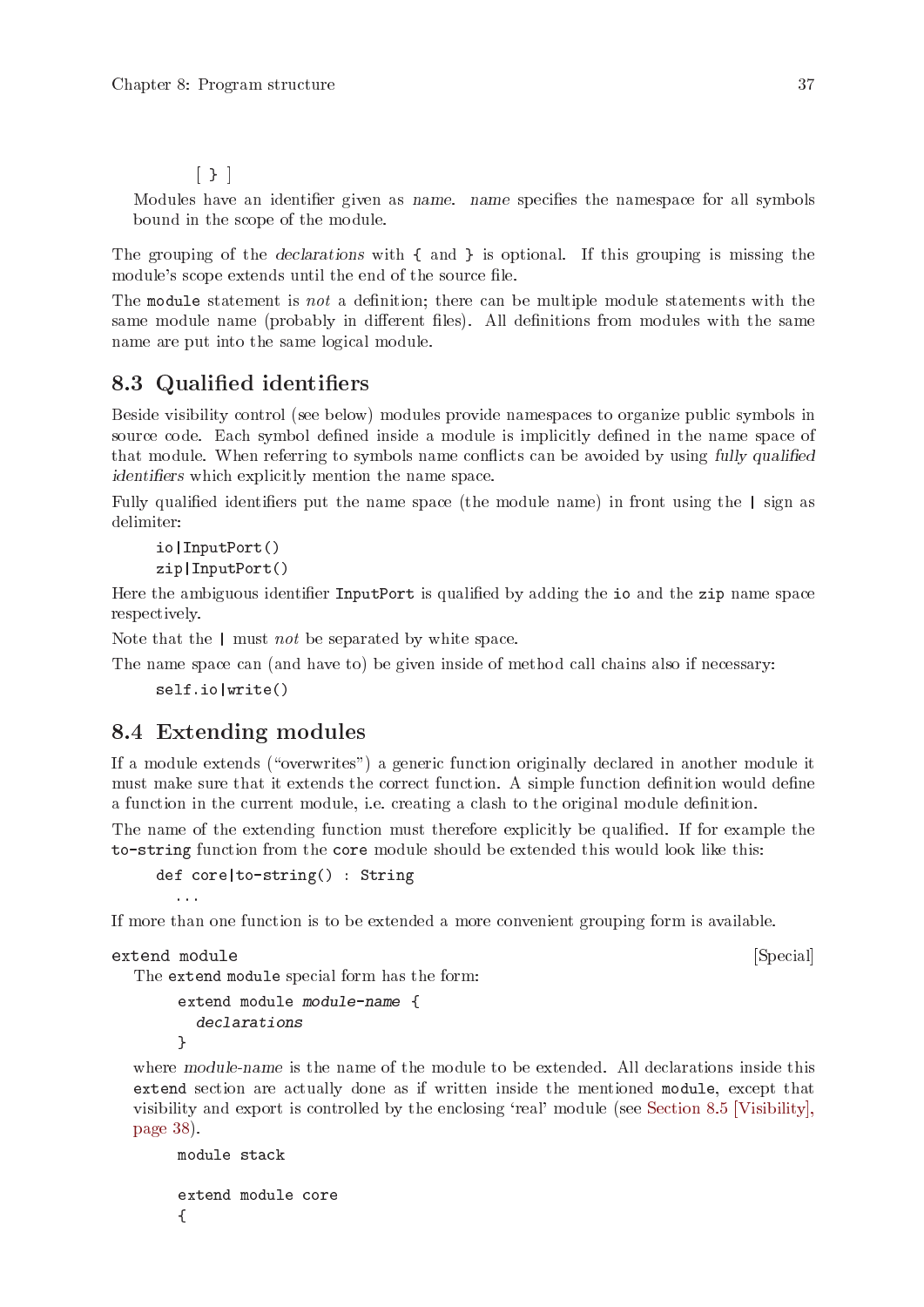```
def to-string() : String ...
 def hash-value() : UInt32 ...
}
```
# <span id="page-43-1"></span>8.5 Visibility

Definitions are not visible outside of a module declaration and a compile unit scope unless exported. This applies to all names bound on top level; names bound inside of classes (slots) or functions are not exportable at all, of course. I.e. definitions to be exported are: functions, types and classes, macros, (global) variables and constants, char name declarations, unit definitions.

export [Special]

The export declaration has the form:

export [ visibility ] ( definition-specs )

with visibility being one of the following specifiers: public, outer, inner. definition-specs is a comma separated list of definition specifiers which identify the name to be exported from the module.

The definition specifier takes one of the following forms:

| $\ast$      | This is a "catch-all" rule which applies to all definitions in the module, including<br>char name and unit declarations. |
|-------------|--------------------------------------------------------------------------------------------------------------------------|
| name        | Export the specified name which is a normal function, variable, macro or type<br>name.                                   |
| name : char | Export a char declaration.                                                                                               |
| name : unit | Export a unit declaration.                                                                                               |

The visibility keyword declares who should see the export symbols. The keywords outer, inner, and private are used with nested modules only (see [Section 8.7 \[Nested modules\],](#page-44-0) [page 39\)](#page-44-0). The keyword public publishes the listed symbols to everyone.

```
module xxx
  export public (display, to-string)
  export outer (abc : char, nm : unit)
```
The export declaration refers to the definitions of the module it is specified in. It can only apply to definition in the current compile unit, not to definitions in other (probably imported) source files, even if in a module with the same name.

Symbols defines outside of a formal module declaration must be exported, too. The corresponding export expression refers to an annonymous implicit module of the compile unit.

## 8.6 Propagate exports

When definitions are imported the publicly exported definitions are visible in the importing context only. If the import expression is placed inside a module definition, the imported definitions are not seen outside of this module (unless explicitely imported there, too). If the import expression is placed on top level outside of any (explicit) module, publicly exported definitions propagate as public to any importer of the current source file.

This rule helps to avoid namespace cluttering.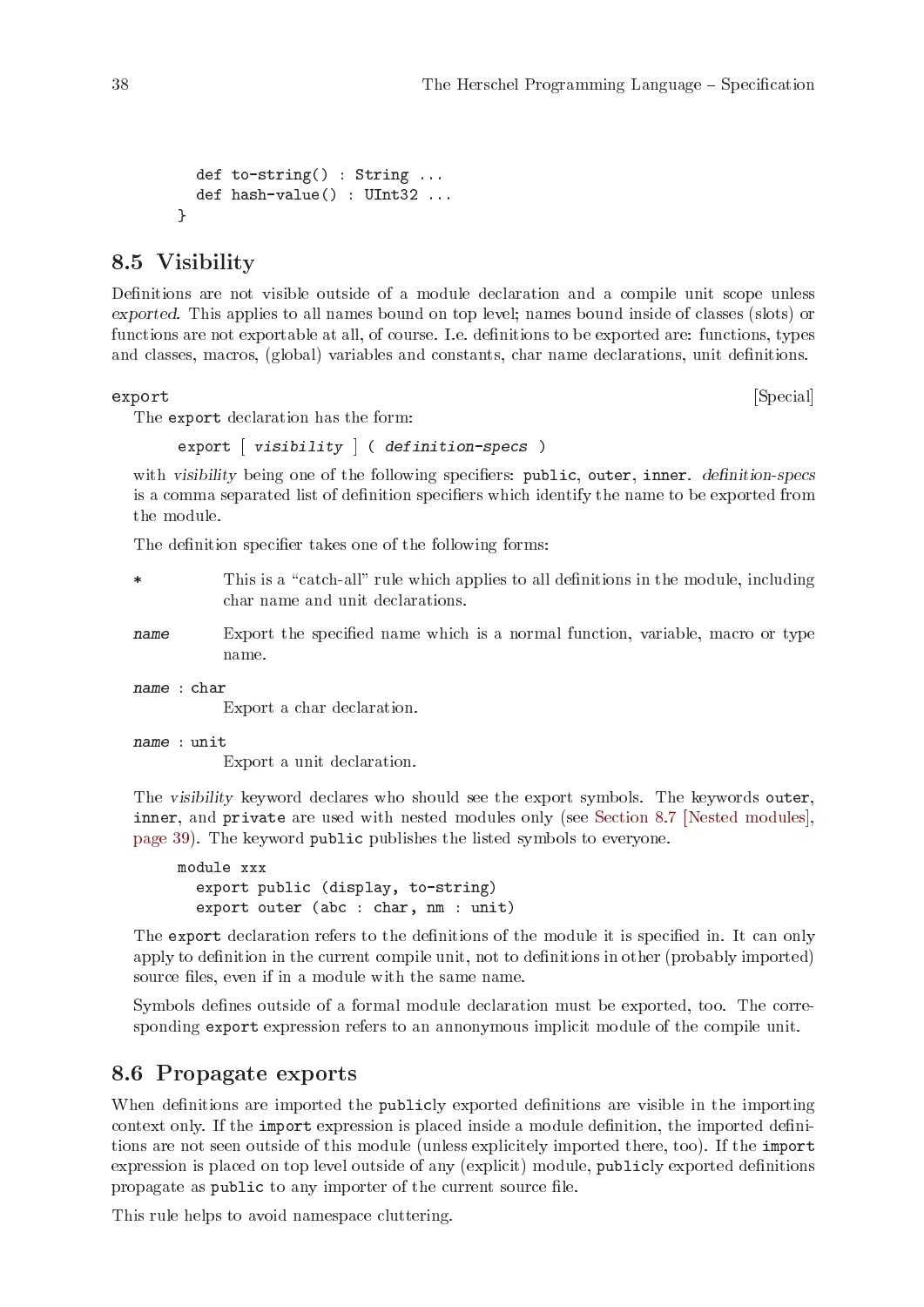# <span id="page-44-0"></span>8.7 Nested modules

Normally exporting of definitions is only relevant if source code is spread across multiple files, eventually split in include and implementation files. Inside of a single module symbols are always visible to everyone, even across class and type borders.

This changes when modules are nested. Since definitions are private to a module by default nested modules can't access symbols from the ancestor or descendant module. This needs explicit exporting using the visibility keywords outer and inner.

- outer This makes definitions visible to all modules up to the file (compile unit) level, but not to importers of the current file (i.e. the "outer" circle of relations).
- inner This makes definitions visible to the current parent module and sibling modules (and their submodules), but not to any ancestor module (i.e. the "inner" circle of relations).

If definitions should never be visible in ancestor or nested modules at all, they can be exported as private.

# 8.8 Visibility is not security

Note that the visibility control should and can not be used as a security feature. Especially for generic functions it is always possible that a generic function implementation – even if not exported to the public – can be "used by other compile units by means of type matching. In other words, if the generic function definition is public the implementation does not need to be exported explicitely: they attach to the public generic function.

# <span id="page-44-1"></span>8.9 Source code organization

Herschel does not require separate interface and implementation files. A function definition is its declaration at the same time. When the compiler imports another file it only reads the file's declarations leaving its definitions aside. Each file read via the import statement is read in *interface* mode, i.e. only for its declarations.<sup>6</sup>

In this way (small) projects can avoid writing explicit interface files. For reusable components, however, it is often good practice to provide a declaration-only interface file for the component. This interface file then summaries the public API (types, functions, constants) the component offers. Such a component interface is normally installed with a binary library.

A few things are to be considered for interface files:

- functions and generic functions should be declared as signature only, i.e. without body  $(notated using ...);$
- types, classes, aliases, etc. must be declared with their complete type parameters, default parameter declarations and inheritance information;
- classes must declare their slots and their types, but should not declare any init values on them;
- on init or on delete hooks should not be declared in an interface, since they are ignored by the compiler.

If the interface file contains incomplete declarations, the declarations must be repeated and completed in the implementation file. The compiler will check that the interface and program declaration matches.

All program files typically get the file extension '.hr' or '.h7', independant of whether interface or implementation file.

 $6$  Note that macros are importing with their definition though.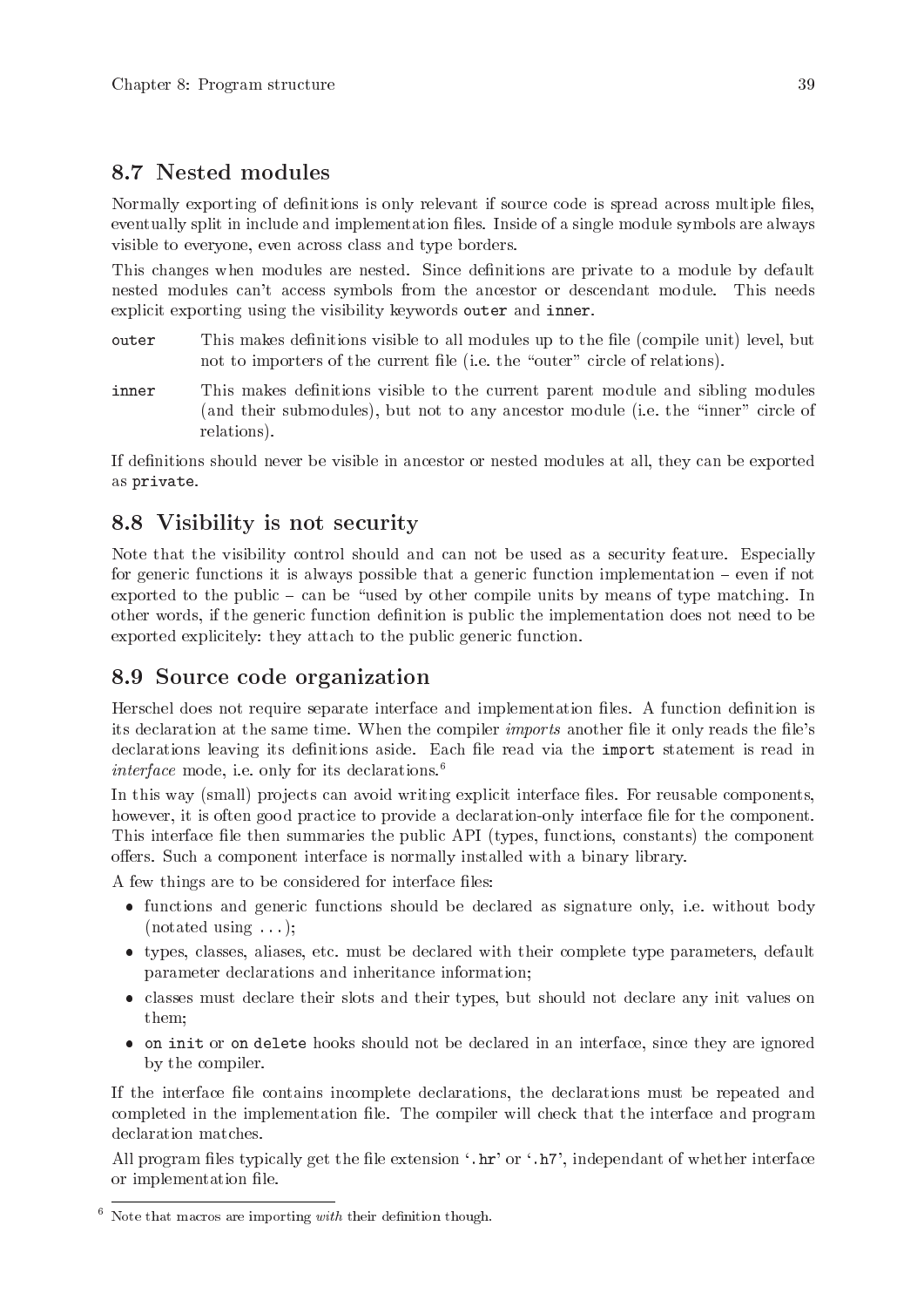#### <span id="page-45-0"></span>8.9.1 Source organization example

As an example take the following (simplistic) stack implementation. In the public API (aka "header" file) only the modules interface is declared and the necessary symbols published:

```
module stack
  export public (Stack, push, pop)
def type Stack<T>
def generic push(stack @ Stack<'T>, obj @ 'T) : Stack<'T> ...
def generic pop(stack @ Stack<'T>) : 'T ...
```
The stack class StackImpl however is hidden in the implementation and published as an interfacing type Stack only. This effectively prevents that others derive from StackImpl or see any automatically created accessor or modifier functions. If this is wanted the class itself would be declared in the interface file.

There's no need to re-export the symbols Stack, push and pop here, since they are exported from the interface already.

```
import "headers/stack"
module stack
def class StackItem<T, _>(_obj, _tail)
{
  def slot obj = _obj
  def slot tail = _tail
}
def class StackImpl<T> : Stack<T>
{
  def slot root : StackItem<T>
}
def push(stack @ StackImpl<'T>, obj @ 'T) : StackImpl<'T>
  stack.root = StackItem<'T>(obj, stack.root)
  stack
def pop(stack @ StackImpl<'T>) : 'T
  let result = stack.root.obj
  stack.root = stack.root.tail
  result
```
# <span id="page-45-1"></span>8.10 Conditional compiling

Herschel does not include a preprocessor, at least not from the base language's point of view. It supports the conditional compilation of complete code sections with the when expression, however.

The when expression has one of the following forms:

```
when (boolean-expr) {
  expr
}
```
when  $[\text{Special}]$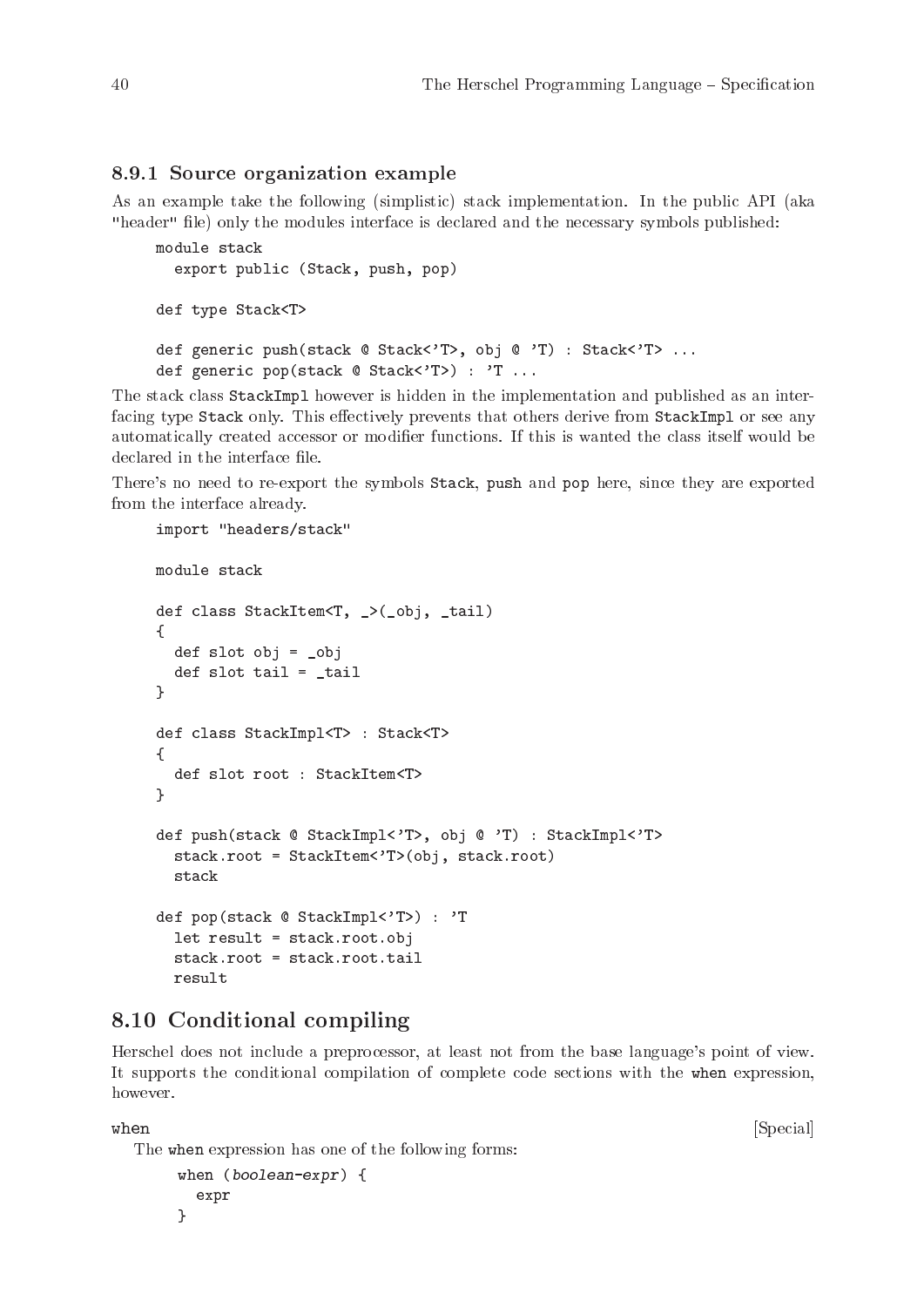```
[ else {
  expr ]
}
when ignore {
  expr
}
[ else {
  expr ]
}
when include {
  expr
}
[ else {
  expr ]
}
```
The when expression can replace typical applications of  $\#ifdef() \dots$  #endif in C or C++:

```
when (os == "linux") {
  when (cpu == "LittleEndian") {
    -- little endian specific code
  }
  else when (cpu == "BigEndian") {
    -- big endian specific code
  }
  else {
  }
}
```
It can be used to compare config variables for certain values. The variables to check must be defined before as a global config binding and must be visible in the scope (see [Section 6.4](#page-30-3) [\[Config bindings\], page 25\)](#page-30-3).

Sometimes it is helpful to disable a code block completely. The when ignore form unconditionally removes the enclosed code from compilation.

when ignore { }

The when include form unconditionally includes the enclosed code. The include form is useful when switching between ignore and include during development.

The when expressions can appear on all levels (top-level and inside of functions). The enclosed expressions don't need to be valid code (unless included of course), but the number of braces must be properly nested.

# 8.11 Program main entry point

The compiler will start the program at a function called main() in the app module. The module is predefined, but the function must be provided by the user.

Hello world in herschel is therefore:

```
def app|main()
  outln("hello, world!")
```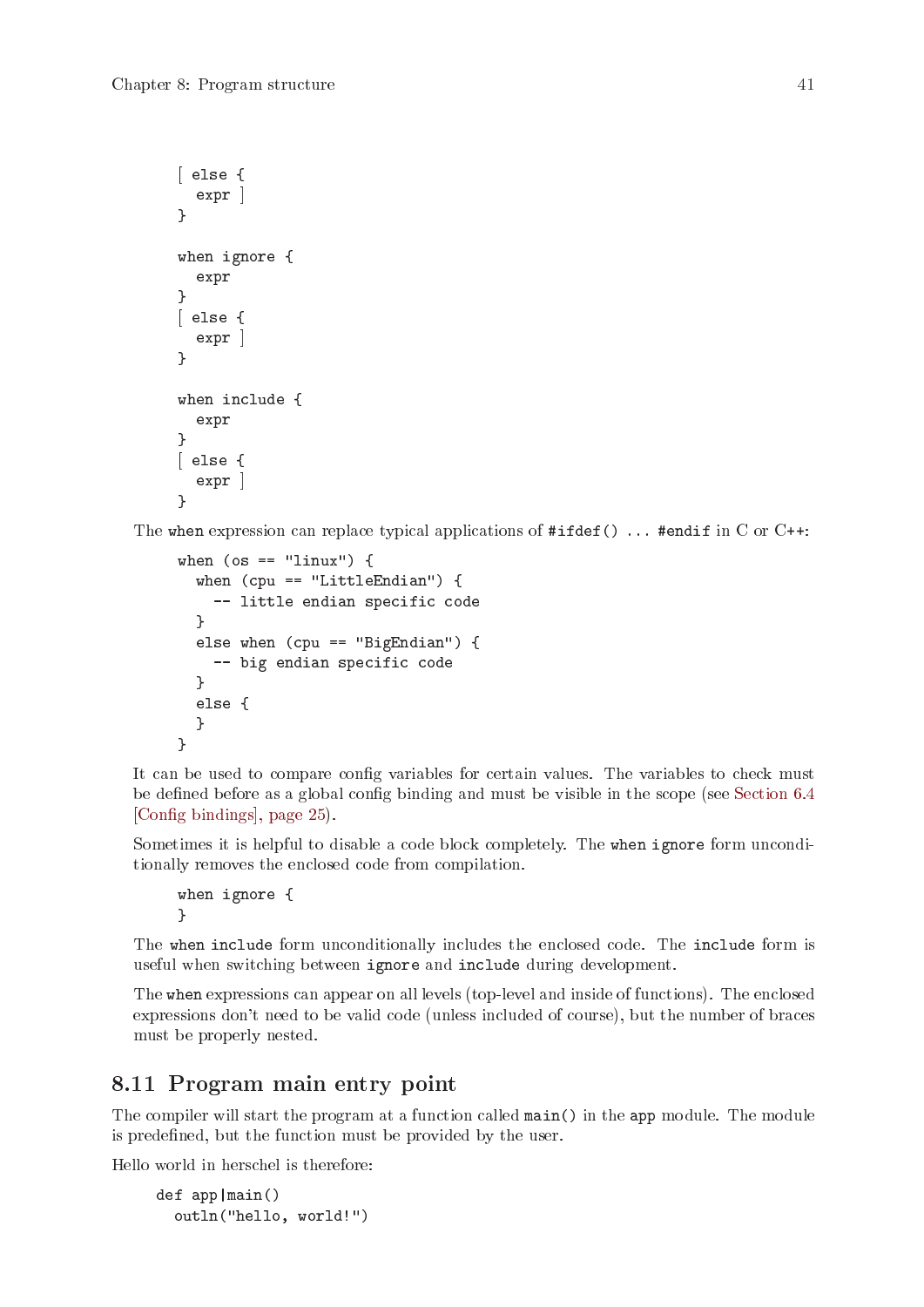# <span id="page-47-0"></span>9 Macros

# 9.1 Macro Introduction

Macros allow to define new syntax or logical expressions as extensions to the core language. Macros are transformations of one construct by another one. Macros are neither intended to optimize code by inlining (though they can be used for that), nor to "generate" generic code (though this can be done). Since macros apply to a logical expression level they fit nicely into the overall language – they are a core part of the language specification.

Macros are defined as rewrite rules systems. They consist of a sequence of patterns that match token sequences in the incoming stream and a corresponding replacement template. The rules can contain variables ("macro arguments"), which can match certain predefined pattern or constructs in the herschel language. They can be inserted into the replacement template. Macro expansion is always recursive, i.e. the output of a replacement transformation is scanned for macro expansion again.

Compilation of a source is processed in the following steps:

- 1. The tokenizer splits the incoming stream of characters into tokens;
- 2. The tokens are parsed into a basic program, composed of so called parsed expressions. During this phase macros are parsed and expanded;
- 3. The token stream is transformed into a compile-time model ("the abstract syntax tree");
- 4. Only now the code is optimized and compiled into machine code.

Macros are only visible in the compile units they are defined in. They are especially never part of compiled code.

## 9.2 Types of Macros

Macros are integrated into the core language. Unlike an independant preprocessor macros apply only to certain basic forms in the language. The following 4 constructs can be extended: function calls, statements (see below), on-statements, and definitions. Other constructs are not macroextensible (e.g. the module or extend clauses).

### Function calls [Macro form] [Macro form]

Function calls have the basic form:

function-name ( [ parameters ] )

Note that the dot notation are transformed into function calls *before* macro expansion, i.e. dot-notated functions calls are subject to the same macro definition as 'ordinary' notated functions.

Statements [Macro form]

Statements are similar to function calls except that they take and additional body or further expressions which form a kind of body to the opening statement:

stmt-name ( [ parameters ] ) body

Where body can be any number of pattern variables or other tokens.

on-statements [Macro form]

on-statements extend the builtin 'on'-syntax by further keywords:

on on-tag on-body

where on-tag is the discriminating token by which a macro is detected.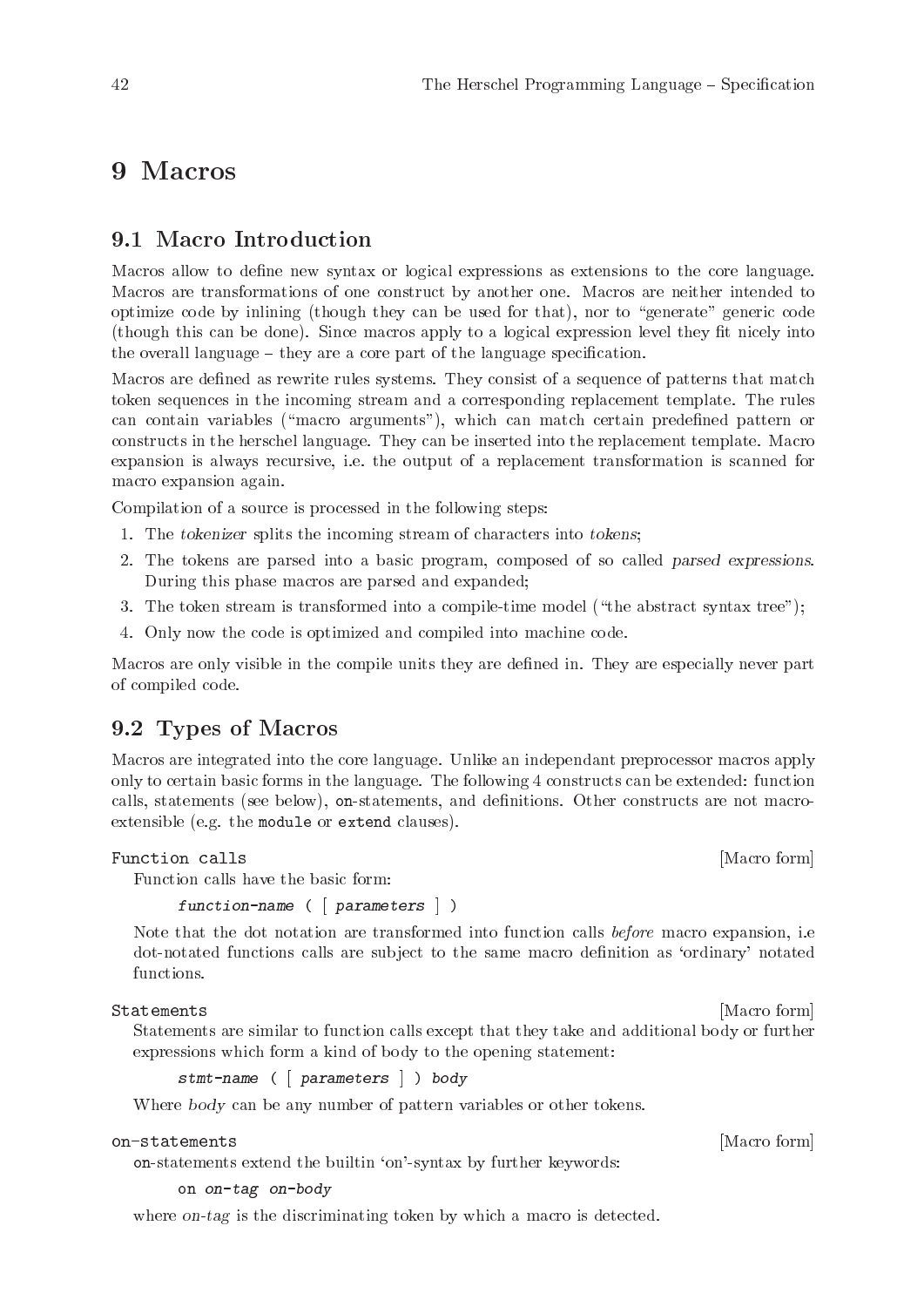#### <span id="page-48-0"></span>Definitions [Macro form]

Like on-statement macros definitions macros extend the reserved number of definition tags:

```
def def-tag def-body
let def-tag def-body
```
The def form is detected on top level, the let form on local definition level only.

The discriminating token (the function-name, the stmt-name, the on-tag, the def-tag) must be identical to the macro name.

# 9.3 Defining macros

#### def macro [Special]

The form for creating all kinds of macros is the following:

```
def macro macro-name
{
  { \} pattern-1 } -> { \} replacement-1 }\{ pattern-2 \} \rightarrow \{ replacement-2 \}...
  { \} pattern-n } -> { \} replacement-n }}
```
where pattern-1, pattern-2, etc. are the patterns that, when matching, are replaced by the corresponding replacement-1, replacement-2, etc. Each pattern must re-state the complete syntactic form, i.e. a definition macro must start with a def or let. The replacement are free to take any content, including to be empty.

Each – patterns and replacements – must be "self-contained", i.e. contained parantheses and braces must be balanced. The enclosing braces around patterns and replacements are not part of the respective clause.

# 9.4 Pattern variables

Pattern variables are automatic sub rules in the left hand side of a rewrite rule. They take the general form:

?name:type

where name is the variable identifier, and type one of a set of predefined sub pattern. The variable ?counter:expr, for instance, detects and parses a complete herschel expression and stores the found token sequence into a variable counter. When given in the replacement templates variables must be written without their type:

{ let ?var = ?init }

They are replaced here, when expanded, by their token sequence found during parsing.

The following macro parameter types are defined:

: name [Macro type] [Macro type]

Expects a single (probably fully qualified) identifier. The replacement is a single token.

: expr [Macro type]

Expects any valid expression.

#### : operator [Macro type]

:op [Macro type]

Expects any valid operator (like  $\pm$ ,  $\geq$ ,  $\ast \ast$ , etc.).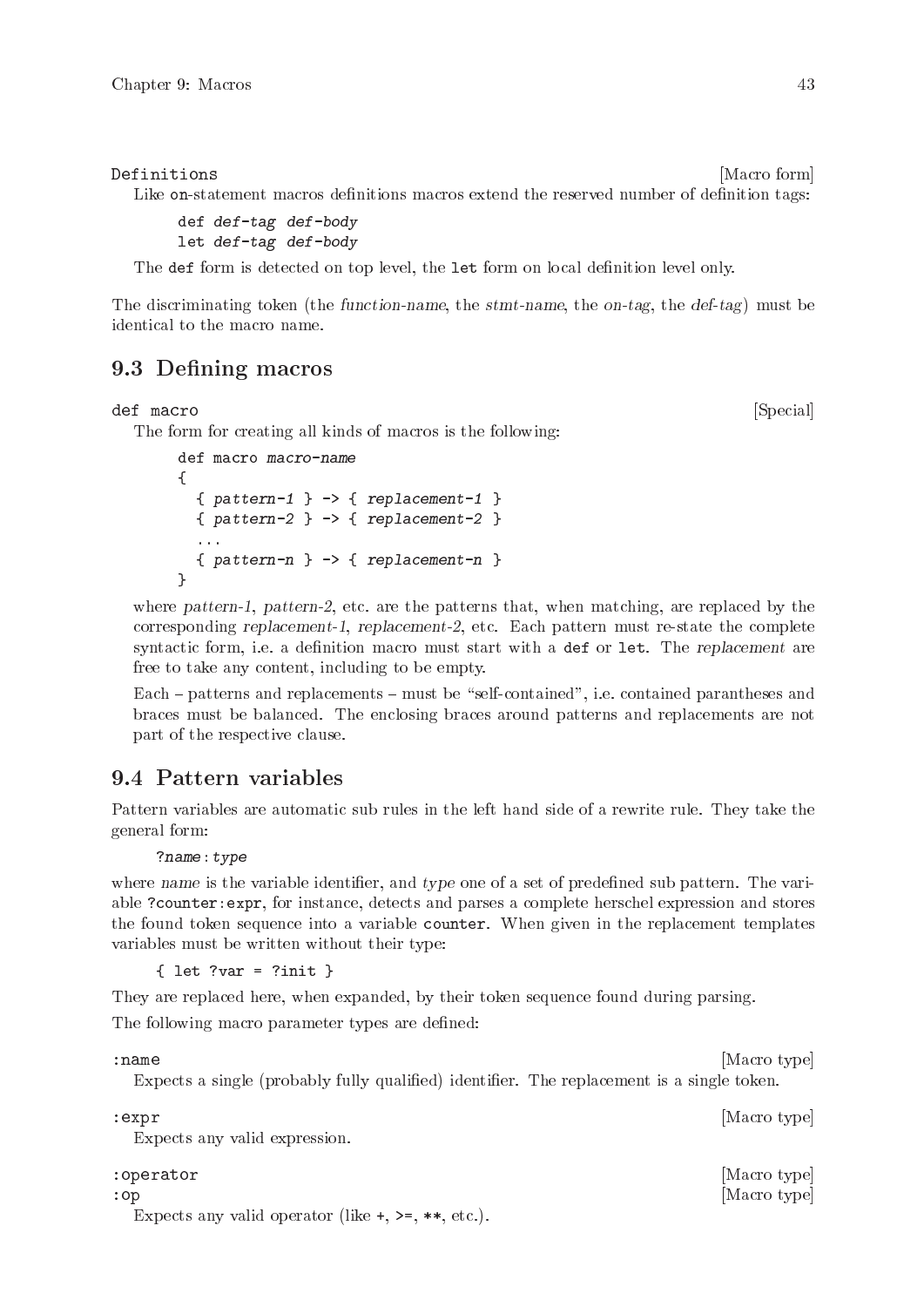#### <span id="page-49-0"></span>: param [Macro type] [Macro type]

Expects a single valid (function) parameter declaration. The parameter can be a positional, named, or rest parameter. The optional type specification and keyarg prefix (for named parameters) are automatically scanned. The result is a sequence of tokens.

If more control over the type of parameter is required see the macro parameter types posparam, named-param, and rest-param.

#### : pos-param [Macro type] [Macro type]

Expects a single valid positional parameter declaration. The optional type specification is automatically scanned. The result is a sequence of tokens.

#### : named-param [Macro type] [Macro type]

Expects a single valid named parameter declaration. The optional type specification, keyarg prefix and init value are automatically scanned. The result is a sequence of tokens.

#### : rest-param [Macro type] [Macro type]

Expects a single valid rest parameter declaration. The optional parameter name and type specification is automatically scanned. The result is a sequence of tokens.

#### : paramlist [Macro type] [Macro type]  $\blacksquare$

Expects a full parameter list declaration as defined for functions, i.e. including positional, named, and rest parameters. Parameters must be in proper order. The result is a sequence of tokens.

# 9.5 Macro templates

## [Macro operator]

Inside macro templates the special operator ## between two symbol tokens can be used to concate both into one new symbol. It is an error if ## appears outside of this combination. The symbol concatination is applied after pattern variable expansion, but before recursive macro expansion.

 $\{$  let ?name ## -var = ?init }

The right hand side of the ## operator can also be a string, which is to be used if the right hand side does not form a symbol yet:

{ let ?name ## "42" = ?init }

?"" [Macro operator]

When a pattern variable is given inside a macro template enclosed by quotes, in the form

?"variable-name"

then the variable content is inserted as constant string. Note that, in case the variable contains a complex token sequence, the string generated may not be identical to the parsed input. It will rather be a serialized token sequence.

# 9.6 Macro Examples

A function macro and its appliance:

```
def macro min
{
   {min (?a:expr, ?b:expr) } -> { { let tmp-a = ?a
                                     let tmp-b = ?bif (tmp-a > tmp-b)tmp-b
                                     else
                                       tmp-a } }
```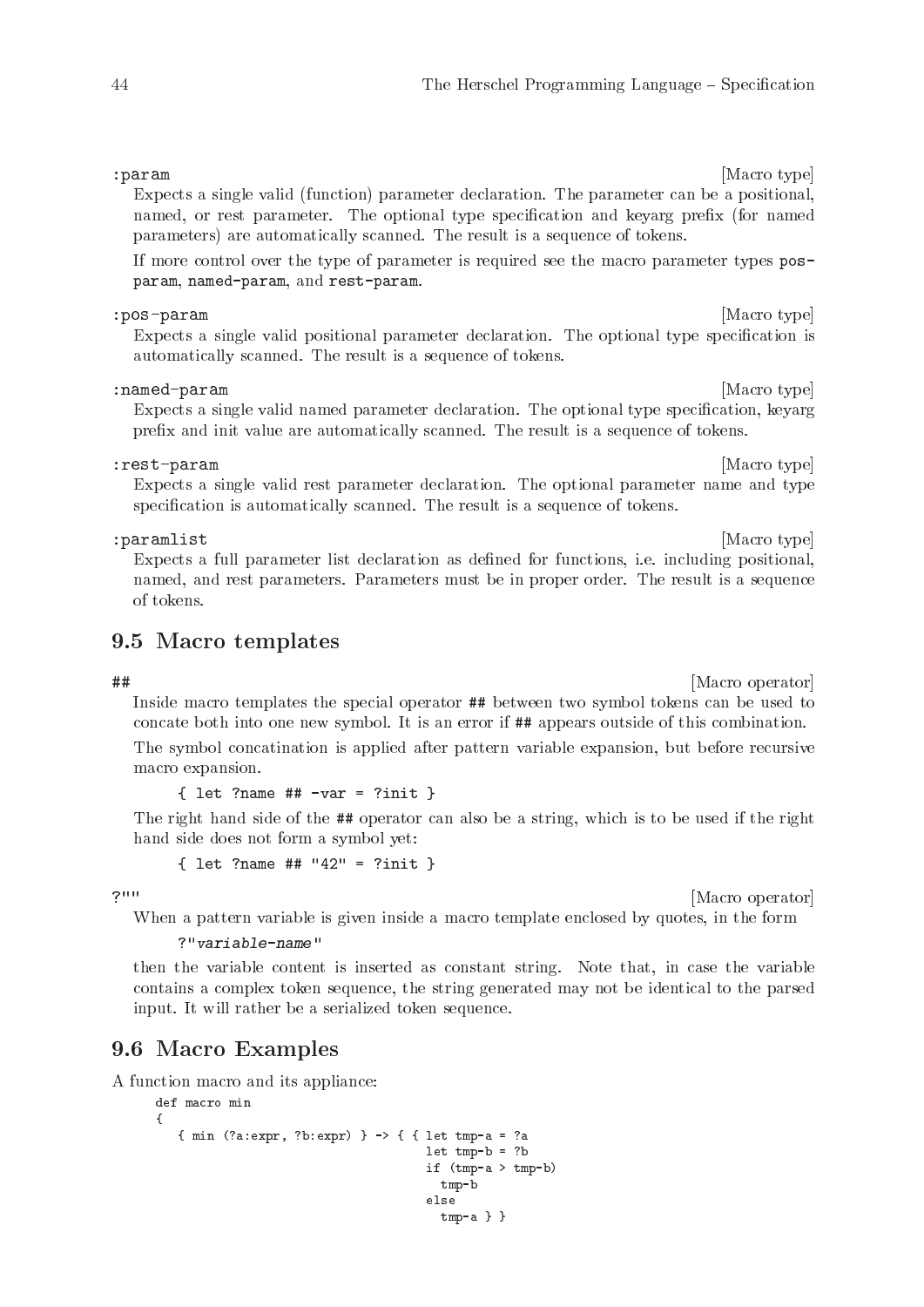```
}
      def f()
       let i = min(100, 200)outln(i)
      \Rightarrow 100
A definition macro:
      def macro func-variable
      {
        { def func-variable ?name:name = ?e:expr } ->
          { def ?name ## -var = ?e
            def ?name () ?name ## -var
            def ?name ## ! (value) { ?name ## -var = value
                                     value } }
        \{ let func-variable ?name:name = ?e:expr \} ->
          { let ?name ## -var = ?e
            let ?name () ?name ## -var
            let ?name ## ! (value) { ?name ## -var = value
                                     value } }
      }
      def func-variable foo = 42
      \Rightarrow def foo-var = 42
        def foo () foo-var
        def foo! (value) { foo-var = value
                           value }
A statement macro:
      def macro with-write-to-file
      {
        { with-write-to-file (?stream:name, ?name:string)
            ?e:expr
           finally
             ?f:expr } ->
          {
            let ?stream = FileInputPort(?name, FileModeType::append)
            on exit(value) {
             if (?stream.nil?) close(?stream)
              ?f
              value
            }
            ?e
          }
      }
      def f()
        with-write-to-file (port, "test.log") {
         outln(port: port, "hello world!")
        }
        finally
          outln("log file has been closed")
An on-statement macro:
      def macro ui-msg
      {
        { on ui-msg mouse (?x:pos-param, ?y:pos-param) ?handler:expr } ->
           { parent.register-mouse-msg(self,
                                       function(?x, ?y) { ?handler }) }
        { on ui-msg file (?f:pos-param) ?handler:expr } ->
           { parent.register-file-msg(self,
```
function(?f) { ?handler }) }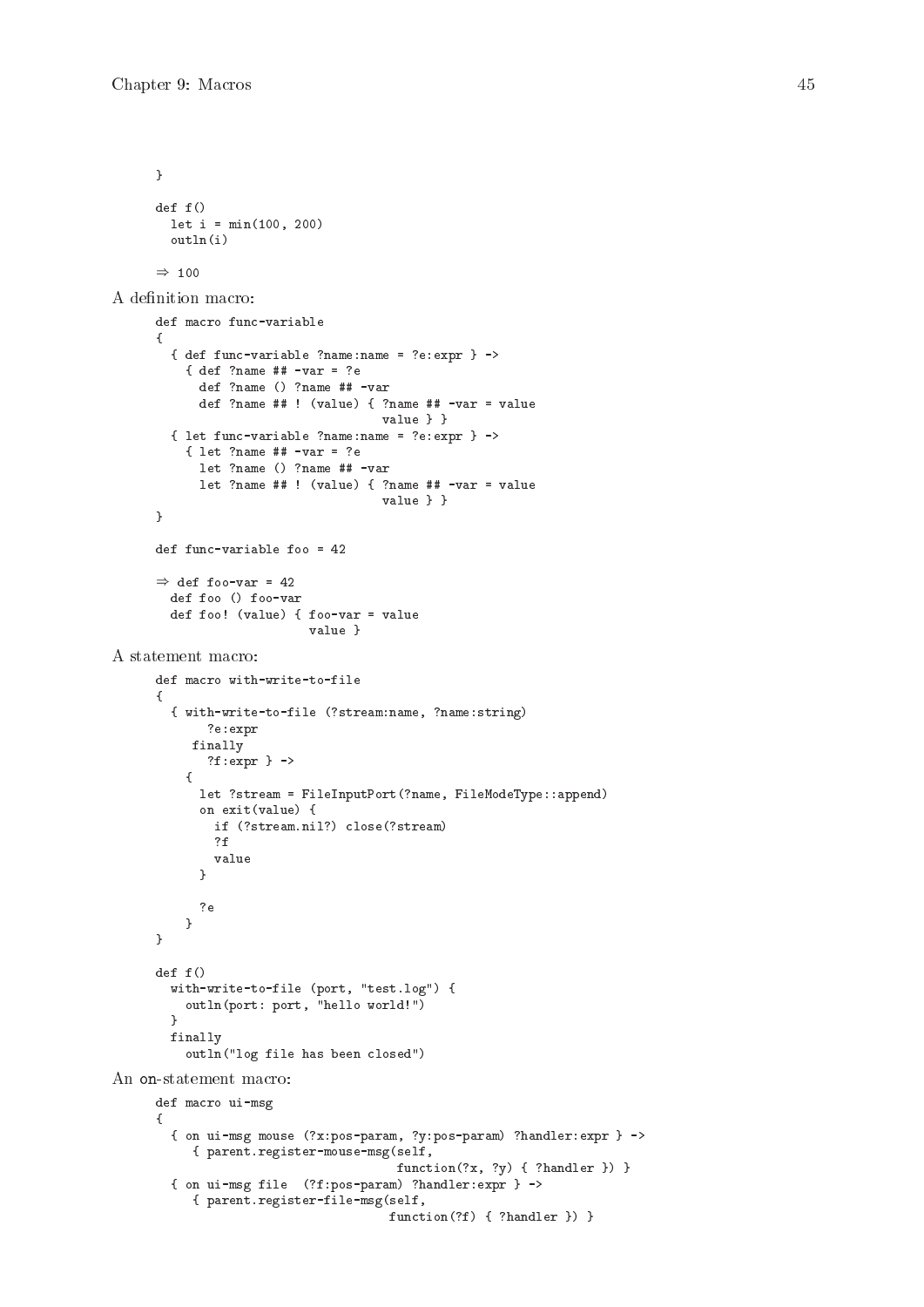```
}
def process-calls(parent)
  on ui-msg mouse (x, y) {
   registry.lookup-view(x, y).do-mouse-click(x, y)
  }
```
# 10 Linking to C

It is possible to directly access functions and (global) variables from external link domains. To call functions from C libraries they must be declared as extern:

```
extern ("C") {
  int printf(const char* format, ...);
  char* getcwd(char* buffer, long size);
}
```
Note that all syntax in the enclosed extern block is actually C syntax. The functions can be used in herschel code directly however:

```
def foo(s : String)
  printf(s.C|->buffer)
```
There are certain limitations however:

- 1. Memory management. TBD
- 2. The syntax is not passed through a C preprocessor. No macros are available in the extern section therefore (i.e. neither C preprocessor macros nor herschel macros).
- 3. Only C function and (global) variable declaration are allowed, i.e. no typedef, no struct, no enum, etc.
- 4. Only a very limited set of C types are identified and known to herschel. The basic C types void, char, short, int, long, float, double, and their pointer and unsigned variants (where it applies) are understood and properly mapped to herschel types.
- 5. C functions are never tail optimized.
- 6. It is not possible to call herschel from C.

# 11 Inline documentation

Code can be documentated in multiple ways; one way is to put comments into the source and header files. These comments are ignored by the compiler, however, and are normally only useful for the maintainers or developers of the source code. Users of a particular API expect a distilled and probably nicely formated documentation.

In Herschel definitions can be annotated by document strings. This inline documentation is parsed and checked for validity in normal compiler runs, but ignored for code generation. It can be extracted into a format which secondary tools can process to produce online or printed documentation.

Document strings can be attached to the following definitions and declarations:

- module declarations
- function definitions
- variable definitions
- class and type definitions
- slot definitions
- alias definitions
- enum definitions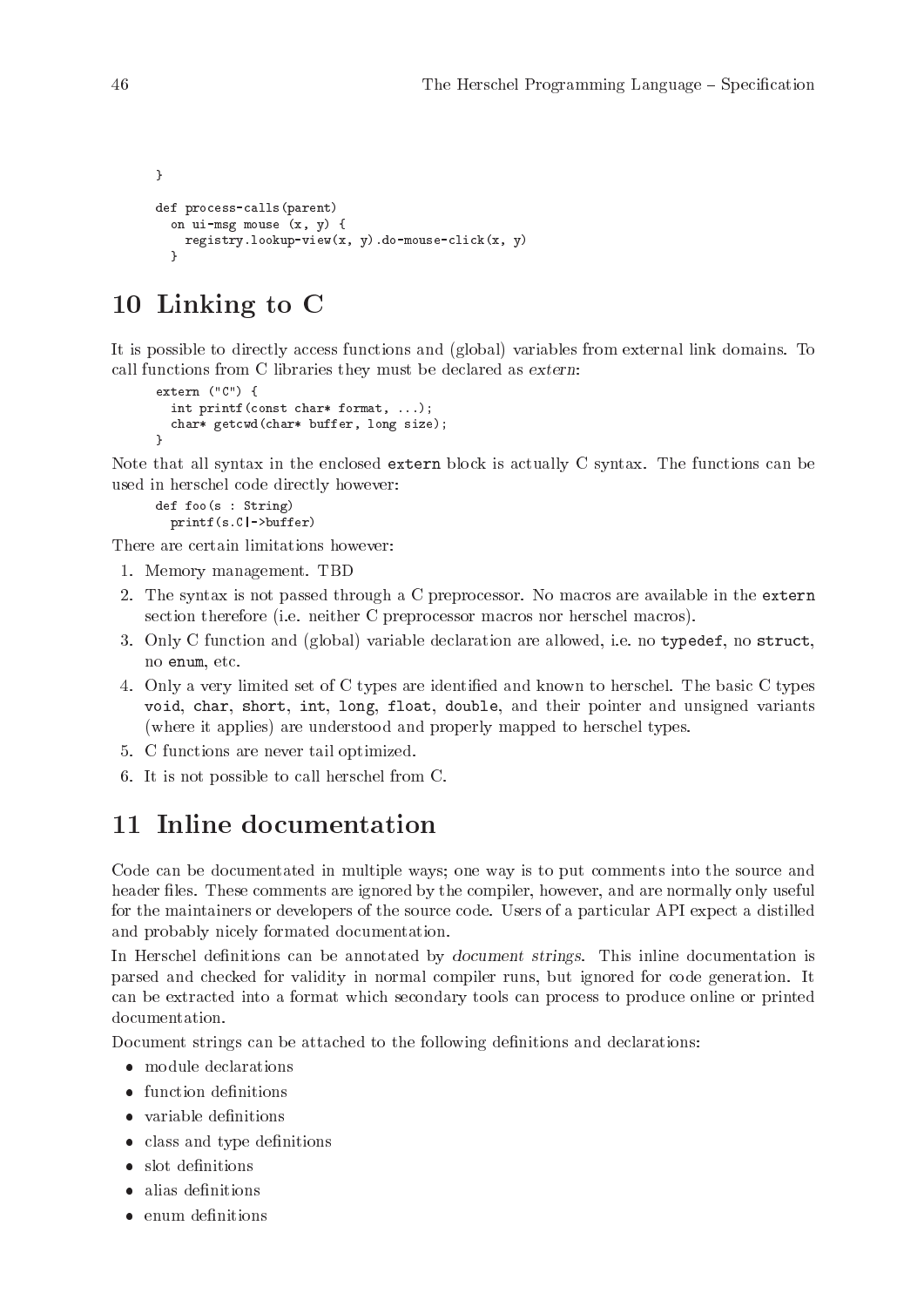- <span id="page-52-0"></span>enum value declarations
- measure and unit definitions
- character definitions
- macro definitions

The exact syntax of the document string is not part of this language specification. Some example show how this looks like:

```
def class Pair<Car, Cdr>(car: _car : Car = nil,
                          cdr: _cdr : Cdr = nil)
    ~ Simple LISP like pair/list implementation.
    You can simulate the basic lisp style @code{(cons a b)} in
    herschel with @code{Pair(a, b)}.
    @author gck
    @version 1.0 ~
{
}
def slot car : Car
    ~ The left side of a cell. ~
    = _car, public
def slot cdr : Cdr
    \tilde{ } The right side of a cell. \tilde{ }= _cdr, public
def alias StringCell
    ~ A Pair defined for string lists.
    @deprecated ~
    = Pair<String, StringCell>
def generic for-each(cltn @ 'C, func : ForEachVisitor<T>) : 'C
    where C isa Collection<T> ...
    ~ Apply @var{functor} on ach contained element in @var{cltn}.
    @returns @var{cltn} ~
```
# Appendix A Syntax

# A.1 Used notation

The syntax is notated using an Extended Backus-Naur Form (EBNF):

```
production := PRODUCTION-NAME ':=' expression
expression := alternative { '|' alternative }
alternative := term { term }
term := PRODUCTION-NAME | TOKEN [ '...' TOKEN ] | group
               | option | repetition
group := '(' expression ')'
group<br>
option := '[' expression ']'<br>
\begin{bmatrix} \n\end{bmatrix}repetition := '{' expression '}'
```
Productions are expressions constructed from terms and the following operators, in increasing precedence:

|                  | alternation                              |
|------------------|------------------------------------------|
| $\left( \right)$ | grouping                                 |
| $\perp$          | option $(0 \text{ or } 1 \text{ times})$ |

{} repetition (0 to n times)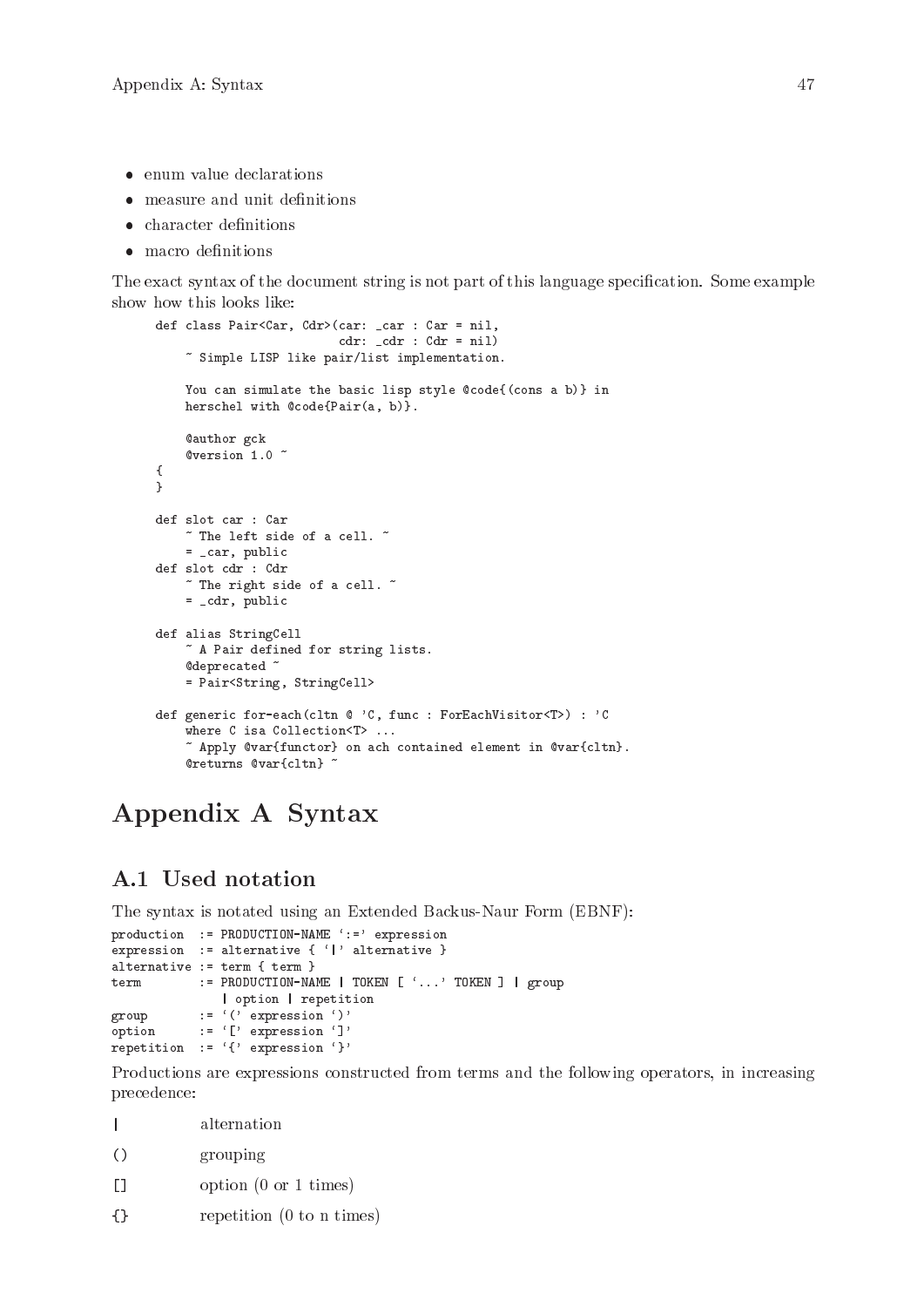<span id="page-53-0"></span>Capital only production names are used to identify lexical tokens. Non-terminals are in lowercase. Lexical symbols are enclosed in single quotes.

The form 'a' ... 'b' represents the set of characters from 'a' through 'b' as alternatives.

# A.2 Grammar

A compile unit is a set of declarations. Any number of compile units linked form either a component (in the form of a library) or a program, if a special entry point is defined. compile-unit := { declaration }

A declaration binds a name to a variable, class, type, function, etc.

```
declaration := define-decl
               | export-stmt
                 | import-stmt
               | when-stmt
               | extend-stmt
               | module-stmt
               | extern-decls
define-decl := 'def' define-clause
define-clause := func-decl
               | vardef-clause
               | classdef-clause
               | typedef-clause
               | aliasdef-clause
               | enumdef-clause
                 measure-clause
                 unit-clause
               | char-clause
               | macro-clause
```

```
The export statement publishes the symbols to other modules.
export-stmt := 'export' [ export-flag ]
                             '(' all-symbol | symbol-list ')'
\begin{array}{lll} \texttt{export-flag} & \texttt{:= } \texttt{'public'} \mid 'outer' \mid 'inner' \\ \texttt{symbol-list} & \texttt{:= } \texttt{export-symbol} \{ ', ' { \texttt{~} } \texttt{approx-t-s} \} \end{array}symbol-list := export-symbol { ', ' export-symbol }<br>export-symbol := IDENTIFIER [ ': ' domain-id ]
export-symbol := IDENTIFIER [ ':' domain-id ]<br>domain-id := 'char' | 'unit'
                         e := 'char' || 'unit'<br>e := ' *'all-symbol
import-stmt := 'import' file-name
file-name := STRING
```
The module declarations have an optional declarations part. If this is missing the module extends until the end of the file.

```
\text{module} - \texttt{stmt} \qquad : = \text{ 'module ' mod} - \texttt{name}[ DOCSTRING ]
                          [ mod-decls ]
mod-name := SYMBOL<br>mod-decls := 'f' f
                     \mathbf{u} := \{ \{ \} { declaration } '}'
extend-stmt := 'extend' 'module' mod-name mod-decls
```
The function definition is the same for all function definitions like local, global, closure definition, etc.

```
func-decl := [ 'generic' ] IDENTIFIER fundef-clause
                  | extern-clause IDENTIFIER func-signature
```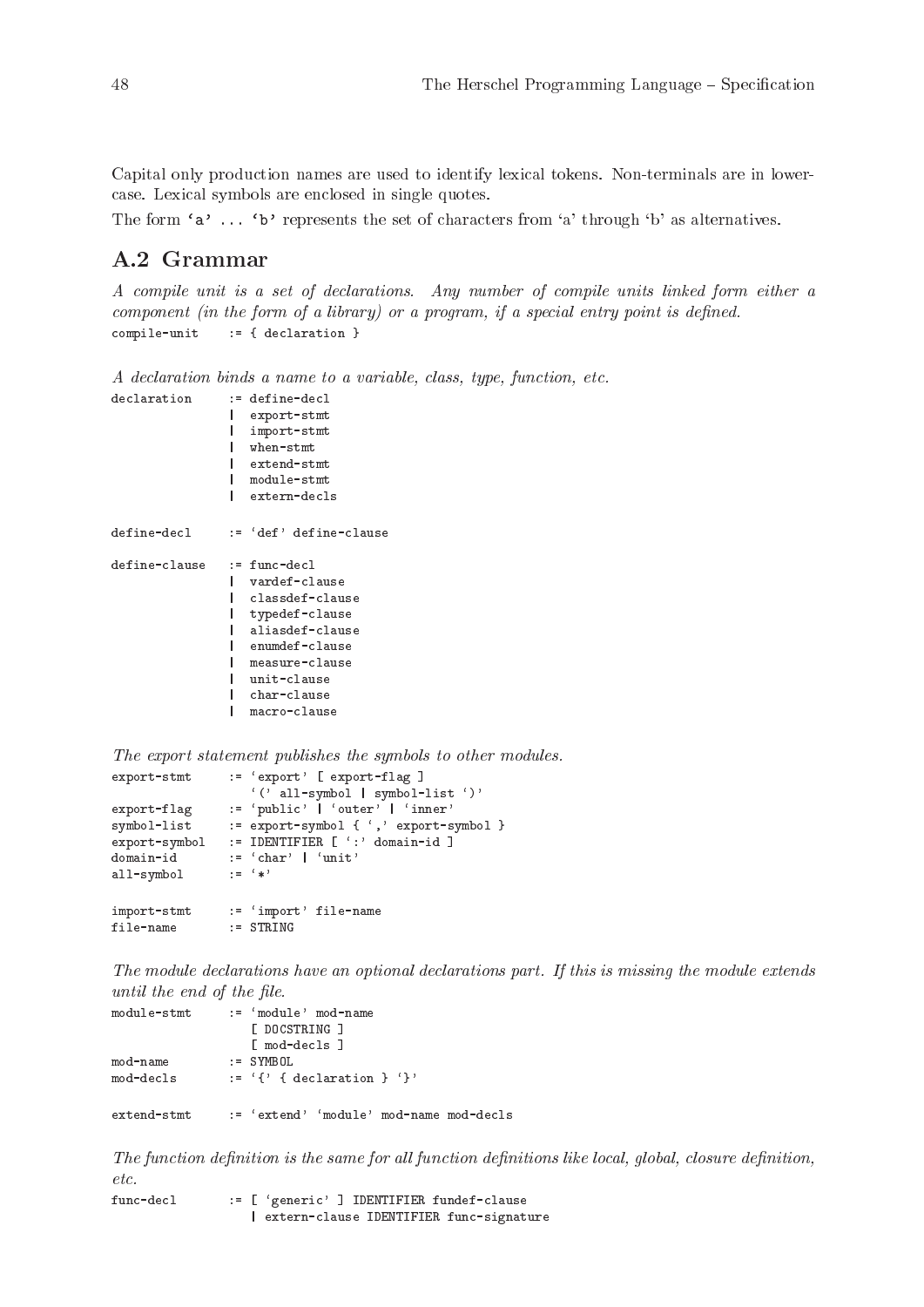```
[ DOCSTRING ] '...'
func-signature := '(' fun-param-list ')' [ ':' return-type ]
fundef-clause := func-signature [ reify-decl ] [ generics-const ]
                   [ DOCSTRING ]
                   fun-body
fun-param-list := [ fun-param \{ ',' fun-param \} ]
fun-param := spec-param | pos-param | key-param | rest-param
spec-param := param-name '@' type-clause<br>pos-param := param-name [':' type-clau
                := param-name [ ': ' type-clause ]
key-param := [ KEY-SYMBOL ] param-name [ ':' type-clause ]
                  '=' param-default
param-default := expression
rest-param := param-name '...'<br>param-name := SYMBOL
param-name
return-type := type-clause
fun-body := abstract-body | fun-impl
abstract-body := '...'
fun-impl := expr-list
vardef-clause := [ extern-clause ] vardef-bindings [ '=' varinit-value ]
vardef-bindings := vardef-binding { \lq, ' vardef-binding } [ rest-ind ]
rest-ind := \cdot \ldots'
vardef-binding := [ 'const' ] var-name [ ':' type-clause ]
                   [ DOCSTRING ]
var-name := SYMBOL
varinit-value := expression
classdef-clause := 'class' type-name
                   [ generics-spec ] [ ctor-clause ] [ ':' inheritance ]
                   [ generics-const ]
                   [ DOCSTRING ]
                   [ '{' { slot-def } { on-expr } '}' ]
typedef-clause := 'type' type-name
                   [ generics-spec ] [ ':' inheritance ]
                   [ generics-const ]
                   [ DOCSTRING ]
aliasdef-clause := 'alias' type-name [ generics-spec ]
                   [ generics-const ]
                   [ DOCSTRING ]
                   ' = ' type-clause
```
The ctor-clause gives the parameters (and probably default values in case of keyed parameters) for the default constructor of a class.

 $\begin{array}{lll} \texttt{ctor-clause} & := & ( \text{'} \texttt{ fun-param-list} \text{ } ' ) \text{'} \\ \texttt{inheritance} & := \texttt{two-clause} \end{array}$ := type-clause

```
Generics define parametrized types.
generics-spec := \langle \langle \rangle generics-param { \langle \rangle } generics-param } \langle \ranglegenerics-param := type-name
```
Slots definitions may take additional properties ("annotations") after the definition. slot-def := 'def' 'slot' slot-name [ ':' type-clause ] [ DOCSTRING ]  $[ '=' slotinit-value ] [ ' , ' slot-annos ]$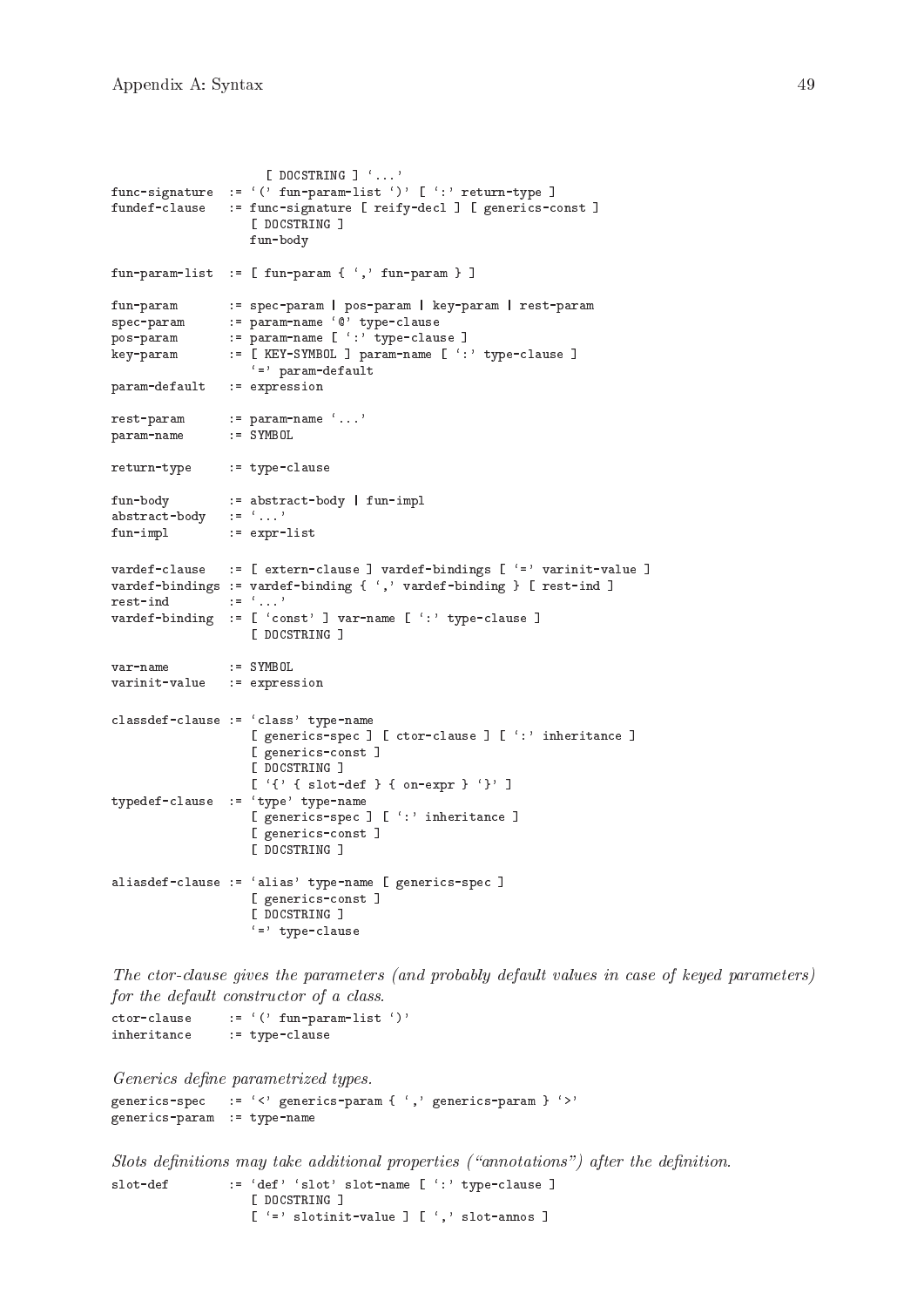```
slot-name := SYMBOL
slotinit-value := expression
slot-annos := slot-annotation { ', ' slot-annotation }
slot-annotation := SYMBOL
```
Enumeration are like normal types with a defined set of possible values.

```
enumdef-clause := 'enum' enum-name [ ':' base-type ]
                   [ DOCSTRING ]
                   '{' enum-value-spec { enum-value-spec } '}'
enum-name := type-name
base-type := type-clause
enum-value-spec := enum-name
                   [ DOCSTRING ]
                [ ( = ) const-value ]<br>: = SYMBOL
enum-name
```
Measures are like normal types with a define unit. They are accompanied by related unit declarations.

```
measure-clause := 'measure' type-name
                  '(' UNIT-TAG ')' ':' inheritance
                   [ DOCSTRING ]
```
Related to measure units are defined as transformation from one unit to another. The definition is a kind of specialized function declaration.

```
unit-clause := 'unit' derived-unittag MAP-OP base-unit-tag
                  fundef-clause
base-unit-tag := UNIT-TAG
derived-unittag := UNIT-TAG
```
The def char declaration is used to defined new logical character names. char-clause := 'char' CHAR-NAME

```
[ DOCSTRING ]
' =' int-number
```
The reify declaration binds additional specialization declarations to a given method implementation.

```
reify-decl := 'reify' func-signature { ',' func-signature }
```
In case a function or type uses parametrized types for parameters and/or return type a generic constraint section can be applied.

```
generics-const := 'where' type-constraint { ',' type-constraint }
```

```
type-constraint := subtype-const | sign-constraint
subtype-const := type-id subtype-op const-expr
subtype-op := COMPARE-OP
const-expr := expression
sign-constraint := type-name 'isa' type-clause
```
The macro facility allows to define new syntax forms. Here only it's outer syntax production is given, for details of the pattern and replacement form see Chapter 9 [Macros], page  $42$ .

```
macro-clause := 'macro' macro-name
                  [ DOCSTRING ]
                 '{' { macro-pattern } '}'
macro-pattern := '{' pattern-def '}' MAP-OP '{' rplc-text '}'
pattern-def := { any token }
```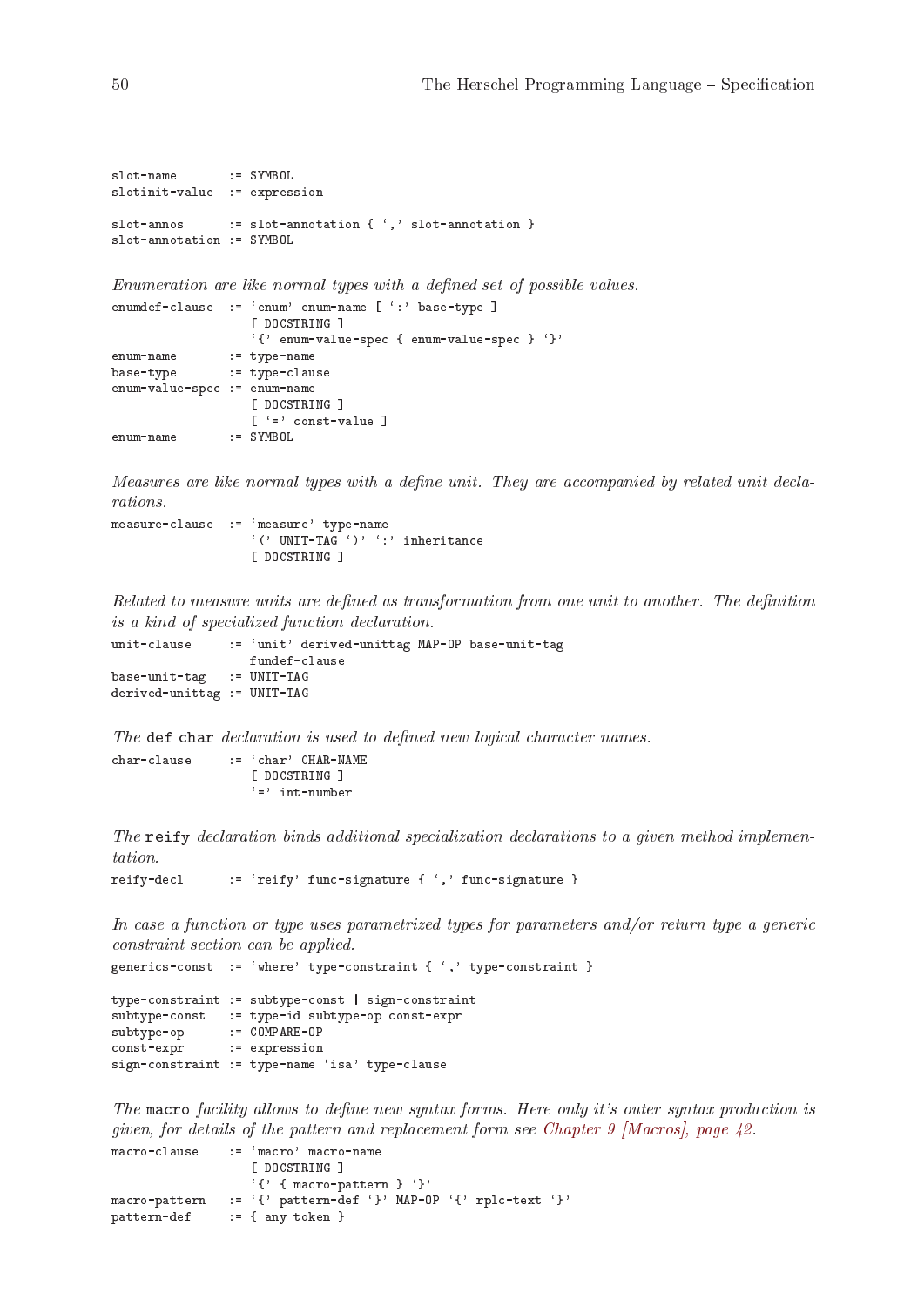rplc-text := { any token }

To directly access external functions or variables from other linkages domain (e.g. "C") functions and variables can be declared to be 'external'. extern-decls := extern-clause mod-decls

```
extern-clause := 'extern' '(' linkage-type ')'
linkage-type := STRING
```
Besides naming simple types by class names type expression can be quite complex in Herschel. type-clause := simple-type | complex-type | quoted-type

| simple-type<br>complex-type     | := type-id   param-type   array-type   funsign-def<br>:= type-seq   union-type   constraint-type |
|---------------------------------|--------------------------------------------------------------------------------------------------|
| quoted-type                     | $:=$ $\langle \cdot \rangle$ type-name                                                           |
| type-name<br>type-id            | $:=$ SYMBOL<br>$:=$ IDENTIFIER                                                                   |
| $constraint-op$ := $COMPARE-OP$ | constraint-type := (type-name   quoted-type) constraint-op const-expr                            |

For parametrized types it is important that between the leading type-clause and the  $\langle \cdot \rangle$  is no whitespace.

param-type := type-id '<' type-params '>' type-params := type-clause  $\{\cdot',\cdot\}$  type-clause  $\}$ 

The array size indication is optional and only used for allocation of local variables or slots. It is no constraint.

```
array-type := type-clause '[' [ array-size-ind ] ']'
array-size-ind := expression
type-seq := '(' type-clause {}', ' type-clause {}')'union-type := '&(' type-clause { ',' type-clause } ')'
```
The definition of the type of functions looks much like a normal function definition, except that neither body nor abstract notation is used.

```
funsign-def := 'Function' '(' fun-param-list ')'
                  [':' type-clause ]
expression := local-def
               | closure-def
               | when-stmt
                | assignment
               | unary-expr
               | binary-expr
               | ternary-expr
                  | on-expr
                  | apply-expr
                  | IDENTIFIER
                | param-type
                 | selector
                  | slot-ref
                  slice
               | dot-notation
               | loop-expr
               | if-expr
```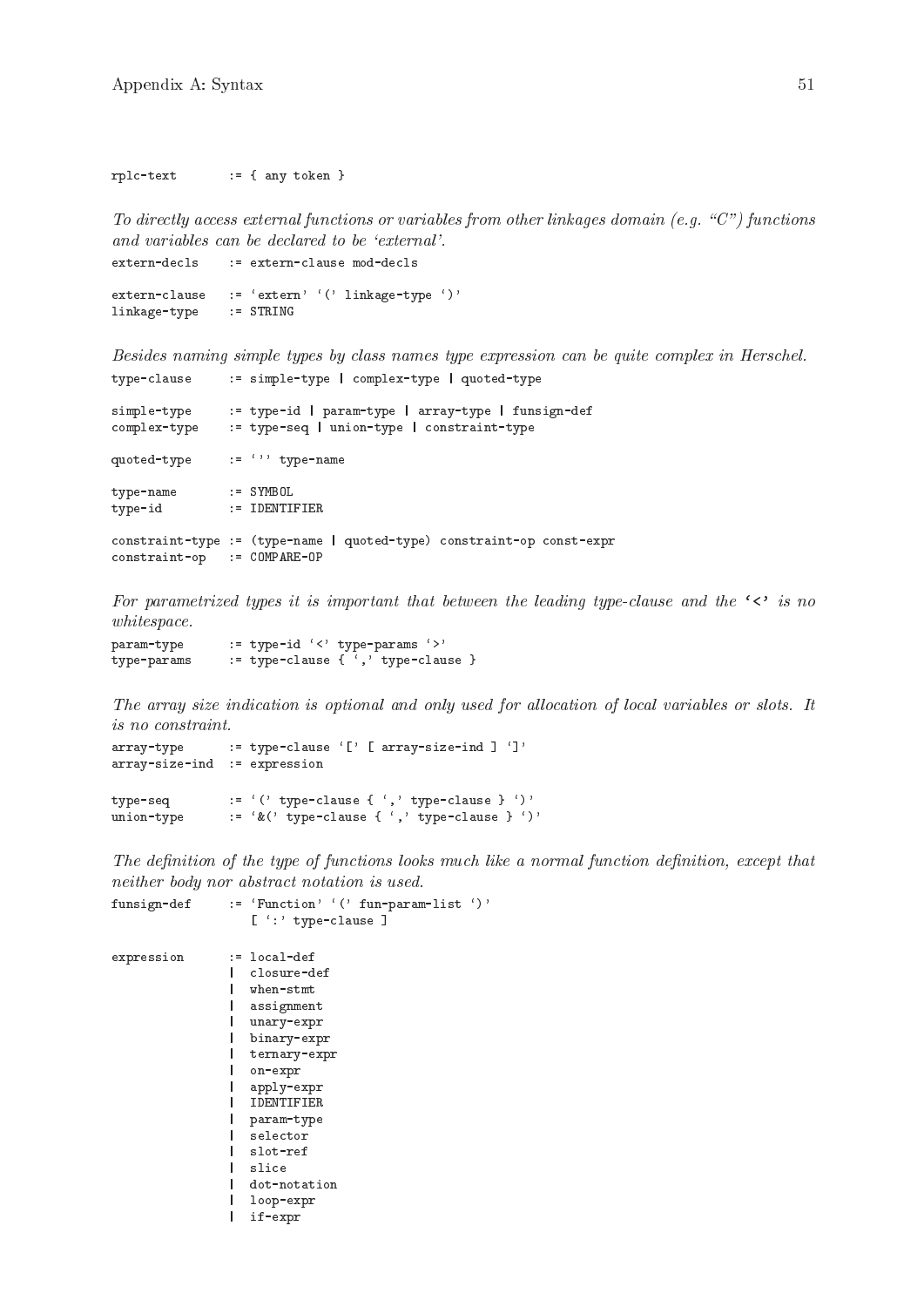```
| select-expr
| match-expr
| block-expr
| group-expr
| typed-number
| constant
```
Sequences of expression does not need separators in herschel. expr-list := expression { expression }

Local declarations are much like their global ones, except they have a different semantic. local-def := 'let' locdef-clause<br>locdef-clause := IDENTIFIER fundef-c := IDENTIFIER fundef-clause | vardef-clause | aliasdef-clause

A first class unnamed function is defined like a 'normal' function using the general function keyword.

| closure-def                | := 'function' fundef-clause                         |
|----------------------------|-----------------------------------------------------|
| when-stmt                  | := 'when' when-condition expr<br>[ 'else' expr ]    |
|                            | when-condition $:=$ cond-when $ $ cond-incl         |
| cond-when                  | $:=$ '(' cond-spec')'                               |
| cond-spec                  | $:=$ expr                                           |
| cond-incl                  | := 'ignore'   'include'                             |
| apply-expr                 | $:=$ base-expr '(' [ arguments ] ')'                |
| arguments                  | $:=$ argument { $\prime$ , $\prime$ argument }      |
| argument                   | := [ arg-key ] expression<br>:= KEY-SYMBOL          |
| arg-key                    |                                                     |
| selector                   | := base-expr '.' IDENTIFIER                         |
| slot-ref                   | := base-expr '"' symbol                             |
| slice                      | := base-expr '[' slice-expr ']'                     |
| slice-expr                 | := expression                                       |
| base-expr                  | := expression                                       |
| assignment                 | := bindings '=' expression                          |
| bindings                   | $:=$ lvalue $\{ \lq, \lq$ lvalue $\}$               |
| lvalue                     | := IDENTIFIER   selector   slice                    |
|                            | binary-expr := left-operand BINARY-OP right-operand |
| left-operand := expression |                                                     |
| right-operand              | := expression                                       |
| unary-expr                 | := UNARY-OP operand                                 |
| operand                    | := expression                                       |
| ternary                    | $:=$ range-expr                                     |
| $range$ -expr              | := from-expr RANGE-OP to-expr [ 'by' step-expr ]    |
| from-expr                  | := expression                                       |
| to-expr                    | := expression                                       |
| step-expr                  | := expression                                       |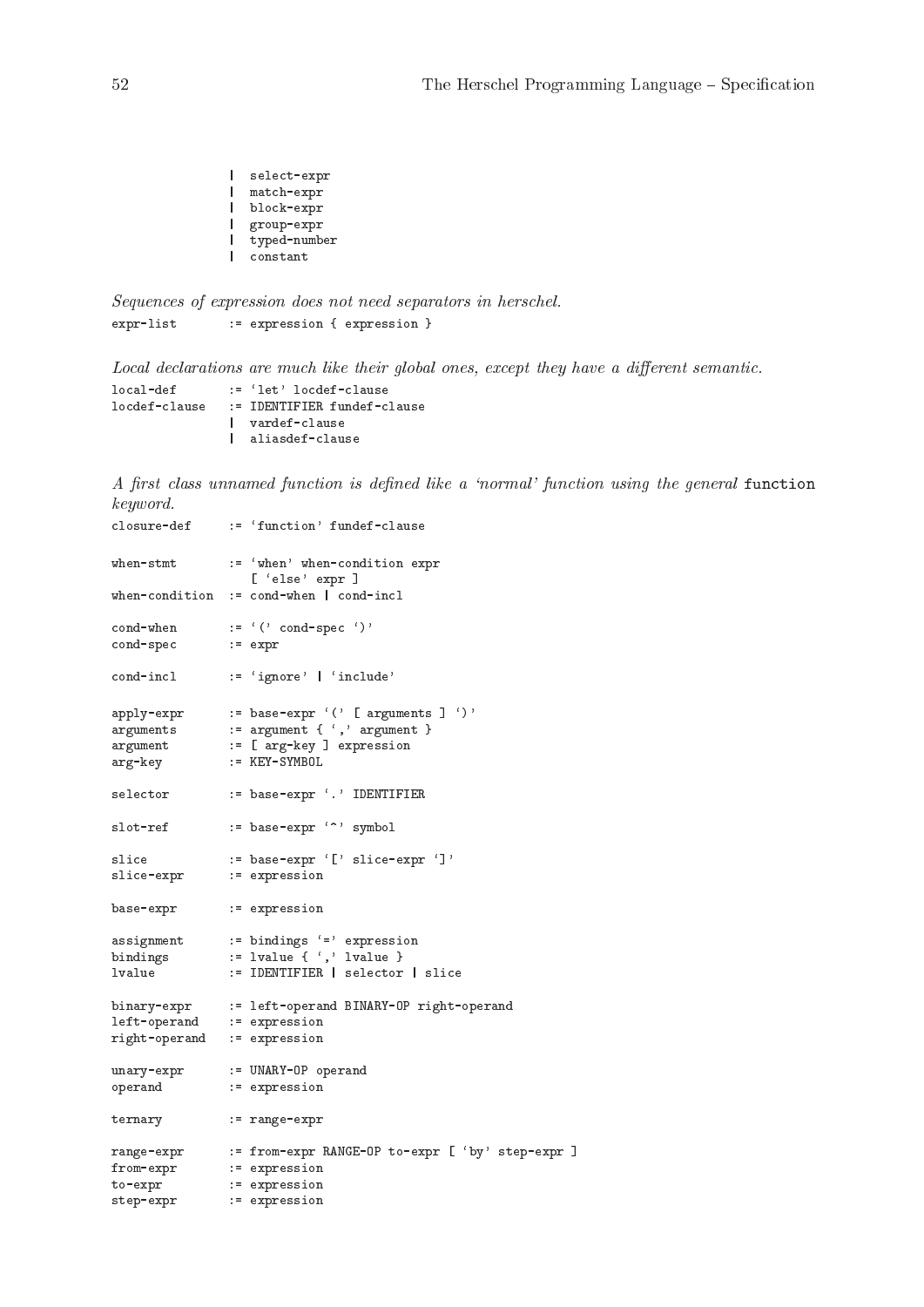```
block-expr := '{' expr-list '}'
group-expr := '(' expression ')'
```
The three builtin conditional expressions of herschels are if, select and match.

```
if-expr := 'if'' (' test-expr ')' consequent
                  [ 'else' alternate ]
test-expr := expression
consequent := expression
alternate := expression
select-expr := 'select' '(' test-expr [',' select-comptor ] ')'
                   '{' select-tests '}'
select-comptor := expression
select-tests := { '|' select-test }<br>select-test := constants MAP-OP co
               := constants MAP-OP consequent
                | 'else' alternate
constants := constant { ',' constant }
match-expr := 'match' '(' test-expr ')' '{' match-tests '}'
match-tests := { '|' match-test }<br>match-test := [ var-name ] ':' t
               := [ var-name ] ':' type-clause MAP-OP consequent
```
The for expression in the only builtin loop operator of Herschel.

```
loop-expr := 'for' '(' [ loop-test { ',' loop-test } ] ')'
                  loop-body [ 'else' alternate ]
loop-test := incoll-expr | explicit-expr | while-test
incoll-expr := var-name [ ':' type-clause ] 'in' collection-expr
collection-expr := expression
explicit-expr := var-name [ ' : ' ' type-clause ] ' ='init-step 'then' next-step [ 'while' while-test ]
init-step := expression
next-step := expression<br>while-test := expression
              := expression
loop-body := expression
```
All signal and condition hooks have the same on syntax.

| on-expr  | := 'on' on-keyword fundef-clause                                                                                                           |
|----------|--------------------------------------------------------------------------------------------------------------------------------------------|
|          | on-keyword := 'init'   'delete'   'sync'   'exit'   'signal'                                                                               |
|          | typed-number := NUMBER ':' type-clause                                                                                                     |
| constant | $:=$ NUMBER $\parallel$ STRING $\parallel$ CHAR $\parallel$ BOOLEAN $\parallel$ KEYWORD<br>  LITERAL-ARRAY   LITERAL-VECTOR   LITERAL-DICT |

Common used containters use a special notation. Literal dictionaries have the Dictionary type, and are commonly implemented as hash maps.

```
literal-vector := '#(' [ expression { ',' expression } ] ')'
literal-array := '#[' [ expression { ',' expression } ] ']'
literal-dict := '#(' dict-pair { ',' dict-pair } ')'
dict-pair := constant MAP-OP expression
```
# A.3 Tokens

Other than the grammar productions in the previous section the token production exclude explicitly any white space between the tokens.

identifier  $:= \{ \text{ modul-id } \{ | \} \}$  symbol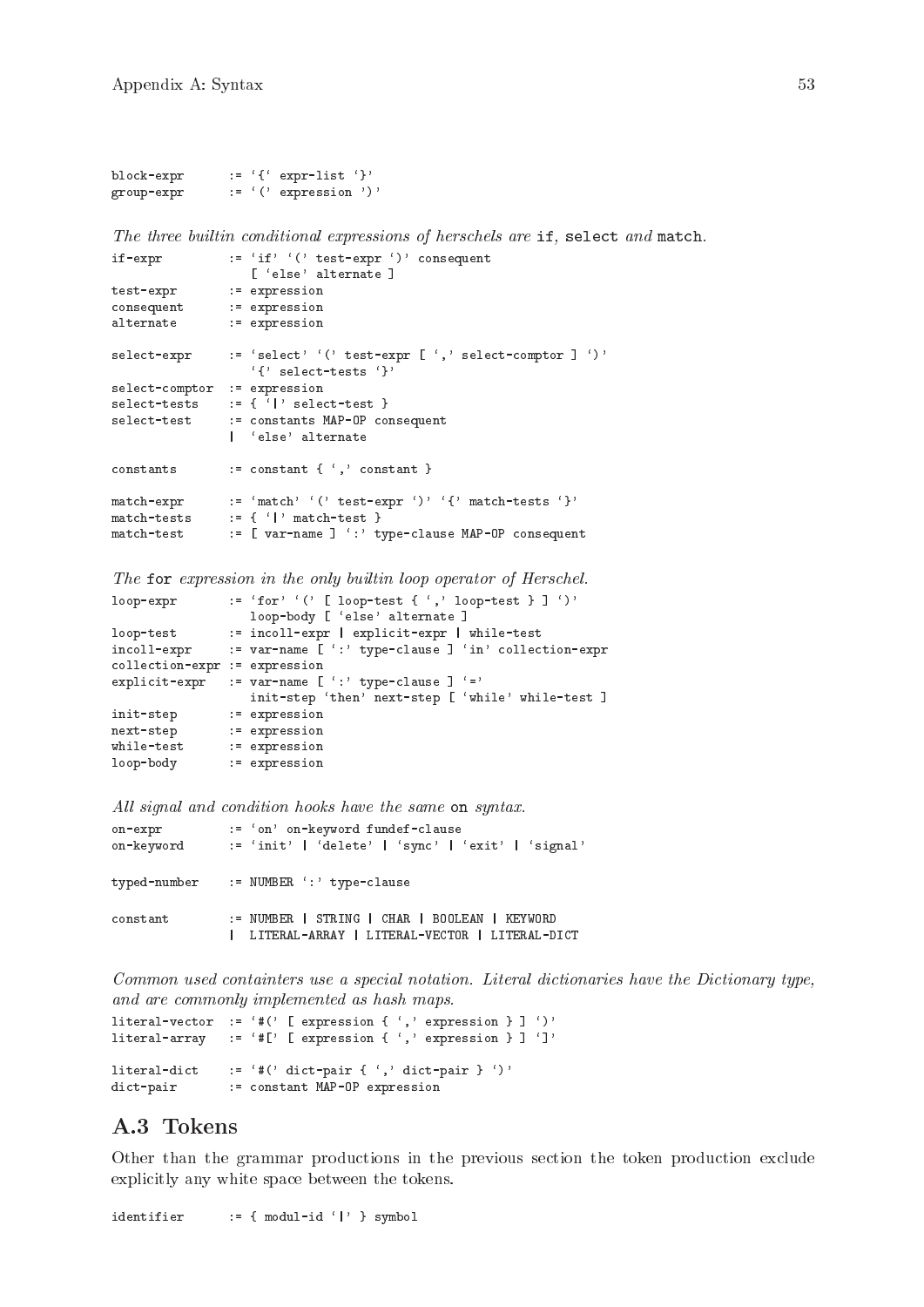```
module-id := module-name { '|' modul-id }
module-name := symbol
```
Symbols are the 'names' which can be identifiers and reserved keywords.

```
symbol := [\rangle \rightarrow \rangle ] first-char { other-char }<br>first-char := letter | first-other
first-char := letter | first-other<br>other-char := letter | dec-digit |
other-char := letter | dec-digit | other<br>first-other := '_' | '*' | '*' | '%' | '?
                  f:= \{y \mid '*, y \mid ''+y \mid 'y' \mid 'y' \mid 'y' \mid 'y' \mid 'y' \mid 'y' \}other := '-' | first-other
key-symbol := SYMBOL ':'
number := \begin{bmatrix} -1 & 1 \end{bmatrix}( SIMPLE-NUMBER | COMPLEX-NUMBER | RATIONAL )
                      [ \cdots UNIT-TAG ]
unit-tag := SYMBOL
simple-number := TYPED-INT-NUM | TYPED-REAL-NUM
typed-int-num := INT-NUMBER [ INT-TYPE-MARKER ]
INT-TYPE-MARKER := [ 'u' ] 'U' ] [ '1' ] 'L' ]| ':' SYMBOL
int-number := DEC-INT-NUMBER
                   | HEX-INT-NUMBER
                   | OCT-INT-NUMBER
                  | BIN-INT-NUMBER
dec-int-number := DEC-DIGIT { DEC-DIGIT }
\verb|hex-int-number := DEC-DIGIT { HEX-DIGIT { (``h' ' "''' )} }\verb|oct-int-number := \verb|DCT-DIGIT { | } CCT-DIGIT { | } ( 't' \ | \ 'T' \ )bin-int-number := BIN-DIGIT { BIN-DIGIT } ( 'y' | 'Y' )
typed-real-num := real-number [ REAL-TYPE-MARK ]
REAL-TYPE-MARK := [ '1' | 'L' ]| ':' SYMBOL
real-number := DEC-INT-NUMBER '.' DEC-INT-NUMBER
                     [ eng-num-clause ]
eng-num-clause := ({^{\ell}e}^{\gamma} | ^{\ell}E^{\gamma} ) ( ^{\ell}-' | ^{\ell}+' ) DEC-INT-NUMBER
complex-number := SIMPLE-NUMBER ('i' | 'I')
rational := INT-NUMBER '/' INT-NUMBER
string := '"' { ANY-CHAR | ESCAPED-CHAR } '"'<br>any-char := any char except for '"'
any-char := any char except for '"'<br>escaped-char := '\' CHAR-ID ';'
                  \vdots = ' \setminus ' CHAR-ID ';'
keyword := '#' SYMBOL
boolean := 'false' | 'true'
```
The docstring is an embedded documentation attached to definitions.

docstring  $:=$  '"' { ANY-DOCCHAR | ESCAPED-CHAR } '"' any-docchar  $:=$  any char except for  $'$ 

Literal characters can be notated by using unicode codepoints or character names. A number of character names can be found in [Section A.4 \[Common character names\], page 55.](#page-60-1)

```
char := ' \vee ' CHAR-ID
char-id := PRINTABLE-CHAR | CHAR-NAME | CODEPOINT<br>char-name := SYMBOL
char-name
codepoint := INT-NUMBER
```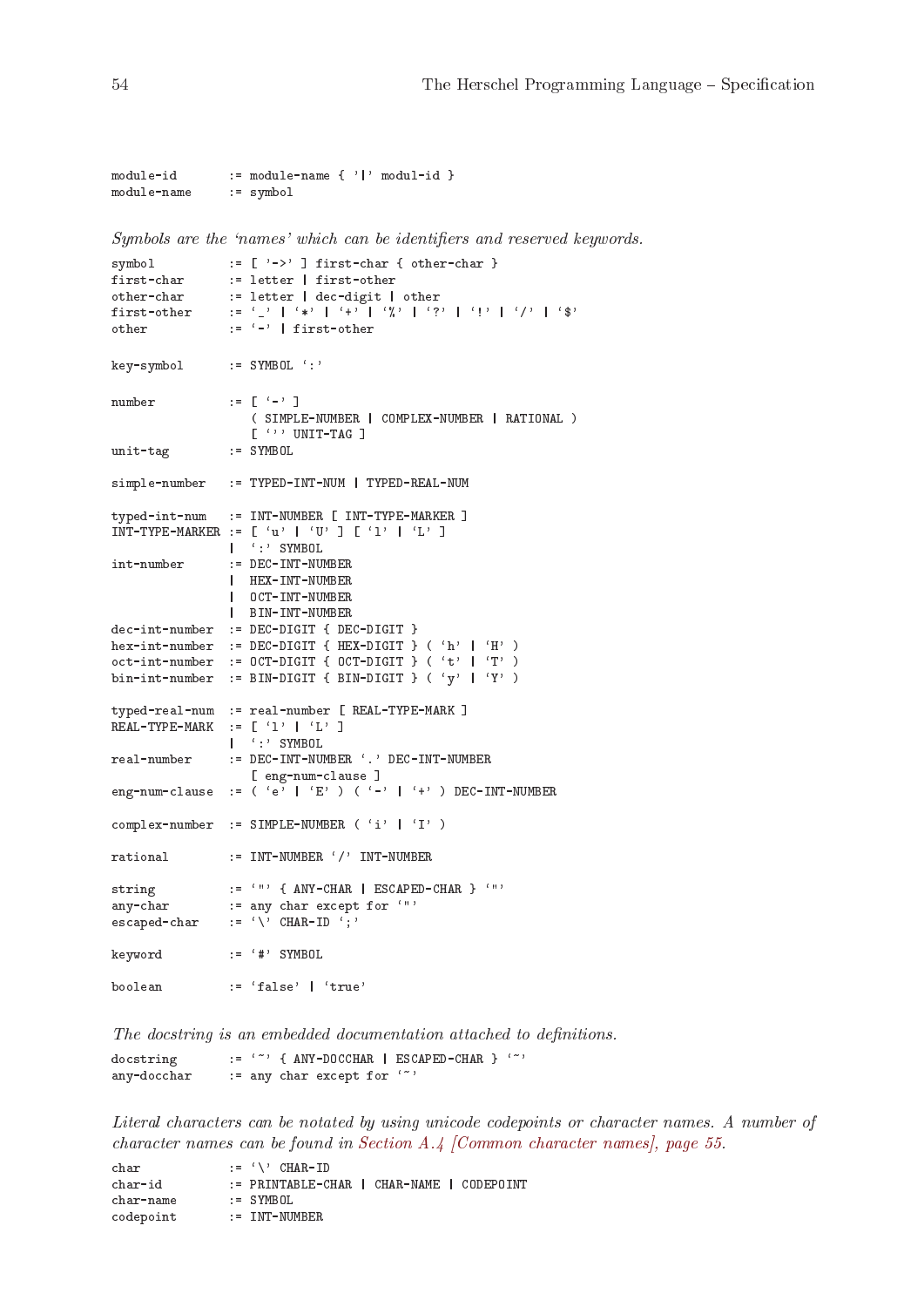<span id="page-60-0"></span>

| unary-op   | $:= ' -'    'not'$                                                      |
|------------|-------------------------------------------------------------------------|
| binary-op  | $:$ = COMPARE-OP   ARITHM-OP   BITW-OP   LOGIC-OP<br>  MISC-OP   SET-OP |
| arithm-op  | $:= ' +' + ' - ' -' + ' /' + ' + ' - ' \mod' + '$                       |
| logic-op   | $:=$ 'and'   'or'                                                       |
| bitw-op    | $:=$ '<<'   '>>'   'AND'   'OR'   'XOR'                                 |
| compare-op | := '=='   '<>'   '<'   '>'   '<='   '>='<br>$\vert$ '<=>' $\vert$ 'in'  |
| misc-op    | $:=$ '%'   'isa'                                                        |
| set-op     | $:=$ $(++)$                                                             |
| range-op   | $\mathbf{r} = \mathbf{r} \cdot \mathbf{r}$                              |
| map-op     | $:=$ $(-)$                                                              |
| comment    | $:=$ $\left\{--\right\}$ { any char until end-of-line }                 |

Common notation and char repertoires.

```
letter := 'a' \dots 'z' | 'A' \dots 'Z'dec-digit := '0' ... '9'<br>hex-digit := '0' ... '9'hex-digit := '0' ... '9' | 'a' ... 'f' | 'A' ... 'F'
oct-digit := '0' ... '7'
bin-digit := '0' ... "<br>bin-digit := '0' | '1'
```
printable-char := u-0021 ... u-007e

# <span id="page-60-1"></span>A.4 Common character names

Common character names. Some names have a short and a long form defined.

|         | 0000 nul null |                   |           | 000d cr return      | 20ac euro |               |
|---------|---------------|-------------------|-----------|---------------------|-----------|---------------|
|         | 0007 bel bell |                   |           | 001b esc escape     |           | 2122 trade    |
|         |               | 0008 bs backspace |           | 0020 sp space       |           | fffc objreplc |
| 0009 ht |               | tab               |           | 005c bsol backslash |           | fffd replc    |
| 000a nl |               | newline           |           | 007f del delete     |           |               |
|         |               | 000c np formfeed  | 00a0 nbsp |                     |           |               |

Character names are not defined by the language but defined with the def char expression:

#### def char [Special]

The def char expression has the form:

def char char-name = codepoint

with char-name being the name of the character and codepoint being the unicode codepoint as integer.

def char aacute = 00e1h

Character names are defined in a separate namespace, so characters can take the same name as functions, classes, or even operators.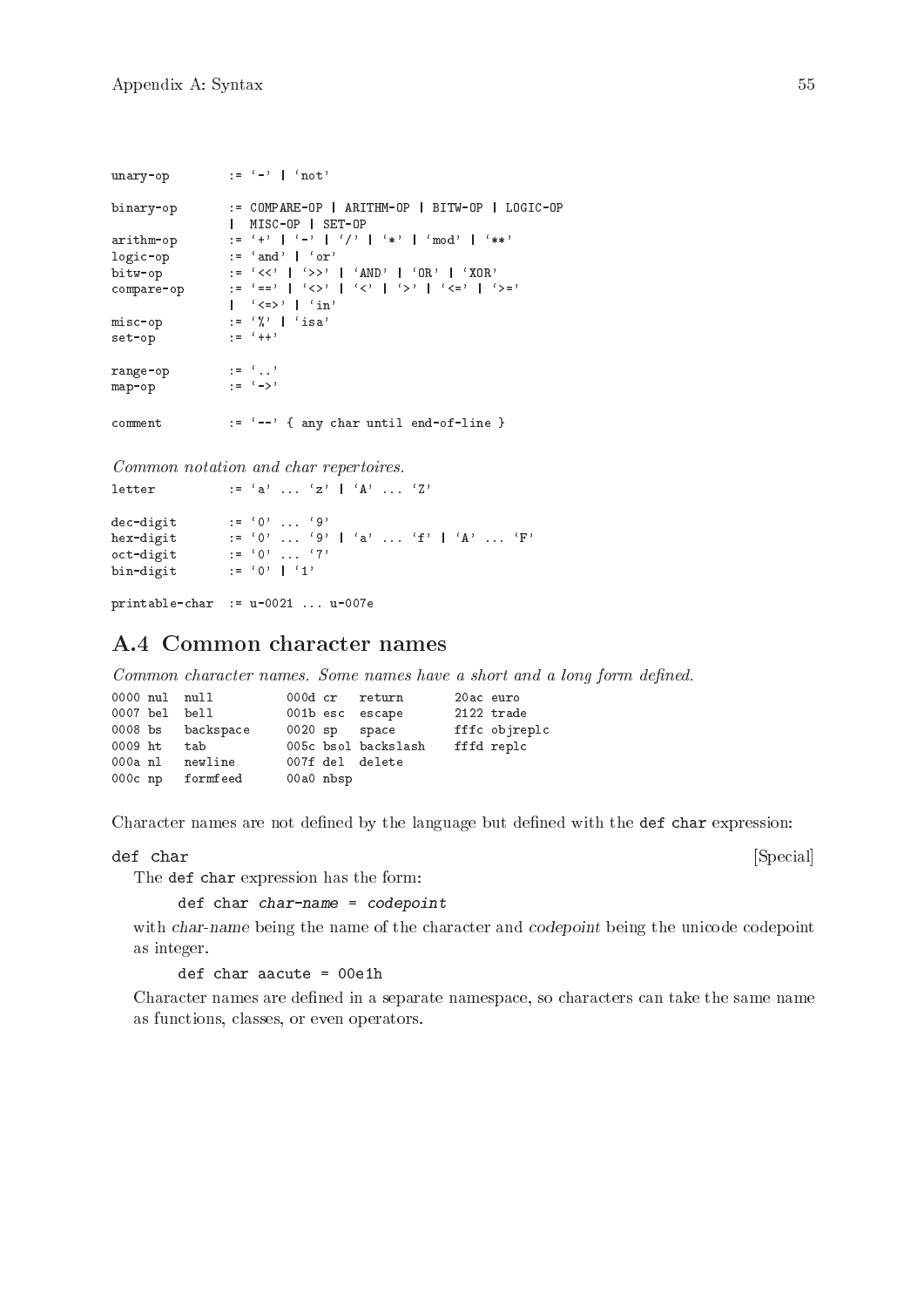# <span id="page-61-0"></span>**Index**

| $^{\#}$                                                                                  |
|------------------------------------------------------------------------------------------|
| $# (keyword notation) \dots \dots \dots \dots \dots \dots \dots \dots \dots \dots \dots$ |
|                                                                                          |
|                                                                                          |
|                                                                                          |
|                                                                                          |
| $\%$                                                                                     |
|                                                                                          |
|                                                                                          |
| ,                                                                                        |
|                                                                                          |
| ' (implicit type parameter notation) 19                                                  |
|                                                                                          |
|                                                                                          |
| ∗                                                                                        |
|                                                                                          |
| 26                                                                                       |
|                                                                                          |
| $\ddot{}$                                                                                |
|                                                                                          |
|                                                                                          |
|                                                                                          |
|                                                                                          |
|                                                                                          |
|                                                                                          |
|                                                                                          |
|                                                                                          |
|                                                                                          |
|                                                                                          |
|                                                                                          |
|                                                                                          |
|                                                                                          |
|                                                                                          |
|                                                                                          |
|                                                                                          |
|                                                                                          |
| 43                                                                                       |
| 43<br>44                                                                                 |
| 43                                                                                       |
| 43                                                                                       |
| 44                                                                                       |
| 44                                                                                       |
| 44<br>44                                                                                 |
|                                                                                          |
|                                                                                          |
| <                                                                                        |
| 28<br><.                                                                                 |
| 26                                                                                       |

|                      | 26      |
|----------------------|---------|
|                      |         |
|                      |         |
|                      |         |
| >                    |         |
|                      |         |
|                      | 28      |
|                      |         |
|                      | 26      |
|                      |         |
| $\gamma$             |         |
|                      |         |
|                      |         |
|                      |         |
|                      |         |
| $^{\textregistered}$ |         |
|                      |         |
|                      |         |
|                      |         |
|                      |         |
|                      |         |
|                      |         |
|                      |         |
|                      |         |
|                      |         |
|                      |         |
|                      |         |
|                      |         |
|                      |         |
|                      |         |
|                      |         |
|                      |         |
|                      |         |
|                      |         |
|                      |         |
|                      |         |
|                      |         |
|                      |         |
|                      |         |
| $\mathbf{A}$         |         |
|                      | 26      |
|                      |         |
|                      |         |
|                      | 16      |
|                      | 26      |
|                      | 26      |
|                      | $^{32}$ |
|                      | 41      |
|                      |         |
|                      |         |
|                      |         |

# $\, {\bf B}$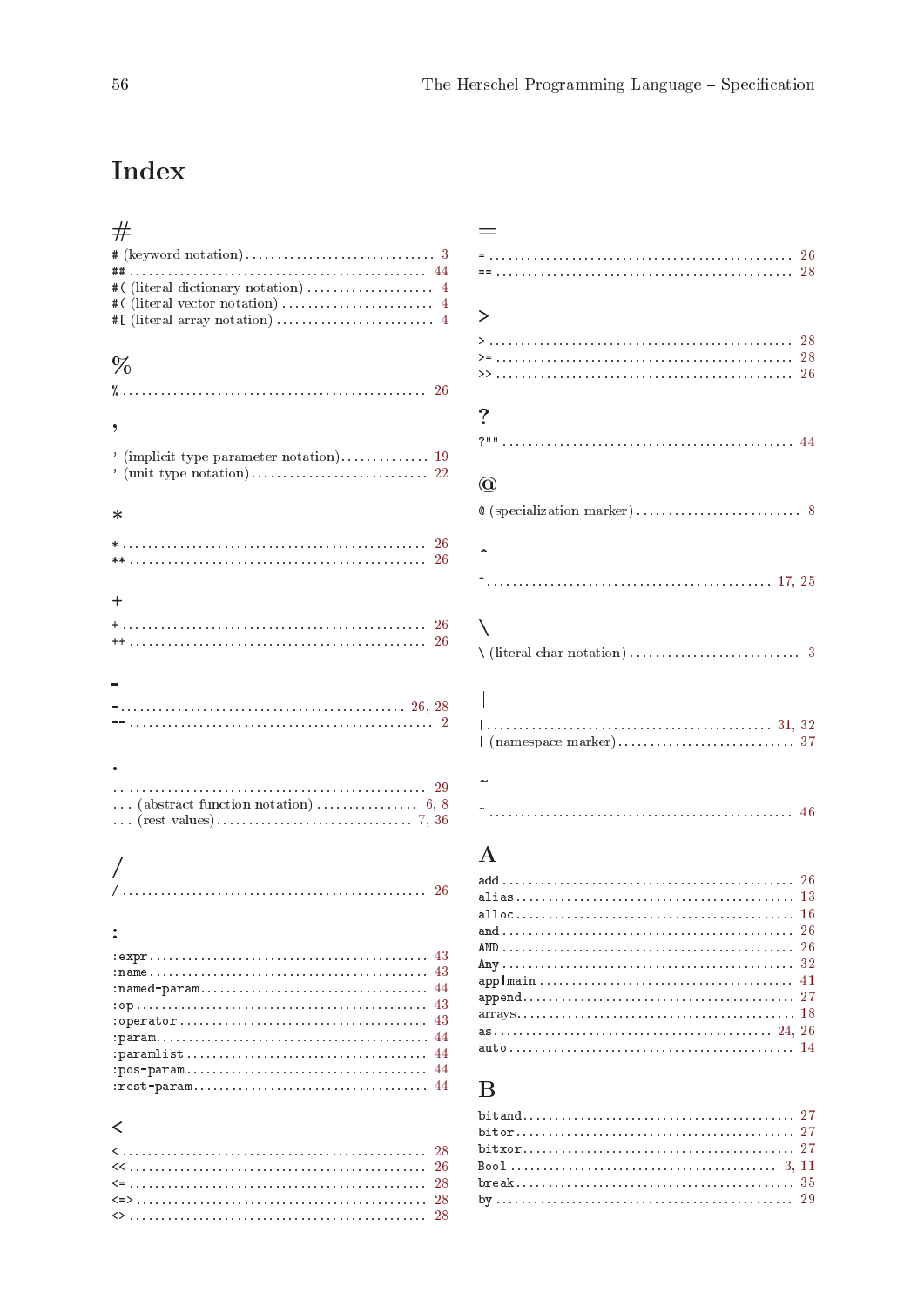# $\mathbf C$

# $\mathbf{D}%$

# $\mathbf E$

# $\overline{\mathbf{F}}$

| Function calls 42 |  |
|-------------------|--|
|                   |  |

# $\overline{G}$

# $\overline{I}$

| $Int8 11$ |  |
|-----------|--|
|           |  |
|           |  |

# $\mathbf K$

# $\mathbf{L}$

| $let \; alias \ldots \ldots \ldots \ldots \ldots \ldots \ldots \ldots \ldots \ldots \ldots \ldots \; 13$ |
|----------------------------------------------------------------------------------------------------------|
|                                                                                                          |
|                                                                                                          |
|                                                                                                          |
|                                                                                                          |

# $\mathbf{M}$

| $multiply \ldots \ldots \ldots \ldots \ldots \ldots \ldots \ldots \ldots \ldots \ldots \ldots 27$ |  |  |  |  |  |  |  |  |  |  |  |  |  |  |  |
|---------------------------------------------------------------------------------------------------|--|--|--|--|--|--|--|--|--|--|--|--|--|--|--|
|                                                                                                   |  |  |  |  |  |  |  |  |  |  |  |  |  |  |  |

# $\overline{\mathbf{N}}$